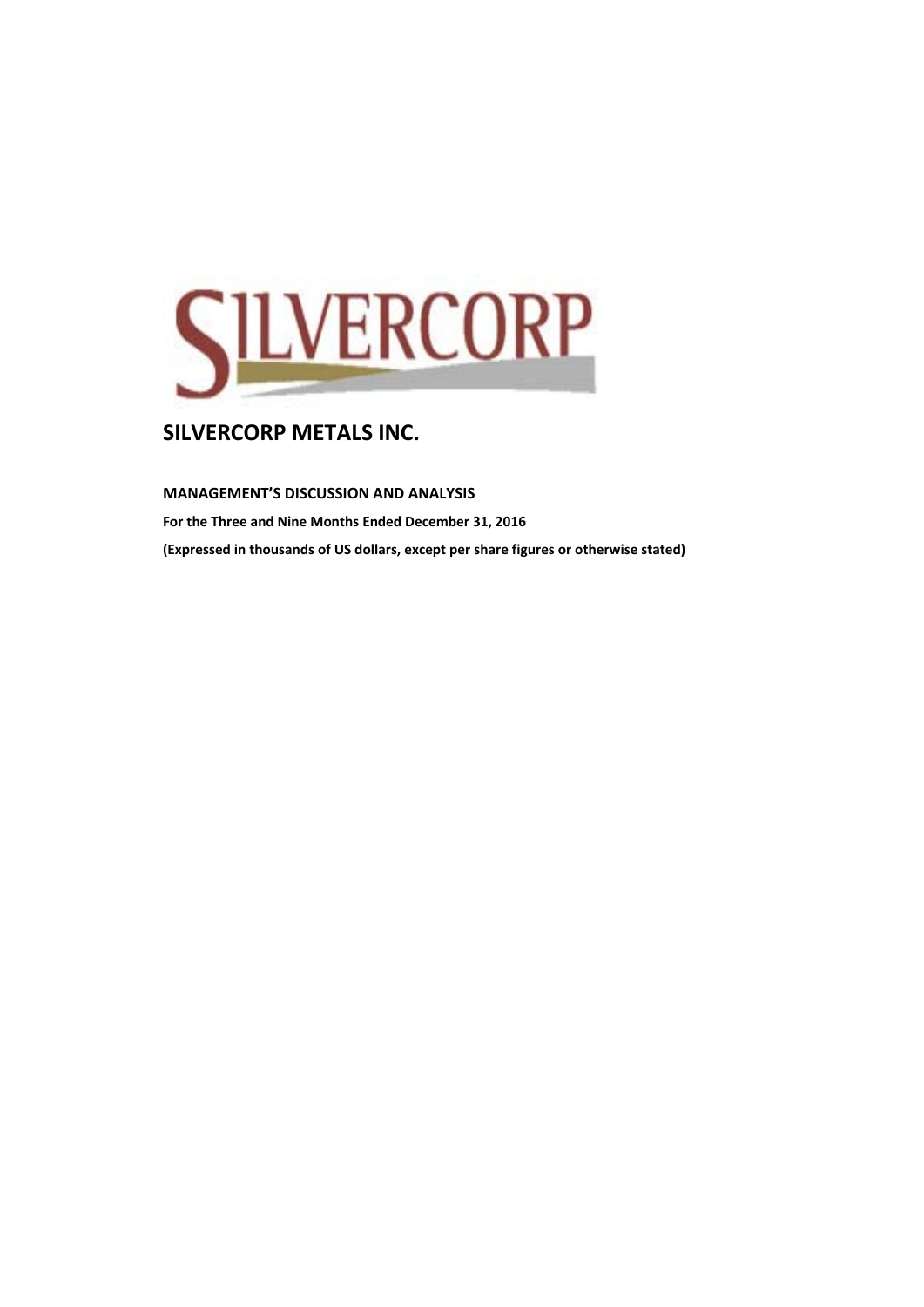**Table of Contents** 

| 1.  |  |
|-----|--|
| 2.  |  |
| З.  |  |
| 4.  |  |
| 5.  |  |
| 6.  |  |
| 7.  |  |
| 8.  |  |
| 9.  |  |
|     |  |
|     |  |
|     |  |
|     |  |
|     |  |
|     |  |
| 16. |  |
|     |  |
|     |  |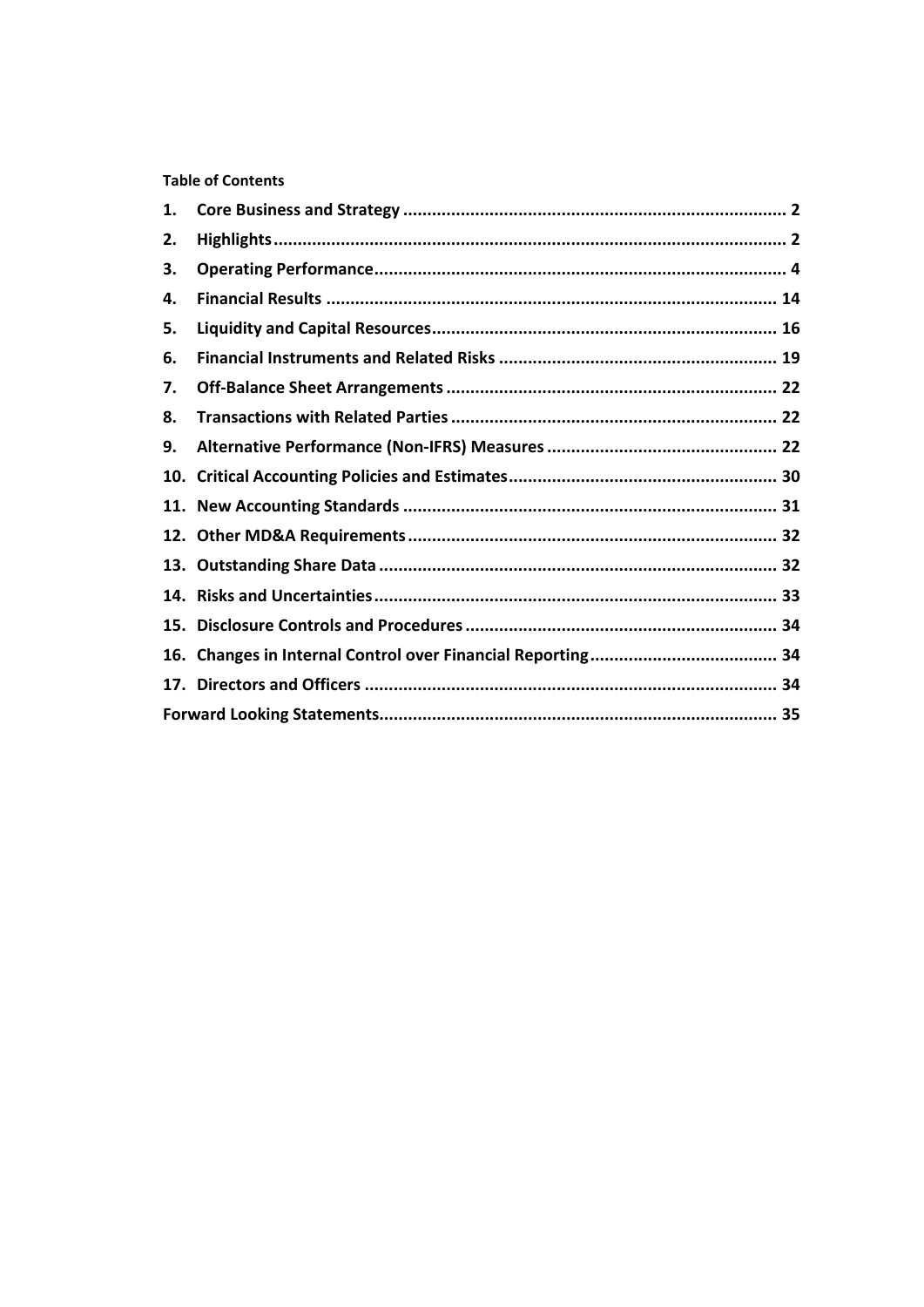#### **Management's Discussion and Analysis For the Three and Nine Months Ended December 31, 2016 (Expressed in thousands of U.S. dollars, unless otherwise stated)**

*Management's Discussion and Analysis ("MD&A") is intended to help the reader understand the significant factors* that have affected Silvercorp Metals Inc. and its subsidiaries' ("Silvercorp" or the "Company") performance and such factors that may affect its future performance. This MD&A should be read in conjunction with the Company's *unaudited condensed consolidated interim financial statements for the three and nine months ended December 31,* 2016 and the related notes contained therein. In addition, the following should be read in conjunction with the audited consolidated financial statements of the Company for the year ended March 31, 2016, the related MD&A, the Annual Information Form (available on SEDAR at www.sedar.com), and the annual report on Form 40-F. The *Company reports its financial position, results of operations and cash flow in accordance with International Financial Reporting Standards as issued by the International Accounting Standards Board ("IFRS"). Silvercorp's significant accounting policies are set out in Note 2 of the unaudited condensed consolidated interim financial* statements for the three and nine months ended December 31, 2016, as well as Note 2 to the audited consolidated financial statements for the vear ended March 31, 2016. This MD&A refers to various non-IFRS measures, such as total and cash cost per ounce of silver, net of by-product credits, all-in & all-in sustaining cost per ounce of silver, net of by-product credits, cash flow from operations per share, and production costs per tonne. Non-IFRS measures do not have standardized meanings under IFRS. Accordingly, non-IFRS measures should not be considered in isolation *or as a substitute for measures of performance prepared in accordance with IFRS. To facilitate a better understanding of these measures as calculated by the Company, we have provided detailed descriptions and reconciliations, in section 9 of this MD&A.* 

This MD&A is prepared as of February 1, 2017 and expressed in thousands of U.S. dollars, except share, per share, unit cost, and production data, unless otherwise stated. Figures may not tie due to rounding.

#### **1. Core Business and Strategy**

Silvercorp Metals Inc. is engaged in the acquisition, exploration, development and mining of high‐grade silver-related mineral properties in China. Silvercorp is the largest primary silver producer in China through the operation of several silver‐lead‐zinc mines at the Ying Mining District in Henan Province, China and its GC silver‐lead‐zinc project in Guangdong Province, China. The Company's shares are traded on the Toronto Stock Exchange.

### **2. Highlights**

#### **(a) Highlights for the three quarters ended December 31, 2016**

- Net income attributable to equity shareholders of \$30.2 million, or \$0.18 per share, up 284% compared with net income attributable to equity shareholders of \$7.9 million or \$0.05 per share in the prior year period;
- Silver, lead and zinc metals sold up 28%, 32%, and 22%, respectively, from the prior year period, to approximately 5.2 million ounces silver, 56.1 million pounds lead, and 16.8 million pounds zinc.
- Silver production for the three quarters has already surpassed the Fiscal 2017 annual production guidance by approximately 2%;
- Sales of \$129.4 million, up 46% compared to \$88.5 million in the prior year period;
- A 15%, 16%, and 15% increase in the head grades of silver, lead, and zinc compared to the prior year period;
- A 13%, 13%, and 23% increase in the net realized selling prices of silver, lead, and zinc compared to the prior year period;
- Gross margin improved to 54% from 34% in the prior year period;
- Cash flows from operations of \$75.6 million, an increase of \$48.1 million compared to \$27.5 million in the prior year period;
- Cash production cost per tonne<sup>1</sup> decreased by 14% to \$59.26, from \$69.12 in the prior year period;

<sup>1</sup> Non‐IFRS measure, see section <sup>9</sup> for reconciliation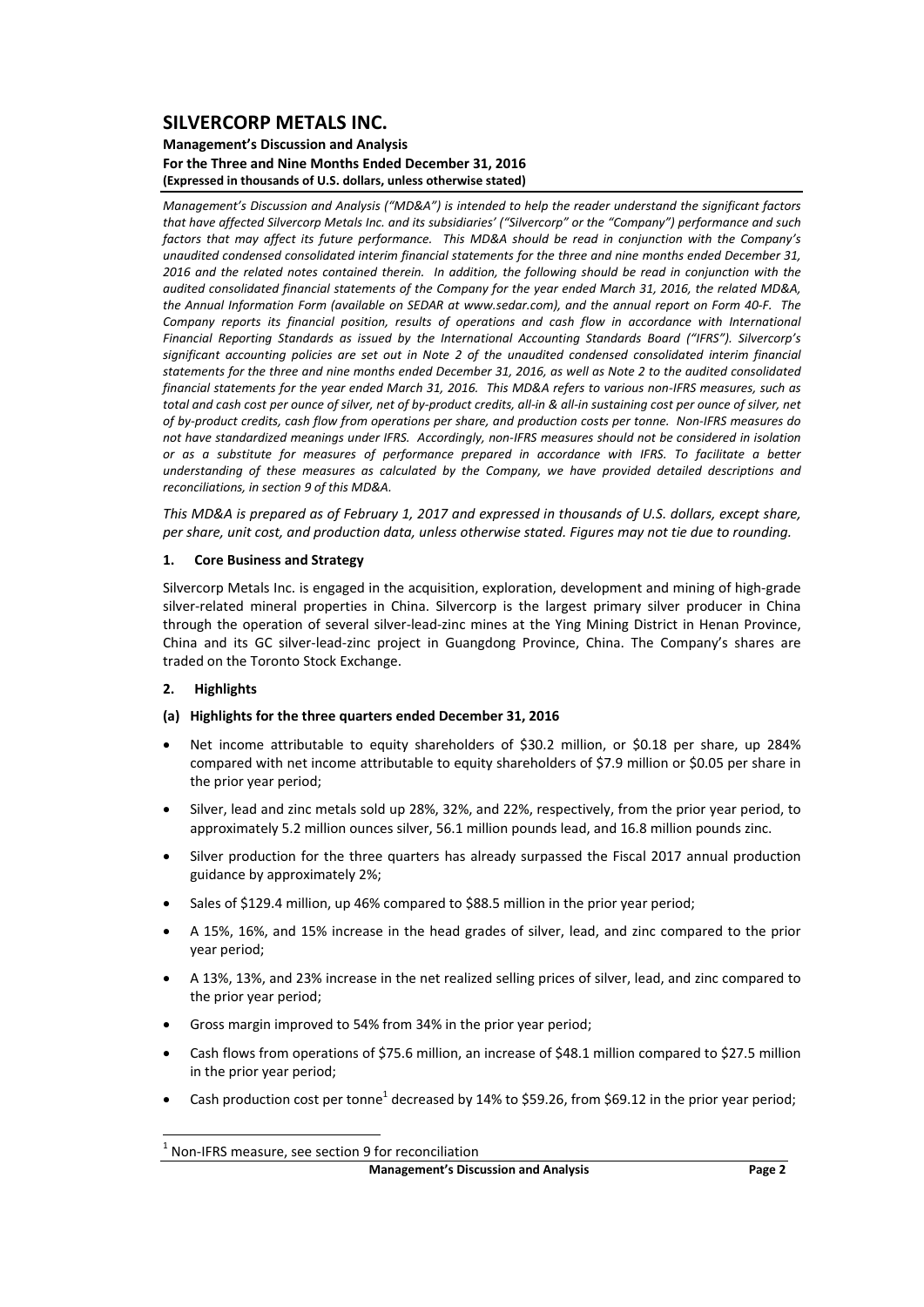#### **Management's Discussion and Analysis For the Three and Nine Months Ended December 31, 2016 (Expressed in thousands of U.S. dollars, unless otherwise stated)**

- Cash cost per ounce of silver<sup>1</sup>, net of by-product credits, of negative \$2.88, compared to \$1.26 in the prior year period;
- All-in sustaining cost per ounce of silver<sup>1</sup>, net of by-product credits, of \$3.96, compared to \$10.27 in the prior year period; and
- Ended the period with \$97.4 million in cash and short term investments, an increase of \$35.4 million or 60% compared to \$62.0 million as at March 31, 2016.

### **(b) Highlights for the third quarter Fiscal 2017**

- Net income attributable to equity shareholders of \$13.1 million, or \$0.08 per share, up 294% compared with net income attributable to equity shareholders of \$3.3 million or \$0.02 per share in the prior year quarter;
- Silver, lead and zinc metals sold up 22%, 29%, and 21%, respectively, from the prior year quarter, to approximately 1.7 million ounces silver, 19.5 million pounds lead, and 5.7 million pounds zinc;
- Sales of \$47.8 million, up 64% compared to \$29.1 million in the prior year quarter;
- A 5%, 9%, and 15% increase in the head grades of silver, lead, and zinc compared to the prior year quarter;
- A 15%, 52%, and 83% increase in the net realized selling prices of silver, lead, and zinc compared to the prior year quarter;
- Gross margin improved to 58% from 33% in the prior year quarter ;
- Cash flows from operations of \$28.3 million, an increase of \$18.7 million compared to \$9.6 million in the prior year quarter;
- Cash production cost per tonne of \$60.51, down 8% compared with \$65.59 in the prior year quarter;
- Cash cost per ounce of silver, net of by‐product credits, of negative \$5.48, compared to \$0.90 in the prior year quarter; and
- All-in sustaining cost per ounce of silver, net of by-product credits, of \$1.87, compared to \$7.72 in the prior year quarter.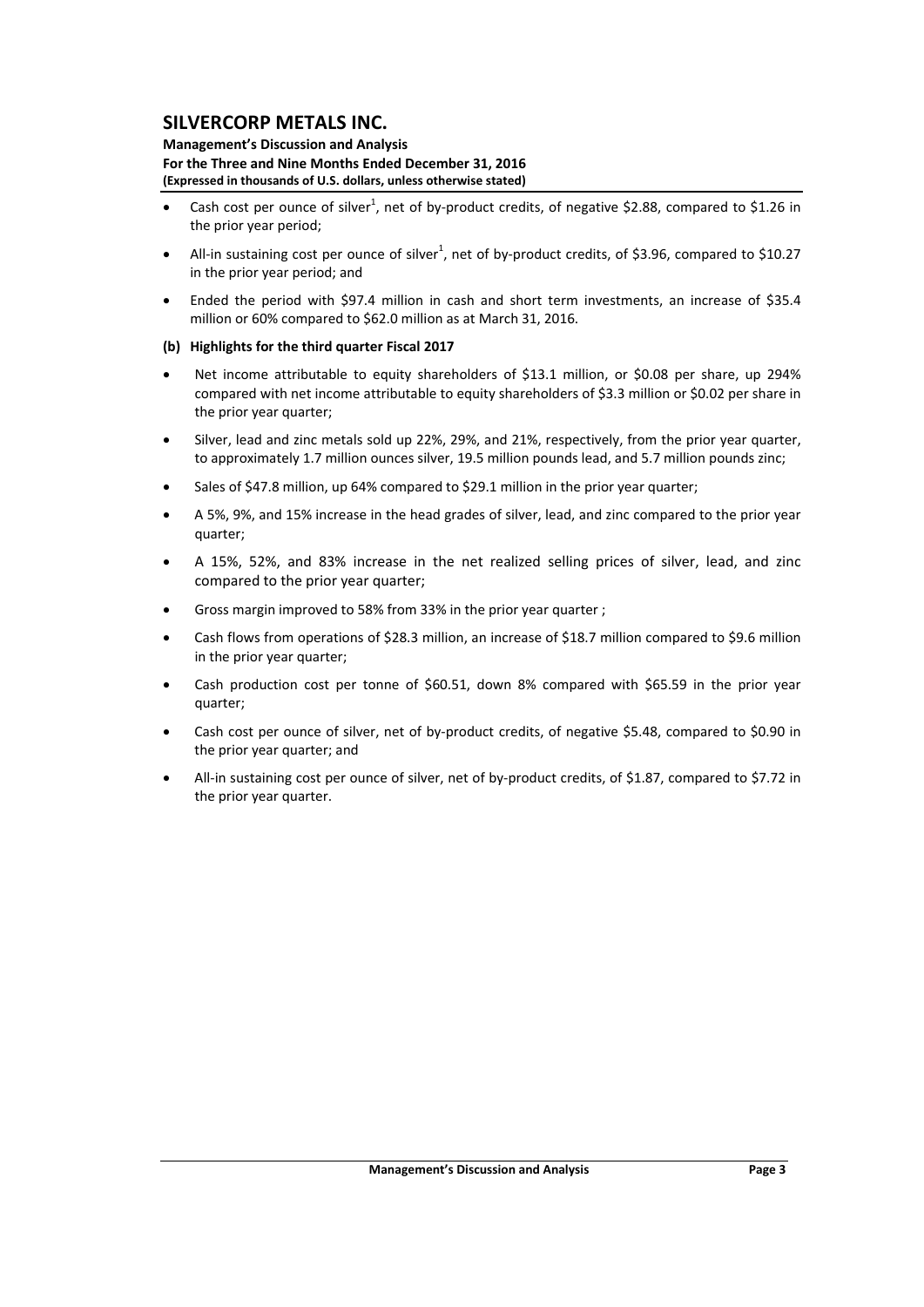### **Management's Discussion and Analysis**

**For the Three and Nine Months Ended December 31, 2016 (Expressed in thousands of U.S. dollars, unless otherwise stated)**

#### **3. Operating Performance**

The following table summarizes consolidated and each mining district's operational information for the three months ended December 31, 2016:

|                                                                                                                | Three months ended December 31, 2016 |                 |              |
|----------------------------------------------------------------------------------------------------------------|--------------------------------------|-----------------|--------------|
|                                                                                                                | Ying Mining District <sup>1</sup>    | GC <sup>2</sup> | <b>Total</b> |
| <b>Production Data</b>                                                                                         |                                      |                 |              |
| <b>Mine Data</b>                                                                                               |                                      |                 |              |
| Ore Mined (tonne)                                                                                              | 171,303                              | 81,481          | 252,784      |
| Ore Milled (tonne)                                                                                             | 182,259                              | 81,080          | 263,339      |
|                                                                                                                |                                      |                 |              |
| Mining cost per tonne of ore mined (\$)<br>$\ddot{}$                                                           | 80.53                                | 38.90           | 67.12        |
| Cash mining cost per tonne of ore mined (\$)                                                                   | 55.21                                | 31.34           | 47.52        |
| Non cash mining cost per tonne of ore mined (\$)                                                               | 25.32                                | 7.56            | 19.60        |
| Unit shipping costs(\$)<br>$\ddot{}$                                                                           | 3.92                                 |                 | 2.67         |
| Milling cost per tonne of ore milled (\$)<br>$\begin{array}{c} + \end{array}$                                  | 11.03                                | 15.50           | 12.40        |
| Cash milling cost per tonne of ore milled (\$)                                                                 | 9.09                                 | 13.09           | 10.32        |
| Non cash milling cost per tonne of ore milled (\$)                                                             | 1.94                                 | 2.41            | 2.08         |
| <b>Average Production Cost</b><br>$\ddot{}$                                                                    |                                      |                 |              |
| Silver (\$ per ounce)                                                                                          | 5.41                                 | 5.68            | 5.67         |
| Gold (\$ per ounce)                                                                                            | 401                                  |                 | 434          |
| Lead (\$ per pound)                                                                                            | 0.37                                 | 0.55            | 0.40         |
| Zinc (\$ per pound)                                                                                            | 0.32                                 | 0.49            | 0.35         |
| Other (\$ per pound)                                                                                           | $\overline{a}$                       | 3.99            | 2.88         |
| Total production cost per ounce of Silver, net of by-product credits (\$)<br>$\ddot{}$                         | (1.81)                               | (8.45)          | (2.50)       |
| Total cash cost per ounce of Silver, net of by-product credits (\$)<br>$\ddot{}$                               | (4.60)                               | (13.11)         | (5.48)       |
| All-in sustaining cost per ounce of Silver, net of by-product credits (\$)<br>$\begin{array}{c} + \end{array}$ | 1.34                                 | (6.12)          | 1.87         |
| All-in cost per ounce of Silver, net of by-product credits (\$)<br>$\ddot{}$                                   | 1.46                                 | (4.77)          | 2.12         |
| <b>Recovery Rates</b>                                                                                          |                                      |                 |              |
| Silver (%)                                                                                                     | 95.1                                 | 75.4            | 92.8         |
| Lead (%)                                                                                                       | 96.7                                 | 85.5            | 95.4         |
| Zinc (%)                                                                                                       | 47.5                                 | 86.5            | 70.9         |
| <b>Head Grades</b>                                                                                             |                                      |                 |              |
| Silver (gram/tonne)                                                                                            | 303                                  | 89              | 237          |
| Lead (%)                                                                                                       | 4.8                                  | 1.4             | 3.7          |
| Zinc (%)                                                                                                       | 0.8                                  | 2.8             | $1.5$        |
| Concentrate in stock                                                                                           |                                      |                 |              |
| Lead concentrate (tonne)                                                                                       | 4,656                                | 10              | 4,666        |
| Zinc concentate (tonne)                                                                                        | 670                                  | 29              | 699          |
| Sales Data                                                                                                     |                                      |                 |              |
| <b>Metal Sales</b>                                                                                             |                                      |                 |              |
| Silver (in thousands of ounces)                                                                                | 1,555                                | 179             | 1,734        |
| Gold (in thousands of ounces)                                                                                  | 0.7                                  |                 | 0.7          |
| Lead (in thousands of pounds)                                                                                  | 17,269                               | 2,214           | 19,483       |
| Zinc (in thousands of pounds)<br>Other (in thousands of pound)                                                 | 1,210                                | 4,478<br>28     | 5,688<br>28  |
|                                                                                                                |                                      |                 |              |
| <b>Metal Sales</b><br>Silver (in thousands of \$)                                                              | 21,664                               | 1,746           | 23,410       |
|                                                                                                                |                                      |                 |              |
| Gold (in thousands of \$)<br>Lead (in thousands of \$)                                                         | 725                                  |                 | 723          |
| Zinc (in thousands of \$)                                                                                      | 16,658                               | 2,085           | 18,743       |
| Other (in thousands of \$)                                                                                     | 995                                  | 3,775<br>192    | 4,770<br>192 |
|                                                                                                                | 40,040                               | 7,798           | 47,838       |
| Average Selling Price, Net of Value Added Tax and Smelter Charges                                              |                                      |                 |              |
| Silver (\$ per ounce)                                                                                          | 13.93                                | 9.75            | 13.50        |
| Gold (\$ per ounce)                                                                                            | 1,033                                |                 | 1,033        |
| Lead (\$ per pound)                                                                                            | 0.96                                 | 0.94            | 0.96         |
| Zinc (\$ per pound)                                                                                            | 0.82                                 | 0.84            | 0.84         |

1 Ying Mining District includes mines: SGX, TLP, HPG,LM, BCG and HZG.

2GC Silver recovery rate consists of 51.0% from lead concentrates and 24.4% from zinc concentrates.

2GC Silversold in zinc concentrates is subjected to highersmelter and refining charges which lower the net silverselling price.

+Non‐IFRS measures, see section 9 for reconciliation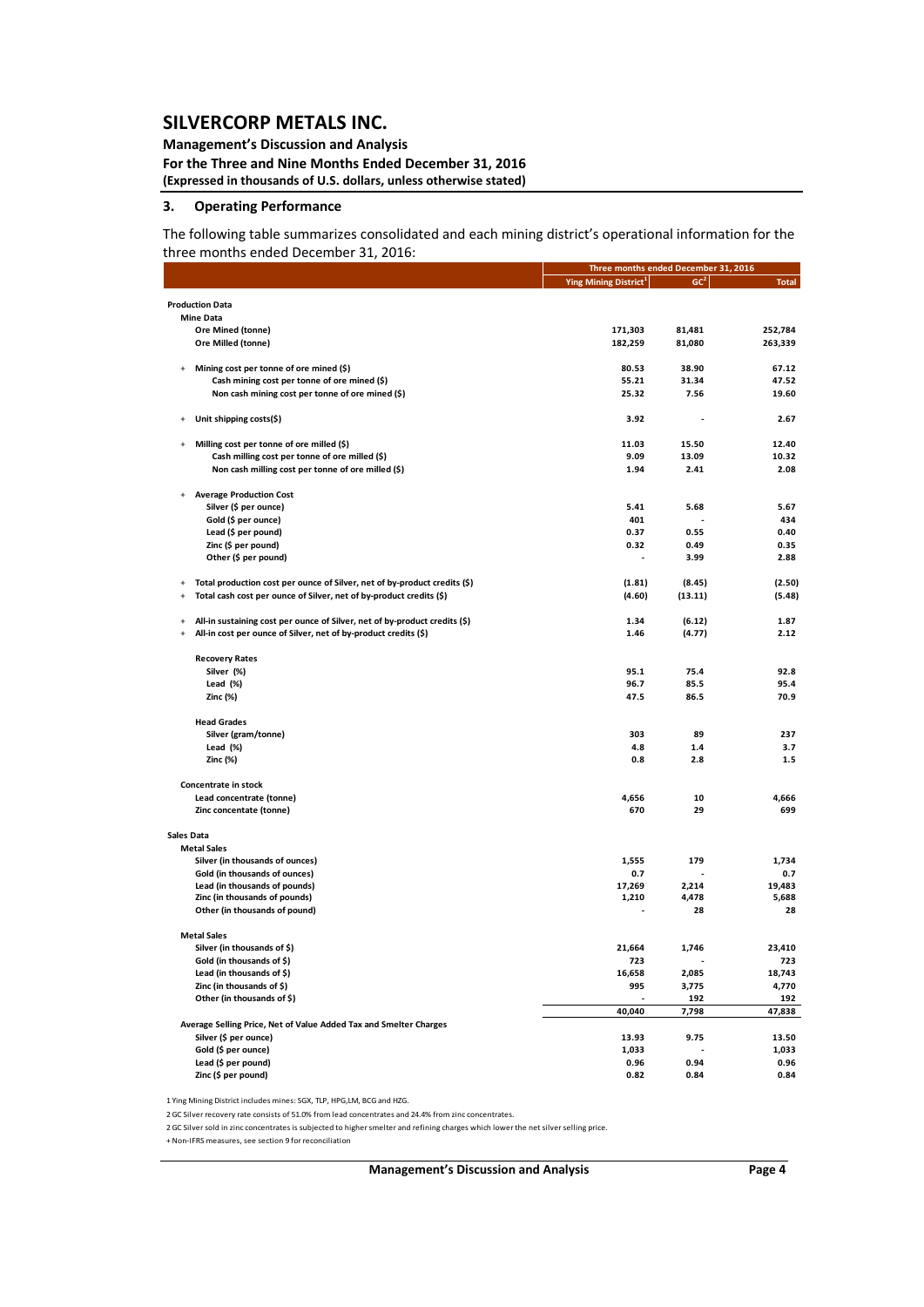### **Management's Discussion and Analysis**

**For the Three and Nine Months Ended December 31, 2016 (Expressed in thousands of U.S. dollars, unless otherwise stated)**

The following table summarizes consolidated and each mining district's operational information for the three months ended December 31, 2015:

|                                                                                                                                                   |                       | Three months ended December 31, 2015 |              |  |
|---------------------------------------------------------------------------------------------------------------------------------------------------|-----------------------|--------------------------------------|--------------|--|
|                                                                                                                                                   | <b>Ying Mining</b>    |                                      |              |  |
|                                                                                                                                                   | District <sup>1</sup> | GC <sup>2</sup>                      | <b>Total</b> |  |
|                                                                                                                                                   |                       |                                      |              |  |
| <b>Production Data</b>                                                                                                                            |                       |                                      |              |  |
| <b>Mine Data</b>                                                                                                                                  |                       |                                      |              |  |
| Ore Mined (tonne)                                                                                                                                 | 152,230               | 71,288                               | 223,518      |  |
| Ore Milled (tonne)                                                                                                                                | 151,035               | 71,593                               | 222,628      |  |
|                                                                                                                                                   |                       |                                      |              |  |
| + Mining cost per tonne of ore mined (\$)                                                                                                         | 78.91                 | 46.52                                | 68.58        |  |
| Cash mining cost per tonne of ore mined $(5)$                                                                                                     | 55.63                 | 38.22                                | 50.08        |  |
| Non cash mining cost per tonne of ore mined (\$)                                                                                                  | 23.28                 | 8.30                                 | 18.50        |  |
|                                                                                                                                                   |                       |                                      |              |  |
| + Unit shipping costs(\$)                                                                                                                         | 3.99                  |                                      | 2.72         |  |
| + Milling cost per tonne of ore milled (\$)                                                                                                       | 14.15                 | 17.30                                | 15.16        |  |
| Cash milling cost per tonne of ore milled (\$)                                                                                                    | 11.67                 | 15.16                                | 12.79        |  |
| Non cash milling cost per tonne of ore milled (\$)                                                                                                | 2.48                  | 2.14                                 | 2.37         |  |
|                                                                                                                                                   |                       |                                      |              |  |
| + Average Production Cost                                                                                                                         |                       |                                      |              |  |
| Silver (\$ per ounce)                                                                                                                             | 7.28                  | 9.32                                 | 7.91         |  |
|                                                                                                                                                   | 453                   | 747                                  | 508          |  |
| Gold (\$ per ounce)                                                                                                                               |                       |                                      |              |  |
| Lead $(5$ per pound)                                                                                                                              | 0.38                  | 0.59                                 | 0.42         |  |
| <b>Zinc</b> (\$ per pound)                                                                                                                        | 0.33                  | 0.44                                 | 0.31         |  |
| Other $(5$ per pound)                                                                                                                             |                       | 0.01                                 | 0.01         |  |
| + Total production cost per ounce of Silver, net of by-product credits (\$)                                                                       | 4.43                  | 8.86                                 | 5.08         |  |
| + Total cash cost per ounce of Silver, net of by-product credits (\$)                                                                             | 0.25                  | 4.62                                 | 0.90         |  |
|                                                                                                                                                   |                       |                                      |              |  |
|                                                                                                                                                   | 6.62                  | 9.80                                 | 7.72         |  |
| + All-in sustaining cost per ounce of Silver, net of by-product credits (\$)<br>+ All-in cost per ounce of Silver, net of by-product credits (\$) |                       |                                      |              |  |
|                                                                                                                                                   | 8.62                  | 10.31                                | 9.50         |  |
|                                                                                                                                                   |                       |                                      |              |  |
| <b>Recovery Rates</b>                                                                                                                             |                       |                                      |              |  |
| Silver (%)                                                                                                                                        | 95.4                  | 80.2                                 | 90.5         |  |
| Lead $(%)$                                                                                                                                        | 96.6                  | 88.3                                 | 94.0         |  |
| Zinc $(%)$                                                                                                                                        | 50.2                  | 81.2                                 | 60.2         |  |
| <b>Head Grades</b>                                                                                                                                |                       |                                      |              |  |
| Silver (gram/tonne)                                                                                                                               | 287                   | 97                                   | 226          |  |
| Lead $(%)$                                                                                                                                        | 4.1                   | 1.9                                  | 3.4          |  |
| Zinc $(\%)$                                                                                                                                       | 0.8                   | 2.6                                  | 1.3          |  |
|                                                                                                                                                   |                       |                                      |              |  |
| Concentrate in stock                                                                                                                              |                       |                                      |              |  |
| Lead concentrate (tonne)                                                                                                                          | 2,931                 | 194                                  | 3,125        |  |
| Zinc concentate (tonne)                                                                                                                           | 240                   | 174                                  | 414          |  |
|                                                                                                                                                   |                       |                                      |              |  |
| Sales Data                                                                                                                                        |                       |                                      |              |  |
| <b>Metal Sales</b>                                                                                                                                |                       |                                      |              |  |
| Silver (in thousands of ounces)                                                                                                                   | 1,216                 | 210                                  | 1,426        |  |
| Gold (in thousands of ounces)                                                                                                                     | 0.5                   |                                      | 0.5          |  |
| Lead (in thousands of pounds)                                                                                                                     | 12,107                | 3,021                                | 15,128       |  |
| Zinc (in thousands of pounds)                                                                                                                     | 1,168                 | 3,525                                | 4,693        |  |
| Other (in thousands of pound)                                                                                                                     |                       | 12,373                               | 12,373       |  |
|                                                                                                                                                   |                       |                                      |              |  |
| <b>Metal Sales</b>                                                                                                                                |                       |                                      |              |  |
| <b>Silver</b> (in thousands of \$)                                                                                                                | 14,770                | 2,014                                | 16,784       |  |
| Gold (in thousands of $\zeta$ )                                                                                                                   | 379                   | 20                                   | 399          |  |
| <b>Lead</b> (in thousands of $\zeta$ )                                                                                                            | 7,738                 | 1,818                                | 9,556        |  |
| <b>Zinc</b> (in thousands of $\zeta$ )                                                                                                            | 572                   | 1,602                                | 2,174        |  |
| Other (in thousands of \$)                                                                                                                        |                       | 168                                  | 168          |  |
|                                                                                                                                                   | 23,459                | 5,622                                | 29,081       |  |
|                                                                                                                                                   |                       |                                      |              |  |
| Average Selling Price, Net of Value Added Tax and Smelter Charges                                                                                 |                       |                                      |              |  |
| Silver (\$ per ounce)                                                                                                                             | 12.14                 | 9.58                                 | 11.76        |  |
| Gold (\$ per ounce)                                                                                                                               | 756                   | 768                                  | 756          |  |
| Lead $(S$ per pound)                                                                                                                              | 0.64                  | 0.60                                 | 0.63         |  |
| Zinc (\$ per pound)                                                                                                                               | 0.49                  | 0.45                                 | 0.46         |  |

<sup>1</sup> Ying Mining District includes mines: SGX, TLP, HPG,LM, BCG and HZG.

<sup>2</sup> GC Silver recovery rate consists of 63.4% from lead concentrates and 16.8% from zinc concentrates.

 $2^{2}$  GC Silver sold in zinc concentrates is subjected to higher smelter and refining charges which lower the net silver selling price.

+ Non‐IFRS mea sures, see section 9 for reconcilia tion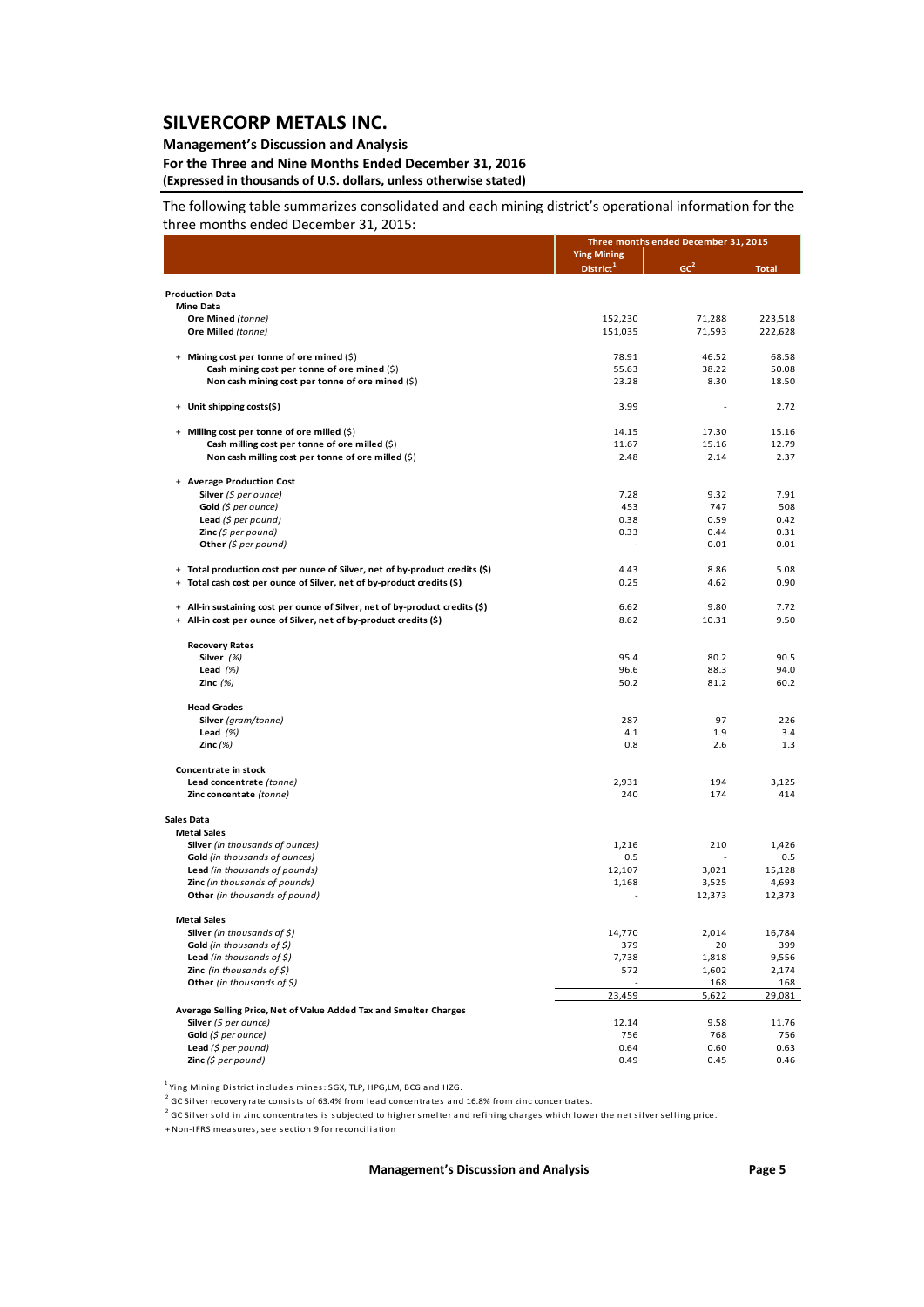### **Management's Discussion and Analysis**

#### **For the Three and Nine Months Ended December 31, 2016 (Expressed in thousands of U.S. dollars, unless otherwise stated)**

The following table summarizes consolidated and each mining district's operational information for the nine months ended December 31, 2016:

|            |                                                                            | Nine months ended December 31, 2016 |                 |                     |
|------------|----------------------------------------------------------------------------|-------------------------------------|-----------------|---------------------|
|            |                                                                            | <b>Ying Mining</b>                  |                 |                     |
|            |                                                                            | District <sup>1</sup>               | GC <sup>2</sup> | <b>Consolidated</b> |
|            | <b>Production Data</b>                                                     |                                     |                 |                     |
|            | <b>Mine Data</b>                                                           |                                     |                 |                     |
|            | Ore Mined (tonne)                                                          | 524,005                             | 220,522         | 744,527             |
|            | Ore Milled (tonne)                                                         | 530,160                             | 220,767         | 750,927             |
| $\ddot{}$  | Mining cost per tonne of ore mined (\$)                                    | 78.46                               | 39.05           | 66.79               |
|            | Cash mining cost per tonne of ore mined (\$)                               | 52.18                               | 31.04           | 45.92               |
|            | Non cash mining cost per tonne of ore mined (\$)                           | 26.28                               | 8.01            | 20.87               |
|            | Unit shipping costs(\$)                                                    | 3.86                                |                 | 2.72                |
| $+$        | Milling cost per tonne of ore milled (\$)                                  | 11.35                               | 16.47           | 12.86               |
|            | Cash milling cost per tonne of ore milled (\$)                             | 9.31                                | 13.76           | 10.62               |
|            | Non cash milling cost per tonne of ore milled (\$)                         | 2.04                                | 2.71            | 2.24                |
| $\ddot{}$  | <b>Average Production Cost</b>                                             |                                     |                 |                     |
|            | Silver (\$ per ounce)                                                      | 5.97                                | 6.76            | 6.28                |
|            | Gold (\$ per ounce)                                                        | 437                                 |                 | 471                 |
|            | Lead (\$ per pound)                                                        | 0.33                                | 0.49            | 0.35                |
|            | Zinc (\$ per pound)                                                        | 0.29                                | 0.47            | 0.32                |
|            | Other (\$ per pound)                                                       |                                     | 0.02            | 0.02                |
| $\ddot{}$  | Total production cost per ounce of Silver, net of by-product credits (\$)  | 0.46                                | (2.32)          | 0.18                |
| $\ddot{}$  | Total cash cost per ounce of Silver, net of by-product credits (\$)        | (2.43)                              | (6.96)          | (2.88)              |
| $\ddot{}$  | All-in sustaining cost per ounce of Silver, net of by-product credits (\$) | 3.11                                | (1.29)          | 3.96                |
| $+$        | All-in cost per ounce of Silver, net of by-product credits (\$)            | 3.81                                | (0.63)          | 4.65                |
|            | <b>Recovery Rates</b>                                                      |                                     |                 |                     |
|            | Silver (%)                                                                 | 95.4                                | 76.2            | 93.2                |
|            | Lead $(\%)$                                                                | 96.4                                | 86.3            | 95.2                |
|            | Zinc (%)                                                                   | 46.0                                | 86.3            | 68.0                |
|            | <b>Head Grades</b>                                                         |                                     |                 |                     |
|            | Silver (gram/tonne)                                                        | 305                                 | 94              | 243                 |
|            | Lead (%)                                                                   | 4.7                                 | 1.5             | 3.7                 |
|            | Zinc (%)                                                                   | 1.0                                 | 2.9             | 1.5                 |
|            | Concentrate in stock                                                       |                                     |                 |                     |
|            | Lead concentrate (tonne)                                                   | 4,656                               | 10              | 4,666               |
|            | Zinc concentate (tonne)                                                    | 670                                 | 29              | 699                 |
| Sales Data |                                                                            |                                     |                 |                     |
|            | <b>Metal Sales</b>                                                         |                                     |                 |                     |
|            | Silver (in thousands of ounces)<br>Gold (in thousands of ounces)           | 4,675<br>2.6                        | 511             | 5,186<br>2.6        |
|            | Lead (in thousands of pounds)                                              | 49,898                              | 6,237           | 56,135              |
|            | Zinc (in thousands of pounds)                                              | 4,815                               | 11,991          | 16,806              |
|            | Other (in thousands of pounds)                                             |                                     | 8,579           | 8,579               |
|            | <b>Metal Sales</b>                                                         |                                     |                 |                     |
|            | Silver (in thousands of \$)                                                | 65,953                              | 5,268           | 71,221              |
|            | Gold (in thousands of \$)                                                  | 2,682                               | $\overline{a}$  | 2,682               |
|            | Lead (in thousands of \$)                                                  | 38,723                              | 4,656           | 43,379              |
|            | Zinc (in thousands of \$)                                                  | 3,308                               | 8,514           | 11,822              |
|            | Other (in thousands of \$)                                                 | 110,666                             | 303             | 303                 |
|            | Average Selling Price, Net of Value Added Tax and Smelter Charges          |                                     | 18,741          | 129,407             |
|            | Silver (\$ per ounce)                                                      | 14.11                               | 10.31           | 13.73               |
|            | Gold (\$ per ounce)                                                        | 1,032                               |                 | 1,032               |
|            | Lead (\$ per pound)                                                        | 0.78                                | 0.75            | 0.77                |
|            | Zinc (\$ per pound)                                                        | 0.69                                | 0.71            | 0.70                |

1 Ying Mining District includes mines: SGX, TLP, HPG,LM, BCG and HZG.

2GC Silver recovery rate consists of 54.2% from lead concentrates and 22.0% from zinc concentrates.

2GC Silversold in zinc concentrates is subjected to highersmelter and refining charges which lowers the net silverselling price.

+ Non‐IFRS measures, see section 9 for reconciliation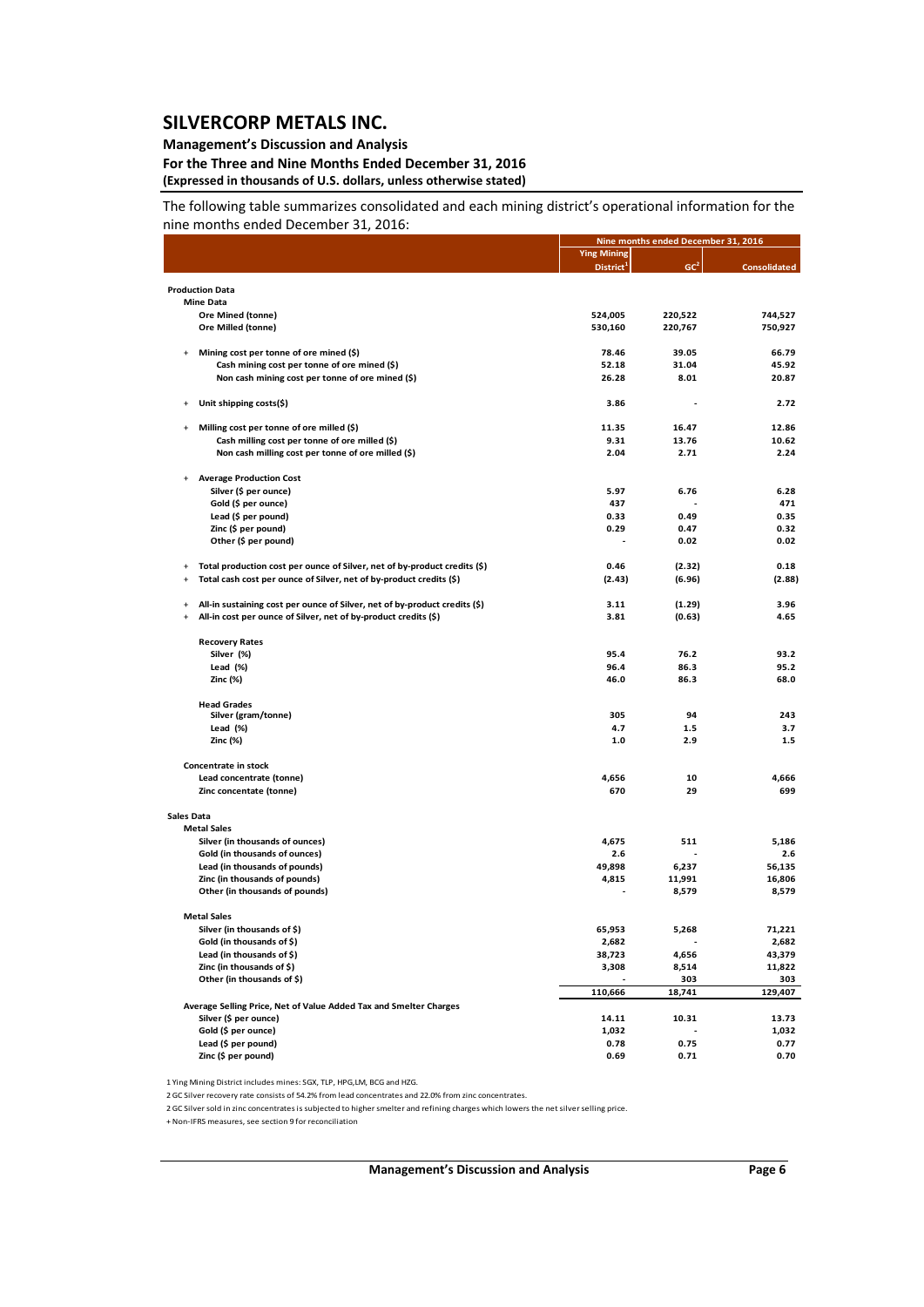### **Management's Discussion and Analysis**

**For the Three and Nine Months Ended December 31, 2016 (Expressed in thousands of U.S. dollars, unless otherwise stated)**

The following table summarizes consolidated and each mining district's operational information for the nine months ended December 31, 2015:

|                                                                                   |                       | Nine months ended December 31, 2015 |              |  |
|-----------------------------------------------------------------------------------|-----------------------|-------------------------------------|--------------|--|
|                                                                                   | <b>Ying Mining</b>    |                                     |              |  |
|                                                                                   | District <sup>1</sup> | GC <sup>2</sup>                     | <b>Total</b> |  |
|                                                                                   |                       |                                     |              |  |
| <b>Production Data</b>                                                            |                       |                                     |              |  |
| <b>Mine Data</b>                                                                  |                       |                                     |              |  |
| Ore Mined (tonne)                                                                 | 490,351               | 207,561                             | 697,912      |  |
| Ore Milled (tonne)                                                                | 488,248               | 206,738                             | 694,986      |  |
|                                                                                   |                       |                                     |              |  |
| + Mining cost per tonne of ore mined (\$)                                         | 80.15                 | 49.33                               | 70.98        |  |
| Cash mining cost per tonne of ore mined (\$)                                      | 58.25                 | 41.13                               | 53.16        |  |
| Non cash mining cost per tonne of ore mined (\$)                                  | 21.90                 | 8.20                                | 17.82        |  |
|                                                                                   |                       |                                     |              |  |
| Unit shipping costs(\$)<br>$+$                                                    | 4.10                  |                                     | 2.88         |  |
|                                                                                   |                       |                                     |              |  |
| + Milling cost per tonne of ore milled (\$)                                       | 14.40                 | 17.72                               | 15.39        |  |
| Cash milling cost per tonne of ore milled $(\hat{S})$                             | 12.06                 | 15.49                               | 13.08        |  |
| Non cash milling cost per tonne of ore milled (\$)                                | 2.34                  | 2.23                                | 2.31         |  |
|                                                                                   |                       |                                     |              |  |
| + Average Production Cost                                                         |                       |                                     |              |  |
| <b>Silver</b> (\$ per ounce)                                                      | 7.63                  | 8.98                                | 8.08         |  |
| Gold $(\xi$ per ounce)                                                            | 487                   | 717                                 | 529          |  |
|                                                                                   |                       |                                     |              |  |
| Lead $(\xi$ per pound)                                                            | 0.42                  | 0.60                                | 0.45         |  |
| <b>Zinc</b> (\$ per pound)                                                        | 0.36                  | 0.51                                | 0.38         |  |
| Other $(\xi$ per pound)                                                           |                       | 0.01                                | 0.01         |  |
|                                                                                   |                       |                                     |              |  |
| + Total production cost per ounce of Silver, net of by-product credits (\$)       | 4.50                  | 7.11                                | 4.83         |  |
| Total cash cost per ounce of Silver, net of by-product credits (\$)<br>$+$        | 1.03                  | 2.78                                | 1.26         |  |
|                                                                                   |                       |                                     |              |  |
| All-in sustaining cost per ounce of Silver, net of by-product credits (\$)<br>$+$ | 8.52                  | 10.54                               | 10.27        |  |
| + All-in cost per ounce of Silver, net of by-product credits (\$)                 | 10.08                 | 11.05                               | 11.69        |  |
|                                                                                   |                       |                                     |              |  |
| <b>Recovery Rates</b>                                                             |                       |                                     |              |  |
| Silver (%)                                                                        | 95.0                  | 78.3                                | 90.0         |  |
| Lead $(%)$                                                                        | 95.4                  | 88.5                                | 93.4         |  |
| Zinc $(%)$                                                                        | 53.3                  | 82.4                                | 61.9         |  |
|                                                                                   |                       |                                     |              |  |
| <b>Head Grades</b>                                                                |                       |                                     |              |  |
| Silver (gram/tonne)                                                               | 260                   | 97                                  | 212          |  |
| Lead $(%)$                                                                        | 3.8                   | 1.6                                 | 3.2          |  |
| Zinc $(%)$                                                                        | 0.8                   | 2.5                                 | 1.3          |  |
|                                                                                   |                       |                                     |              |  |
| Concentrate in stock                                                              |                       |                                     |              |  |
| Lead concentrate (tonne)                                                          | 2,931                 | 194                                 | 3,125        |  |
| Zinc concentate (tonne)                                                           | 240                   | 174                                 | 414          |  |
|                                                                                   |                       |                                     |              |  |
| <b>Sales Data</b>                                                                 |                       |                                     |              |  |
| <b>Metal Sales</b>                                                                |                       |                                     |              |  |
| Silver (in thousands of ounces)                                                   | 3,538                 | 519                                 | 4,057        |  |
| Gold (in thousands of ounces)                                                     | 2.0                   | 0.1                                 | 2.1          |  |
|                                                                                   |                       |                                     |              |  |
| Lead (in thousands of pounds)                                                     | 35,563                | 7,072                               | 42,635       |  |
| Zinc (in thousands of pounds)                                                     | 3,999                 | 9,726                               | 13,725       |  |
| Other (in thousands of pound)                                                     |                       | 38,905                              | 38,905       |  |
|                                                                                   |                       |                                     |              |  |
| <b>Metal Sales</b>                                                                |                       |                                     |              |  |
| <b>Silver</b> (in thousands of \$)                                                | 44,293                | 5,121                               | 49,414       |  |
| <b>Gold</b> (in thousands of \$)                                                  | 1,609                 | 43                                  | 1,652        |  |
| <b>Lead</b> (in thousands of $\zeta$ )                                            | 24,429                | 4,630                               | 29,059       |  |
| <b>Zinc</b> (in thousands of $\zeta$ )                                            | 2,347                 | 5,498                               | 7,845        |  |
| Other (in thousands of \$)                                                        |                       | 544                                 | 544          |  |
|                                                                                   | 72,678                | 15,836                              | 88,514       |  |
| Average Selling Price, Net of Value Added Tax and Smelter Charges                 |                       |                                     |              |  |
| Silver (\$ per ounce)                                                             | 12.52                 | 9.87                                | 12.18        |  |
| Gold (\$ per ounce)                                                               | 799                   | 789                                 | 798          |  |
| Lead $(5$ per pound)                                                              | 0.69                  | 0.65                                | 0.68         |  |
| Zinc $(5$ per pound)                                                              | 0.59                  | 0.57                                | 0.57         |  |
|                                                                                   |                       |                                     |              |  |

<sup>1</sup> Ying Mining District includes mines: SGX, TLP, HPG,LM, BCG and HZG.

<sup>2</sup> GC Silver recovery rate consists of 57.56% from lead concentrates and 20.72% from zinc concentrates.

 $^2$  GC Silver sold in zinc concentrates is subjected to higher smelter and refining charges which lower the net silver selling price.

+ Non‐IFRS mea sures, see section 9 for reconcilia tion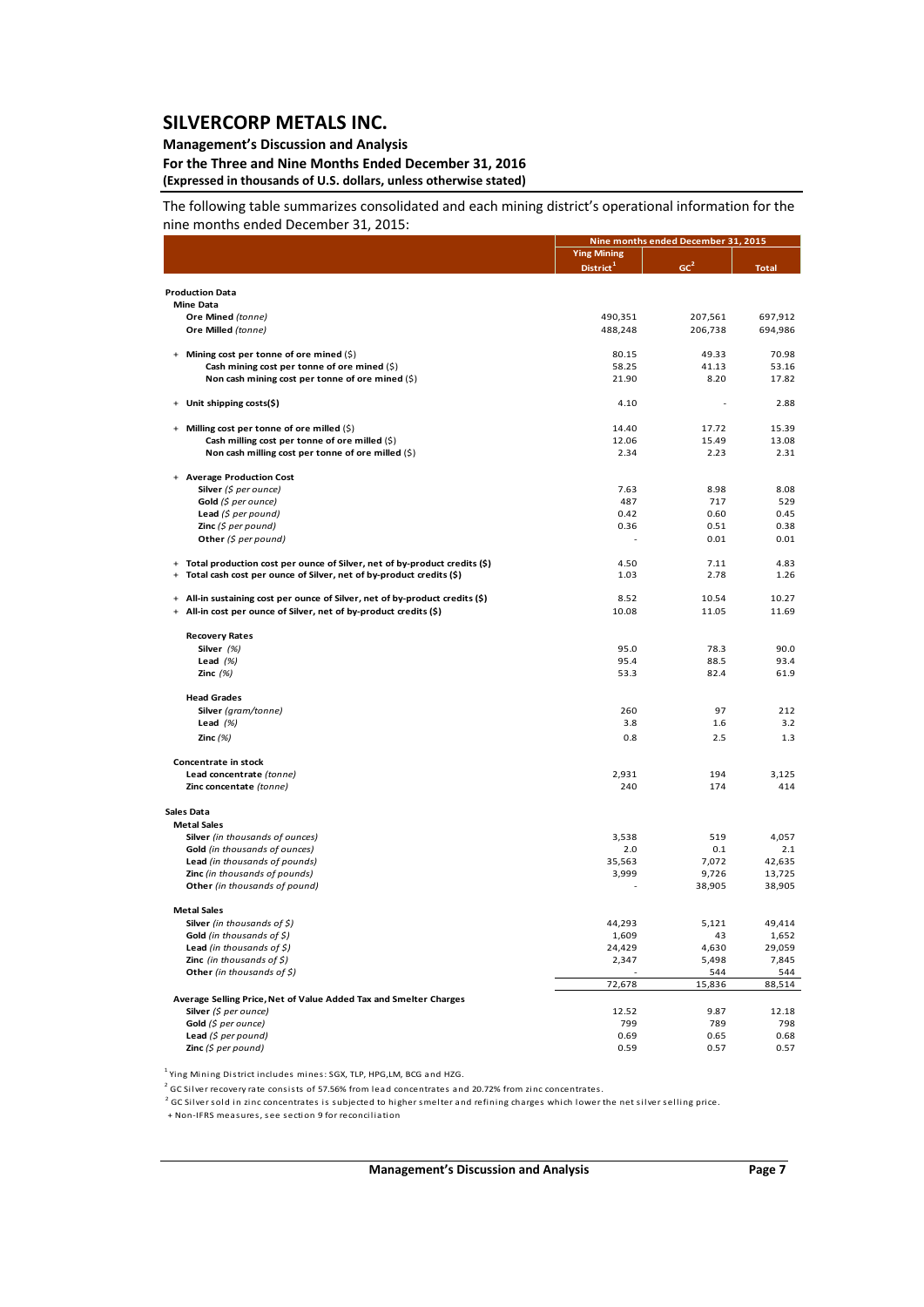**Management's Discussion and Analysis For the Three and Nine Months Ended December 31, 2016 (Expressed in thousands of U.S. dollars, unless otherwise stated)**

#### (a) Mine and Milling Production

For the three months ended December 31, 2016 ("Q3 Fiscal 2017"), on a consolidated basis, the Company mined 252,784 tonnes of ore, up 13% compared to 223,518 tonnes in the three months ended December 31, 2015 ("Q3 Fiscal 2016"). The increase in ore mined was mainly due to a 13% increase in the ore mined at the Ying Mining District and a 14% increase in the ore mined at the GC Mine. Correspondingly, ore milled increased by 18% to 263,339 tonnes of ore compared to 222,628 tonnes in Q3 Fiscal 2016.

For the nine months ended December 31, 2016, on a consolidated basis, the Company mined 744,527 tonnes of ore, a 7% increase compared to 697,912 tonnes in the same prior year period. In the same comparative period, ore milled increased by 8% to 750,927 tonnes ore compared to 694,986 tonnes.

#### (b) Metal Sales

In Q3 Fiscal 2017, the Company sold approximately 1.7 million ounces of silver, 19.5 million pounds of lead, and 5.7 million pounds of zinc, up 22%, 29% and 21%, respectively, compared to 1.4 million ounces of silver, 15.1 million pounds of lead, and 4.7 million pounds of zinc in Q3 Fiscal 2016. The increase of metals sold, on a consolidated basis, was mainly due to: i) a 5%, 9%, and 15% increase in the head grades of silver, lead and zinc, resulting largely from the ongoing dilution control measures and operation management improvements; and ii) a 18% increase of ore milled. In addition, as at the end of Q3 Fiscal 2017, Ying Mining District held 4,656 tonnes of silver‐lead concentrate inventories, and the estimated metals contained in silver‐lead concentrate were approximately 0.5 million ounces of silver and 5.3 million pounds of lead, compared to 2,931 tonnes of lead concentrate inventories containing approximately 0.3 million ounces of silver and 3.0 million pounds of lead held at December 31, 2015.

For the nine months ended December 31, 2016, on a consolidated basis, the Company sold approximately 5.2 million ounces of silver, 56.1 million pounds of lead, and 16.8 million pounds of zinc, up 28%, 32% and 22% compared to the same prior year period.

The significant improvement in the head grades of silver, lead and zinc and improved cost structures since the December quarter of 2015 can be attributed in part to an internal "Enterprise Blog" system in the management of Mine Production and Safety Information which the Company has implemented since August 2015.

#### (c) Mining and Milling Costs

In Q3 Fiscal 2017, the consolidated total mining cost and cash mining cost were \$67.12 and \$47.52 per tonne, a decrease of 2% and 5% as compared to \$68.58 and \$50.08 per tonne, respectively, in Q3 Fiscal 2016. The decrease in cash mining cost is mainly due to: i) a 22% decrease in per tonne mining preparation costs; and ii) a 2% decrease in per tonne mining contractor's cost.

The consolidated total milling cost and cash milling cost in Q3 Fiscal 2017 were \$12.40 and \$10.32 per tonne, a decrease of 18% and 19%, respectively, compared to \$15.16 and \$12.79 per tonne, respectively, in Q3 Fiscal 2016. The decrease in cash milling costs is mainly due to: i) a 10% reduction on per tonne utility costs; ii) a 8% decrease in per tonne raw material and maintenance costs; and iii) the exclusion of mineral resource tax from milling costs. Prior to June 30, 2016, mineral resource tax was levied at RMB¥13.0 per tonne of ore milled and included as part of milling costs. Effective July 1, 2016, the mineral resource tax has been changed to a levy based on a certain percentage of sales, and therefore such tax is excluded from milling costs but expensed directly and included in government fee and other taxes.

Correspondingly, the consolidated cash production cost per tonne of ore processed in Q3 Fiscal 2017 decreased by 8% to \$60.51 from \$65.59 in Q3 Fiscal 2016, while the consolidated per tonne total production costs decreased by 5% to \$82.19 from \$86.47 in Q3 Fiscal 2016.

For the nine months ended December 31, 2016, the consolidated total mining cost and cash mining cost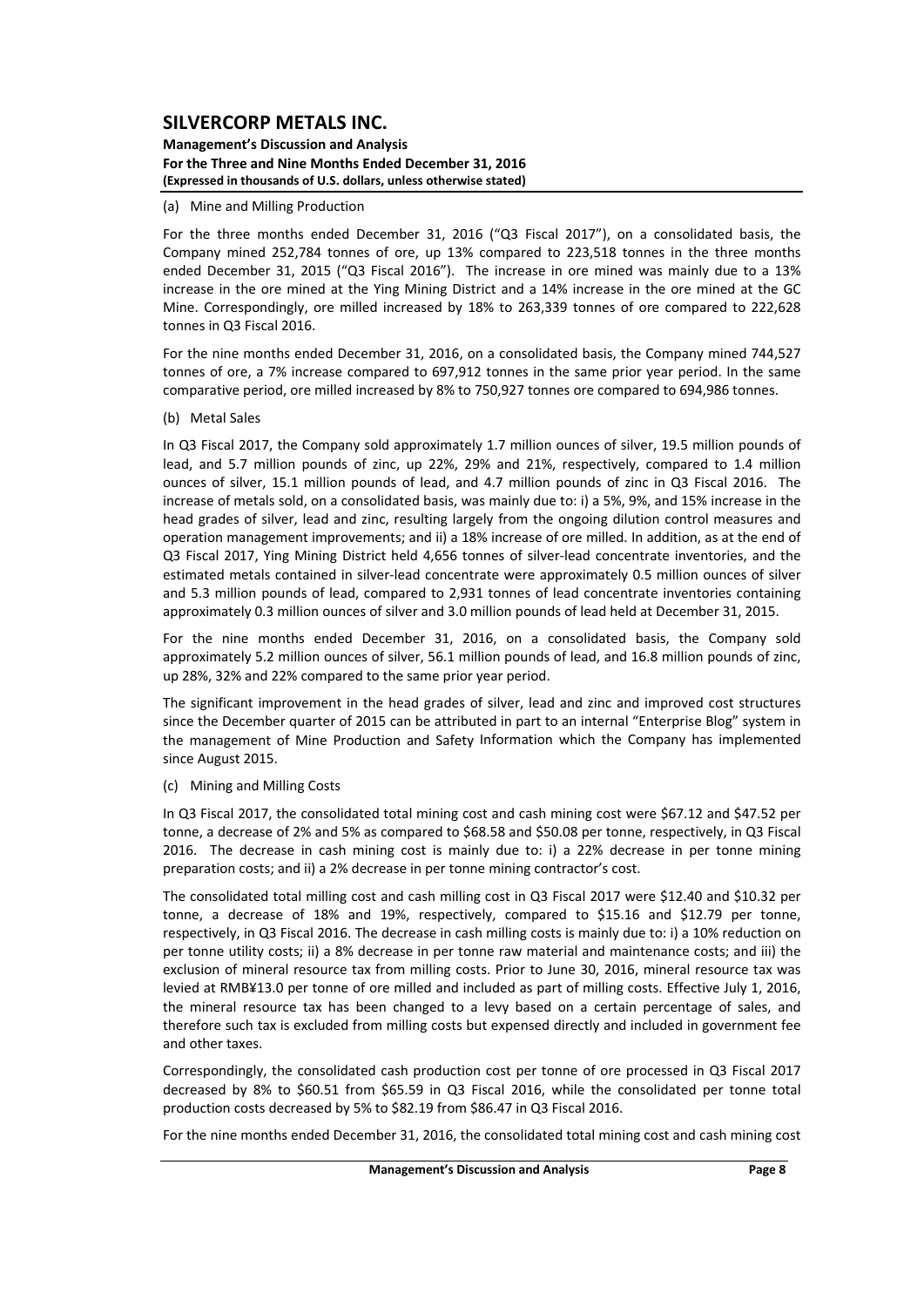#### **Management's Discussion and Analysis For the Three and Nine Months Ended December 31, 2016 (Expressed in thousands of U.S. dollars, unless otherwise stated)**

were \$66.79 and \$45.92 per tonne, a decrease of 6% and 14% as compared to \$70.98 and \$53.16 per tonne, respectively, in same prior year period. The consolidated total milling cost and cash milling cost were \$12.86 and \$10.62 per tonne, a decrease of 16% and 19%, respectively, compared to \$15.39 and \$13.08 per tonne in the same prior year period.

Correspondingly, the consolidated cash production cost per tonne of ore processed for the nine months ended December 31, 2016 decreased by 14% to \$59.26 from \$69.12 in the same prior year period, while the consolidated per tonne total production costs decreased by 8% to \$82.37 from \$89.25 in the same prior year period.

(d) Total and Cash Cost per Ounce of Silver, Net of By‐Product Credits

In Q3 Fiscal 2017, the consolidated total production cost and cash cost per ounce of silver, net of byproduct credits, were negative \$2.50 and negative \$5.48 compared to \$5.08 and \$0.90, respectively, in Q3 Fiscal 2016. The overall decrease in cash cost per ounce of silver, net of by‐product credits, is mainly due to lower per tonne cash production costs as discussed above and a 99% increase in by‐product credits, arising from more lead and zinc sold as well as higher lead and zinc prices. Sales from lead and zinc accounted for 49% of the total sales in the current quarter and amounted to \$23.5 million, an increase of \$11.8 million, compared to \$11.7 million in prior year quarter.

For the nine months ended December 31, 2016, the consolidated total production cost and cash cost per ounce of silver, net of by‐product credits, were \$0.18 and negative \$2.88 compared to \$4.83 and \$1.26 in the same prior year period.

(e) All‐in Sustaining Cost per Ounce of Silver, Net of By‐Product Credits

In Q3 Fiscal 2017, the consolidated all-in sustaining cost per ounce of silver, net of by-product credits, was \$1.87 compared to \$7.72 in Q3 Fiscal 2016. The decrease is mainly due to the lower per tonne cash production costs and the increase of by-products credits as discussed above, offset by a \$1.3 million increase in sustaining capital expenditures.

For the nine months ended December 31, 2016, the consolidated all-in sustaining cost per ounce of silver, net of by‐product credits, was \$3.96 compared to \$10.27 in the same prior year period.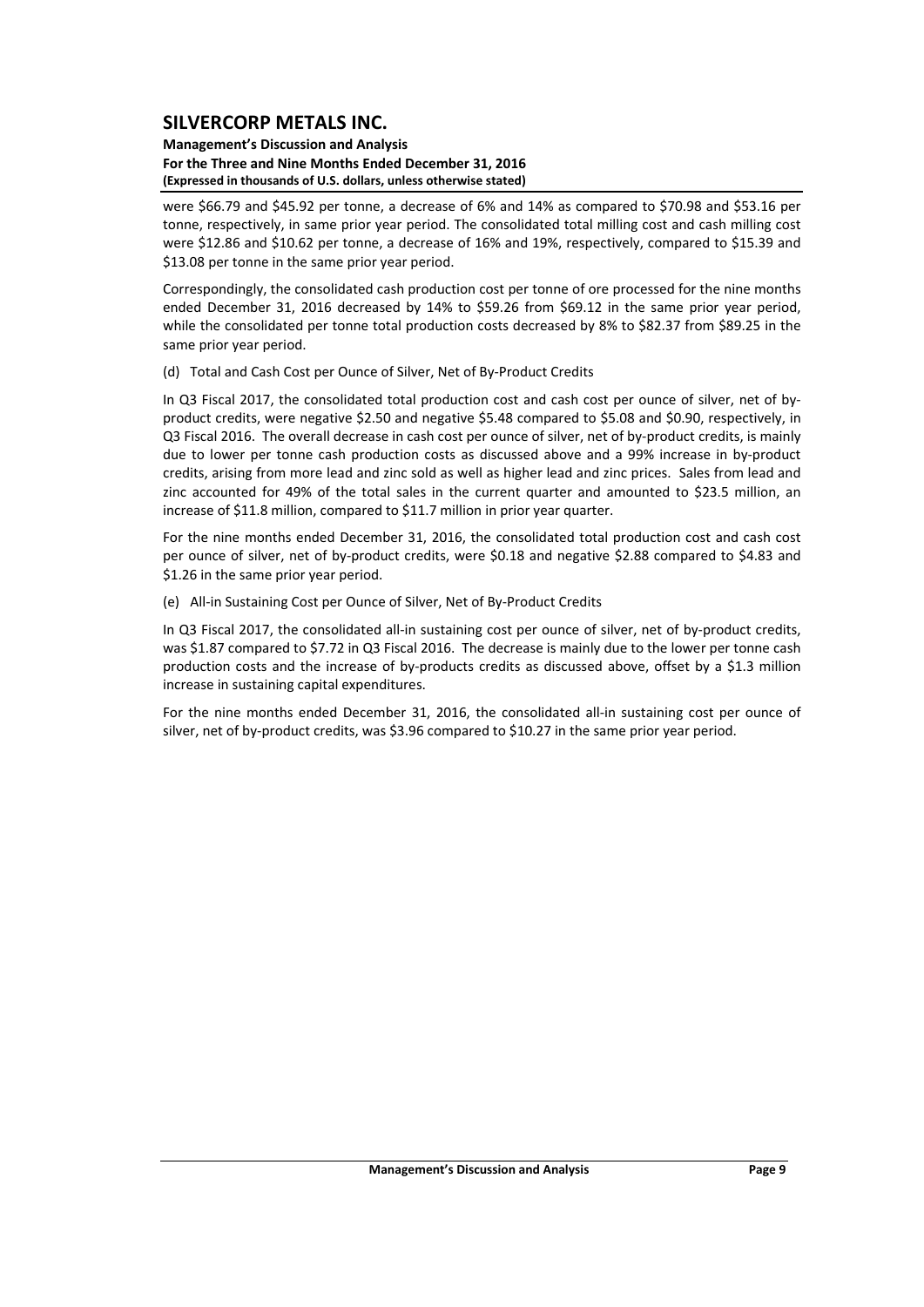#### **Management's Discussion and Analysis For the Three and Nine Months Ended December 31, 2016 (Expressed in thousands of U.S. dollars, unless otherwise stated)**

#### (f) Operation Review

#### *(i) Ying Mining District*

The Ying Mining District consists of several mines, including SGX, HPG, TLP, LM, BCG and HZG mines, and is the Company's primary source of production.

The operational results at the Ying Mining District for the past five quarters, and for the nine month periods ending December 31, 2015 and 2016, are summarized in the table below:

| <b>Operational results - Ying Mining District</b> |                   |                    |               |                |                   |                                |         |
|---------------------------------------------------|-------------------|--------------------|---------------|----------------|-------------------|--------------------------------|---------|
|                                                   | Q3 2017           | Q2 2017            | Q1 2017       | Q4 2016        | Q3 2016           | Nine Months ended December 31. |         |
|                                                   | December 31, 2016 | September 30, 2016 | June 30, 2016 | March 31, 2016 | December 31, 2015 | 2016                           | 2015    |
| Ore Mined (tonne)                                 | 171.303           | 179,194            | 173,508       | 99,415         | 152,230           | 524,005                        | 490,351 |
| Ore Milled (tonne)                                | 182,259           | 180,154            | 167,747       | 99,203         | 151,035           | 530,160                        | 488,248 |
| <b>Head Grades</b>                                |                   |                    |               |                |                   |                                |         |
| Silver (gram/tonne)                               | 303               | 302                | 308           | 310            | 287               | 305                            | 260     |
| Lead $(*)$                                        | 4.8               | 4.9                | 4.4           | 4.0            | 4.1               | 4.7                            | 3.8     |
| Zinc (%)                                          | 0.8               | 1.1                | 1.1           | 0.9            | 0.8               | 1.0                            | 0.8     |
| <b>Recoveries</b>                                 |                   |                    |               |                |                   |                                |         |
| Silver (%)                                        | 95.1              | 95.5               | 95.7          | 95.0           | 95.4              | 95.4                           | 95.0    |
| Lead $(*)$                                        | 96.7              | 96.3               | 96.4          | 96.3           | 96.6              | 96.4                           | 95.4    |
| Zinc (%)                                          | 47.5              | 42.9               | 48.4          | 57.6           | 50.2              | 46.0                           | 53.3    |
| <b>Metal Sales</b>                                |                   |                    |               |                |                   |                                |         |
| Silver (in thousands of ounce)                    | 1,555             | 1,630              | 1,490         | 857            | 1,216             | 4,675                          | 3,538   |
| Gold (in thousands of ounce)                      | 0.7               | 1.0                | 0.9           | 0.3            | 0.5               | 2.6                            | 2.0     |
| Lead (in thousands of pound)                      | 17,269            | 17.768             | 14,861        | 7.379          | 12,107            | 49,898                         | 35,563  |
| Zinc (in thousands of pound)                      | 1,210             | 1,785              | 1,820         | 999            | 1,168             | 4,815                          | 3,999   |
| Cash mining cost (\$ per tonne)                   | 55.21             | 49.13              | 52.33         | 54.63          | 55.63             | 52.18                          | 58.25   |
| Total mining cost (\$ per tonne)                  | 80.53             | 76.30              | 78.64         | 83.24          | 78.91             | 78.46                          | 80.15   |
| Cash milling cost (\$ per tonne)                  | 9.09              | 8.85               | 10.07         | 13.70          | 11.67             | 9.31                           | 12.06   |
| Total milling cost (\$ per tonne)                 | 11.03             | 10.86              | 12.25         | 17.38          | 14.15             | 11.35                          | 14.40   |
| Cash production cost (\$ per tonne)               | 68.22             | 61.79              | 66.27         | 71.90          | 71.29             | 65.35                          | 74.41   |
|                                                   |                   |                    |               |                |                   |                                |         |
| Cash cost per ounce of silver (\$)                | (4.60)            | (2.68)             | 0.12          | 2.83           | 0.25              | (2.43)                         | 1.03    |
| All-in sustaining cost per ounce of               |                   |                    |               |                |                   |                                |         |
| silver (\$)                                       | 1.34              | 2.33               | 5.80          | 8.92           | 6.62              | 3.11                           | 8.52    |

In Q3 Fiscal 2017, the total ore mined at the Ying Mining District was 171,303 tonnes, an increase of 13% compared to total ore production of 152,230 tonnes in Q3 Fiscal 2016. Total ore milled in Q3 Fiscal 2017 was 182,259 tonnes, an increase of 21% compared to 151,035 tonnes in Q3 Fiscal 2016. Silver and lead head grades improved by 6% and 16%, respectively, to 303 grams per tonne ("g/t") for silver and 4.8% for lead from 287 g/t for silver and 4.1% for lead, respectively, in Q3 Fiscal 2016, resulting largely from the ongoing dilution control and operation management improvements. Head grade for zinc was 0.8%, comparable to 0.8% in the prior year quarter.

In Q3 Fiscal 2017, the Ying Mining District sold approximately 1.6 million ounces of silver, 700 ounces of gold, 17.3 million pounds of lead, and 1.2 million pounds of zinc, up 28%, 33%, 43%, and 4% respectively, compared to 1.2 million ounces of silver, 500 ounces of gold, 12.1 million pounds of lead, and 1.2 million pounds of zinc in Q3 Fiscal 2016. The increase in metals sold is mainly due to the improved head grades achieved and higher ore production in the quarter. In addition, as at the end of Q3 Fiscal 2017, Ying Mining District held 4,656 tonnes of silver-lead concentrate inventories, and the estimated metals contained in silver‐lead concentrate were approximately 0.5 million ounces of silver and 5.3 million pounds of lead.

Total and cash mining costs per tonne in Q3 Fiscal 2017 were \$80.53 and \$55.21, respectively, compared to \$78.91 and \$55.63, respectively, in Q3 Fiscal 2016. Cash milling costs in Q3 Fiscal 2017 were \$9.09 compared to \$11.67 in Q3 Fiscal 2016 with the decrease mainly due to: i) a 15% reduction in per tonne utility costs; ii) a 4% decrease in per tonne labour costs; and iii) the exclusion of mineral resource tax from milling costs. Prior to June 30, 2016, mineral resource tax was levied at RMB¥13.0 per tonne of ore milled and included as part of milling costs. Effective July 1, 2016, mineral resource tax was changed to a levy based on a certain percentage of sales, and therefore such tax is excluded from milling costs but expensed directly and included in government fee and other taxes.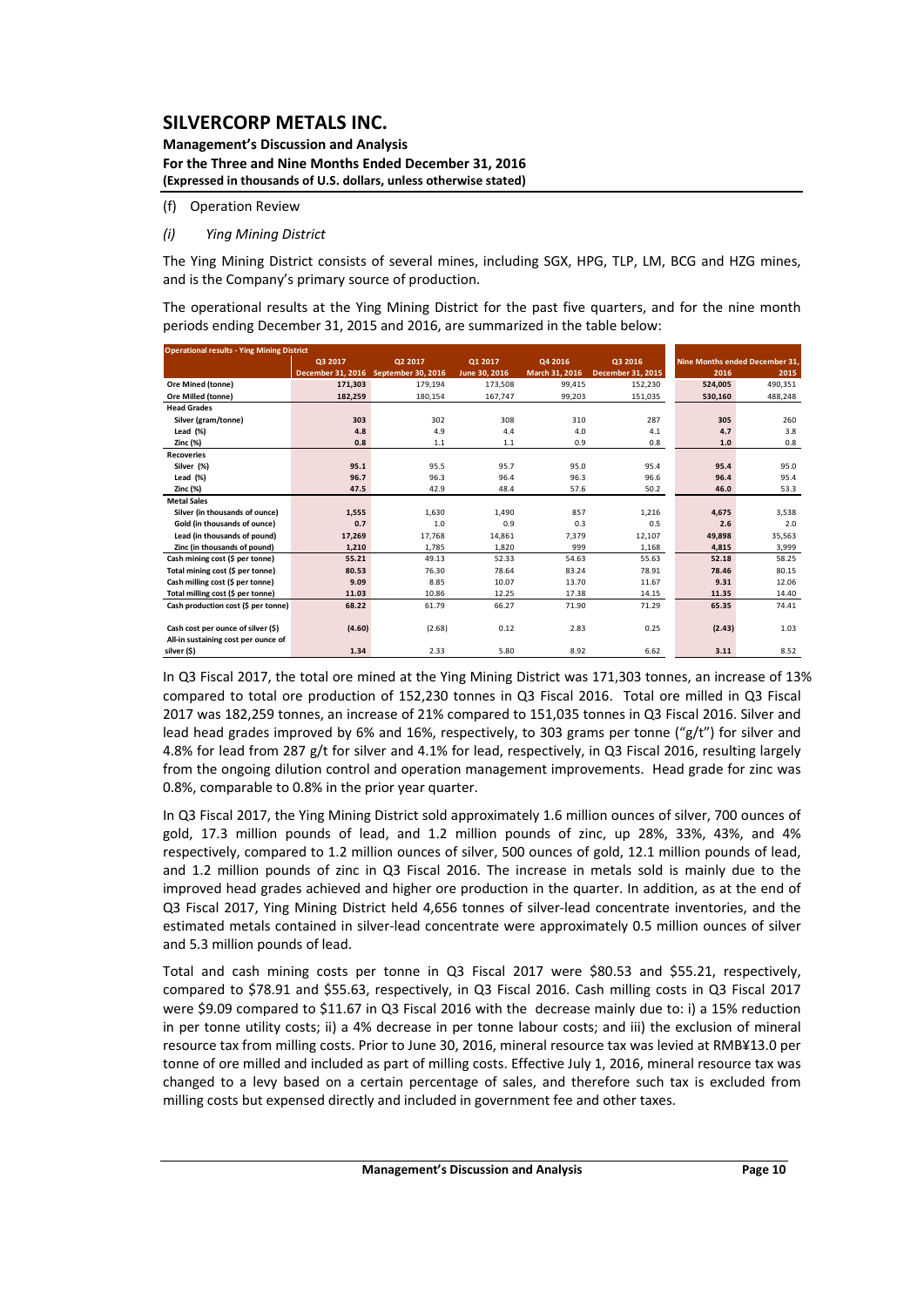#### **Management's Discussion and Analysis For the Three and Nine Months Ended December 31, 2016 (Expressed in thousands of U.S. dollars, unless otherwise stated)**

Correspondingly, cash production cost per tonne of ore processed at the Ying Mining District was \$68.22, a decrease of 4% compared to \$71.29 in Q3 Fiscal 2016 as a result of the decrease in both per tonne cash mining and milling costs.

Cash cost per ounce of silver, net of by‐product credits, at the Ying Mining District, was negative \$4.60 in Q3 Fiscal 2017 compared to \$0.25 in Q3 Fiscal 2016. The decrease was mainly due to: i) lower per tonne cash production costs as discussed above; and, ii) a 111% increase in by-product credits arising from 43% and 4% increases in lead and zinc sold and 50% and 67% increases in net realized lead and zinc selling prices. Sales from lead and zinc accounted for 44% of the total sales at the Ying Mining District in the current quarter, and amounted to \$17.7 million, an increase of \$9.4 million, compared to \$8.3 million in prior year quarter.

All in sustaining costs per ounce of silver, net of by-product credits, at the Ying Mining District in Q3 2017 was \$1.34 per ounce of silver compared to \$6.62 in Q2 Fiscal 2016. The decrease was mainly due to the lower per tonne cash production cost and the increase in by-product credits as discussed above, offset by a \$1.2 million increase in sustaining capital expenditures.

For the nine months ended December 31, 2016, the total ore mined at the Ying Mining District was 524,005 tonnes, up 7% compared to 490,351 tonnes in the same prior year period. Correspondingly, total ore milled was 530,160 tonnes, up 9% compared to 488,248 tonnes. Average head grades were 305 g/t for silver, 4.7% for lead, and 1.0% for zinc compared to 260 g/t for silver, 3.8% for lead, and 0.8% for zinc, respectively.

During the same time periods, the Ying Mining District sold approximately 4.7 million ounces of silver, 2,600 ounces of gold, 49.9 million pounds of lead, and 4.8 million pounds of zinc, compared to 3.5 million ounces of silver, 2,000 ounces of gold, 35.6 million pounds of lead, and 4.0 million pounds of zinc in prior year period.

For the nine months ended December 31, 2016, the cash mining costs at the Ying Mining District was \$52.18 per tonne, a decrease of 10% compared to \$58.25 per tonne in the same prior year period. The cash milling cost was \$9.31 per tonne, a decrease of 23% compared to \$12.06 in the same prior year period.

Cash cost per ounce of silver and all in sustaining costs per ounce of silver, net of by‐product credits, at the Ying Mining District, for the nine months ended December 31, 2016, were negative \$2.43 and \$3.11 respectively, compared to \$1.03 and \$8.52 in the same prior year period.

In Q3 Fiscal 2017, approximately 36,756 meters ("m") of underground diamond drilling (Q3 Fiscal 2016 – 21,223 m) and 4,900 m of preparation tunnelling (Q3 Fiscal 2016 – 4,231 m) were completed and expensed as mining preparation costs at the Ying Mining District. In addition, approximately 17,823 m of horizontal tunnel, raise, and declines (Q3 Fiscal 2016 – 13,893 m) were completed and capitalized. Total capitalized exploration and development expenditures in Q3 Fiscal 2017 for the Ying Mining District were \$5.7 million compared to \$4.6 million in Q3 Fiscal 2016.

For the nine months ended December 31, 2016, approximately 71,794 m of underground diamond drilling (same prior year period – 60,435 m) and 15,069 m of preparation tunnelling (same prior year period – 16,460 m) were completed and expensed as mining preparation costs at the Ying Mining District. In addition, approximately 50,500 m of horizontal tunnel, raise, and declines (same prior year period – 49,452 m) were completed and capitalized. Total capitalized exploration and development expenditures for the nine months ended December 31, 2016 for the Ying Mining District were \$15.4 million compared to \$16.4 million in same prior year period. The Company also paid \$1.3 million to renew the mining permit for TLP and LM mine and \$8.7 million to retire the mineral right fee payable the Company accrued in prior years for the mining permit for the SGX mine.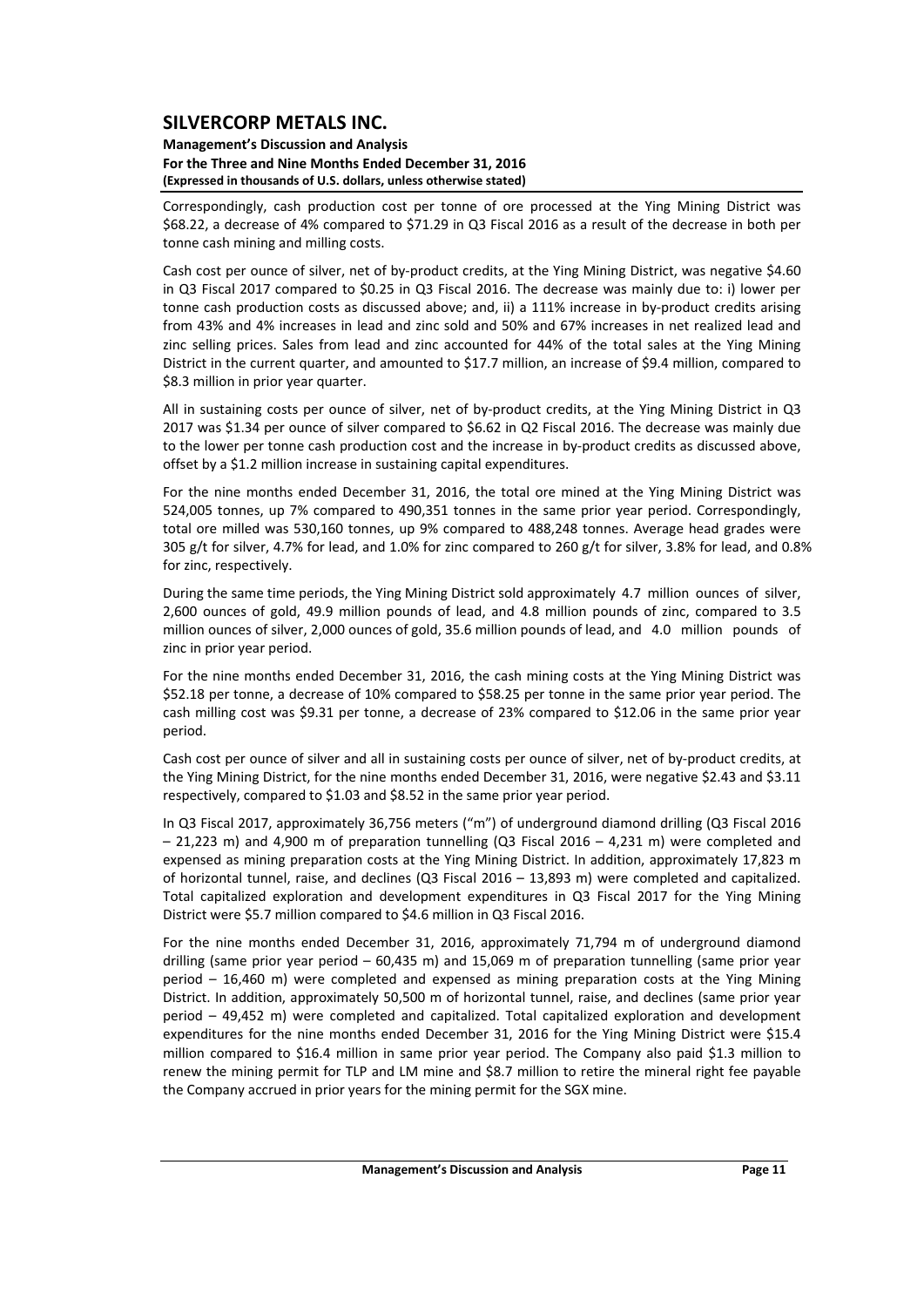### **Management's Discussion and Analysis**

**For the Three and Nine Months Ended December 31, 2016**

**(Expressed in thousands of U.S. dollars, unless otherwise stated)**

*(ii) GC Mine*

The operational results of GC Mine for the past five quarters, and for the nine month periods ending December 31, 2015 and 2016, are summarized in the table below:

| <b>Operational results - GC Mine</b><br>Q3 2017 |         | Q2 2017                              | Q1 2017       | Q4 2016        | Q3 2016           |         | <b>Nine Months ended December 31</b> |  |
|-------------------------------------------------|---------|--------------------------------------|---------------|----------------|-------------------|---------|--------------------------------------|--|
|                                                 |         | December 31, 2016 September 30, 2016 | June 30, 2016 | March 31, 2016 | December 31, 2015 | 2016    | 2015                                 |  |
| Ore Mined (tonne)                               | 81,481  | 74,692                               | 64,349        | 50,014         | 71,288            | 220,522 | 207,561                              |  |
| Ore Milled (tonne)                              | 81,080  | 76,100                               | 63,587        | 50,124         | 71,593            | 220,767 | 206,738                              |  |
| <b>Head Grades</b>                              |         |                                      |               |                |                   |         |                                      |  |
| Silver (gram/tonne)                             | 89      | 96                                   | 99            | 92             | 97                | 94      | 97                                   |  |
| Lead $(\%)$                                     | 1.4     | 1.6                                  | 1.5           | 2.0            | 1.9               | 1.5     | 1.6                                  |  |
| Zinc (%)                                        | 2.8     | 2.8                                  | 2.9           | 2.7            | 2.6               | 2.9     | 2.5                                  |  |
| <b>Recovery Rates</b>                           |         |                                      |               |                |                   |         |                                      |  |
| Silver (%)                                      | 75.4    | 76.2                                 | 76.8          | 79.1           | 80.2              | 76.2    | 78.3                                 |  |
| Lead $(\%)$                                     | 85.5    | 86.6                                 | 86.9          | 84.9           | 88.3              | 86.3    | 88.5                                 |  |
| Zinc (%)                                        | 86.5    | 86.4                                 | 85.8          | 82.6           | 81.2              | 86.3    | 82.4                                 |  |
| <b>Metal Sales</b>                              |         |                                      |               |                |                   |         |                                      |  |
| Silver (in thousands of ounce)                  | 179     | 183                                  | 149           | 118            | 210               | 511     | 519                                  |  |
| Lead (in thousands of pound)                    | 2,214   | 2,163                                | 1,860         | 1,970          | 3,021             | 6.237   | 7,072                                |  |
| Zinc (in thousands of pound)                    | 4,478   | 4,106                                | 3,407         | 2,576          | 3,525             | 11,991  | 9,726                                |  |
| Cash mining cost (\$ per tonne)                 | 31.34   | 28.61                                | 33.50         | 26.24          | 38.22             | 31.04   | 41.13                                |  |
| Total mining cost (\$ per tonne)                | 38.90   | 36.78                                | 41.91         | 34.76          | 46.52             | 39.05   | 49.33                                |  |
| Cash milling cost (\$ per tonne)                | 13.09   | 12.94                                | 15.60         | 16.99          | 15.16             | 13.76   | 15.49                                |  |
| Total milling cost (\$ per tonne)               | 15.50   | 15.57                                | 18.81         | 20.67          | 17.30             | 16.47   | 17.72                                |  |
| Cash production cost (\$ per tonne)             | 44.43   | 41.55                                | 49.10         | 43.23          | 53.38             | 44.80   | 56.62                                |  |
|                                                 |         |                                      |               |                |                   |         |                                      |  |
| Cash cost per ounce of silver (\$)              | (13.11) | (6.39)                               | (0.28)        | (2.24)         | 4.62              | (6.96)  | 2.78                                 |  |
| All-in sustaining cost per ounce of             |         |                                      |               |                |                   |         |                                      |  |
| silver (\$)                                     | (6.12)  | (1.49)                               | 4.76          | 1.19           | 9.80              | (1.29)  | 10.54                                |  |

In Q3 Fiscal 2017, the Company mined 81,481 tonnes of ore at the GC Mine, an increase of 14% compared to 71,288 tonnes in Q3 Fiscal 2016. Total ore milled at the GC Mine in Q3 Fiscal 2017 was 81,080 tonnes, an increase of 13% compared to 71,593 tonnes in Q3 Fiscal 2016. Head grades were 89 g/t for silver, 1.4% for lead and 2.8% for zinc, compared to 97 g/t for silver, 1.9% for lead and 2.6% for zinc in Q3 Fiscal 2016.

The total mining cost and cash mining cost were \$38.90 and \$31.34, respectively, compared to \$46.52 and \$38.22 in Q3 Fiscal 2016. The decrease of cash mining costs arose mainly because approximately 29% of the ore was by‐product ore from exploration tunnelling or extracted from previously mined stopes for which direct mining costs were paid in prior periods and the only cost involved was to ship the ore to the mill. The cash milling cost per tonne was \$13.09, compared to \$15.16 in Q3 Fiscal 2016, with the decrease mainly due to the exclusion of mineral resource tax from milling costs as discussed above.

Correspondingly, cash production cost per tonne of ore processed at the GC Mine was \$44.43, a decrease of 17% compared to \$53.38 in Q3 Fiscal 2016 as a result of the decrease in both per tonne cash mining and milling cost.

In Q3 Fiscal 2017, the GC Mine sold approximately 4.5 million pounds of zinc, an increase of 27%, compared to 3.5 million pounds of zinc in the prior year quarter as a result of the 11% increase in zinc head grade and higher output. Silver and lead sold at the GC Mine decreased by 15% and 27% to approximately 0.2 million ounces of silver and 2.2 million pounds of lead, respectively, compared to 0.2 million ounces of silver and 3.0 million pounds of lead sold in Q3 Fiscal 2016, with the decrease mainly due to lower head grades and recovery rates.

Cash cost per ounce of silver, net of by‐product credits, at the GC Mine, was negative \$13.11 in Q3 Fiscal 2017 compared to \$4.62 in Q3 Fiscal 2016. The decrease was mainly due to: i) lower per tonne cash production costs as discussed above; and, ii) a 68% increase in by‐product credits, mainly arising from more zinc sold and higher lead and zinc prices. Sales from lead and zinc accounted for 75% of the total sales at the GC Mine in the current quarter, and amounted to \$5.9 million, an increase of \$2.4 million, compared to \$3.4 million in the prior year quarter.

All in sustaining costs per ounce of silver, net of by-product credits, at the GC Mine in Q3 2017 was negative \$6.12, compared to \$9.80 in Q3 Fiscal 2016. The decrease was mainly due to: i) lower per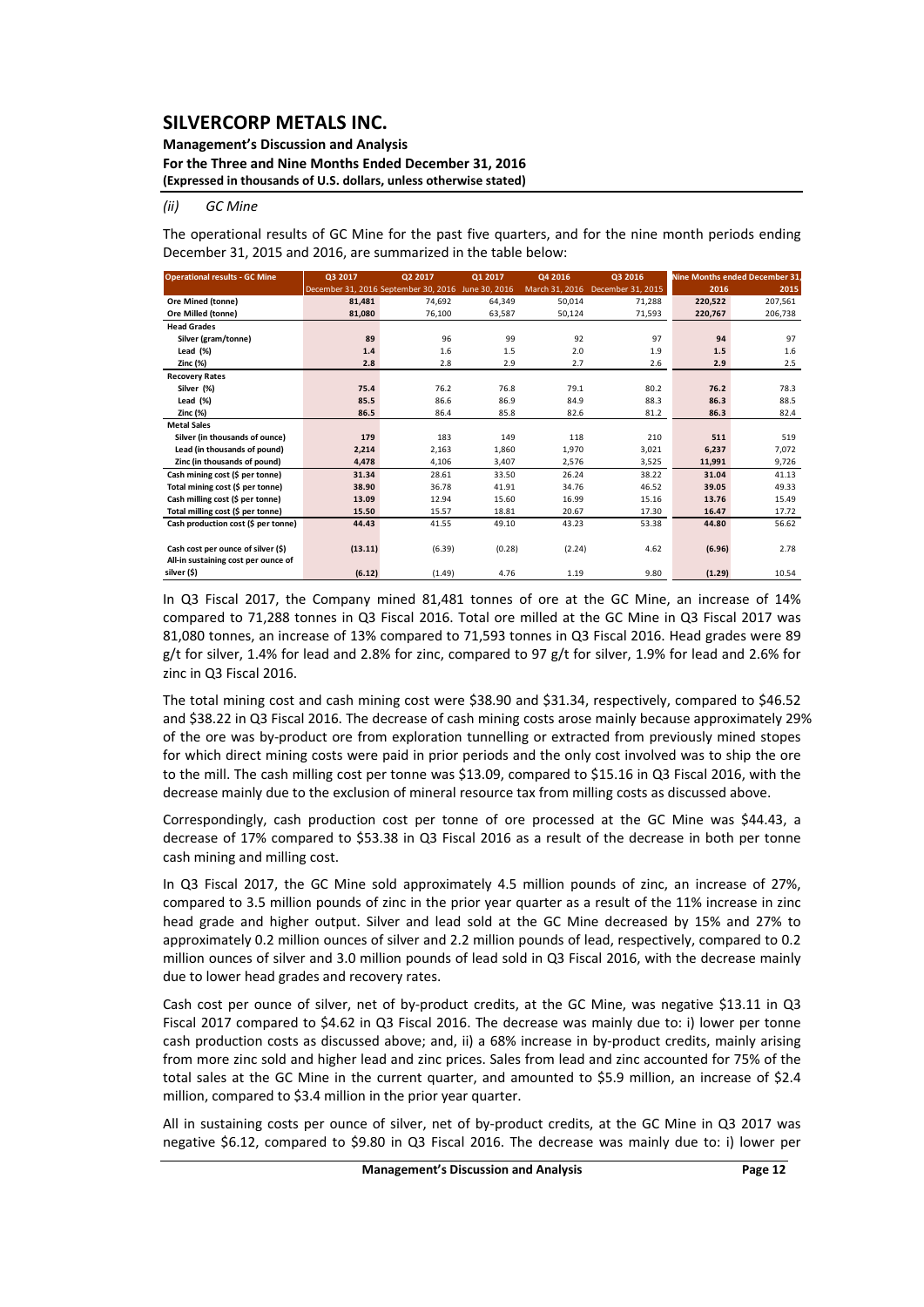#### **Management's Discussion and Analysis For the Three and Nine Months Ended December 31, 2016 (Expressed in thousands of U.S. dollars, unless otherwise stated)**

tonne cash production costs and the increase of by-product credits as discussed; and, ii) a \$0.2 million decrease in sustaining capital expenditures.

For the nine months ended December 31, 2016, the total ore mined at the GC Mine was 220,522 tonnes, an increase of 6% compared to 207,561 tonnes in the same prior year period. Correspondingly, total ore milled was 220,767 tonnes, an increase of 7% compared to 206,738 milled in the same prior year period. Average head grades were 94 g/t for silver, 1.5% for lead, and 2.9% for zinc compared to 97 g/t for silver, 1.6% for lead, and 2.5% for zinc, respectively.

During the same time periods, the GC Mine sold approximately 0.5 million ounces of silver, 6.2 million pounds of lead, and 12.0 million pounds of zinc, compared to 0.5 million ounces of silver, 7.1 million pounds of lead, and 9.7 million pounds of zinc in the same prior year period.

For the nine months ended December 31, 2016, the cash mining costs at the GC Mine was \$31.04 per tonne, a decrease of 25% compared to \$41.13 per tonne in the same prior year period. The cash milling cost was \$13.76 per tonne, a decrease of 11% compared to \$15.49 in the same prior year period.

Cash cost per ounce of silver and all in sustaining costs per ounce of silver, net of by‐product credits, at the GC Mine, for the nine months ended December 31, 2016, were negative \$6.96 and negative \$1.29 respectively, compared to \$2.78 and \$10.54 in the same prior year period.

In Q3 Fiscal 2017, approximately 3,935 m of underground diamond drilling (Q3 Fiscal 2016 – 4,202 m) and 4,640 m of tunnelling (Q3 Fiscal 2016  $-$  4,111 m) were completed and expensed as mining preparation costs at the GC Mine. In addition, approximately 554 m of horizontal tunnel, raise, and declines (Q3 Fiscal 2016 – 731 m) were completed and capitalized. Total capitalized exploration and development expenditures in Q3 Fiscal 2017 for the GC Mine were \$0.5 million compared to \$0.3 million in Q3 Fiscal 2016.

For the nine months ended December 31, 2016, approximately 9,489 m of underground diamond drilling (same prior year period – 18,500 m) and 11,976 m of tunnelling (same prior year period – 11,847 m) were completed and expensed as mining preparation costs at the GC Mine. In addition, approximately 1,685 m of horizontal tunnel, raise, and declines (same prior year period – 1,239 m) were completed and capitalized. Total capitalized exploration and development expenditures were \$0.9 million compared to \$0.8 million in the same prior year period.

### *(iii) BYP Mine*

BYP mine has been placed on care and maintenance since August 2014 in consideration of the required capital upgrades to sustain its ongoing production and the market environment. The Company is reviewing alternatives for this project.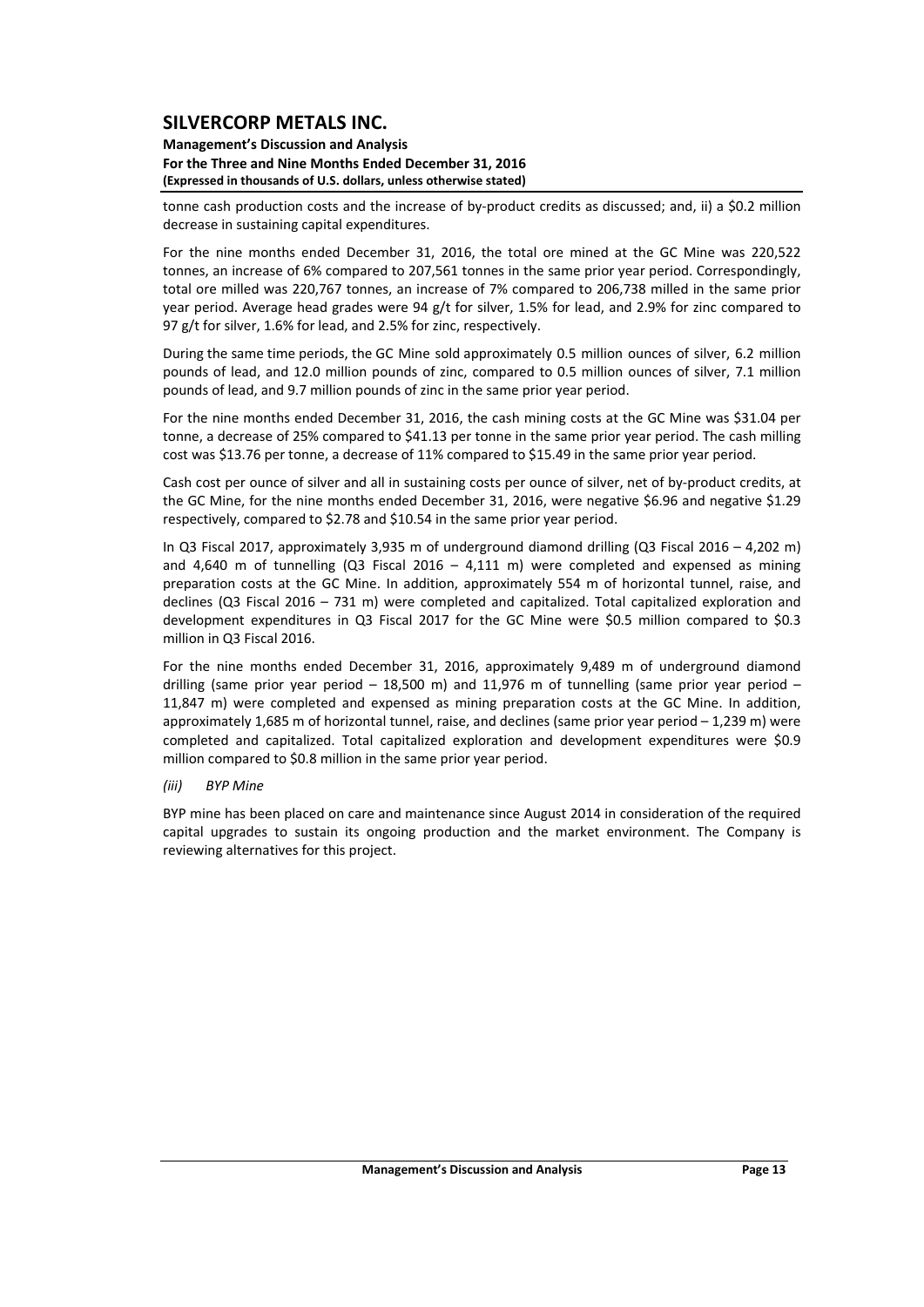**Management's Discussion and Analysis For the Three and Nine Months Ended December 31, 2016 (Expressed in thousands of U.S. dollars, unless otherwise stated)**

#### **4. Financial Results**

The tables below set out selected quarterly results for the past eight quarters:

|                                          | Dec 31, 2016 | Sep 30, 2016 | Jun 30, 2016 | Mar 31, 2016 |
|------------------------------------------|--------------|--------------|--------------|--------------|
| <b>Sales</b>                             | \$47,838     | \$46,298     | \$35,271     | \$19,426     |
| <b>Gross Profit</b>                      | 27,738       | 26,789       | 15,744       | \$6,193      |
| Expenses and foreigh exchange            | (5,916)      | (5,673)      | (6,203)      | (7, 189)     |
| Other Items                              | 169          | 827          | (221)        | (219)        |
| Net (loss) income                        | 16,638       | 16,006       | 6,520        | (727)        |
| Net (loss) income, attributable to the   |              |              |              |              |
| shareholders of the Company              | 13,115       | 12,378       | 4,674        | (1,520)      |
| Basic (loss) earnings per share          | 0.08         | 0.07         | 0.03         | (0.01)       |
| Diluted (loss) earnings per share        | 0.08         | 0.07         | 0.03         | (0.01)       |
| Cash dividend declared                   | 1,585        |              |              |              |
| Cash dividended declared per share (CAD) | 0.01         |              |              |              |
|                                          | Dec 31, 2015 | Sep 30, 2015 | Jun 30, 2015 | Mar 31, 2015 |
| Sales                                    | \$29,081     | \$27,213     | \$32,220     | \$20,269     |
| <b>Gross Profit</b>                      | \$9,538      | 8,828        | 11,456       | 5,224        |
| Expenses and foreigh exchange            | 3,981        | (4,770)      | (7, 280)     | (2, 223)     |
| Other Items                              | (189)        | 451          | (151)        | (92)         |
| Net Income (Loss)                        | 3,916        | 2,979        | 3,771        | (130,070)    |
| Net income (Loss), attributable to the   |              |              |              |              |
| shareholders of the Company              | 3,326        | 2,234        | 2,296        | (118, 549)   |
| Basic earnings (loss) per share          | 0.02         | 0.01         | 0.01         | (0.69)       |

Financial results including sales, gross profit, net income, basic earnings per share, and diluted earnings per share are heavily influenced by changes in commodity prices, particularly, the silver and lead prices. Cash dividended declared per share (CAD) ‐ ‐ 0.005 0.005

Diluted earnings (loss) per share  $0.02$  0.02 0.01 0.01  $(0.69)$ Cash dividend declared **674 1999 1999 1999 1999 1999 1999 1999 1999 1999 1999 1999 1999 1999 1999 1999 1999 1999 1999 1999 1999 1999 1999 1999 1999 1999 1999 1999 199** 

**Net income attributable to the shareholders of the Company** in Q3 Fiscal 2017 was \$13.1 million, or \$0.08 per share, up 294% compared to \$3.3 million, or \$0.02 per share in Q3 Fiscal 2016.

In the current quarter, the Company's financial results were mainly impacted by the following: i) improved head grades yielded higher silver, lead, zinc sales, up 5%, 9% and 15%, respectively; ii) a 8% decrease in total production costs per tonne of ore processed; and iii) the increase of metals prices, as the realized selling price for silver, lead, and zinc increased by 15%, 52% and 83%, respectively, compared to the same prior year quarter.

Net income attributable to the shareholders of the Company for nine months ended December 31, 2016 was \$30.2 million, or \$0.18 per share, up 284% compared to \$7.9 million, or \$0.05 per share in the same prior year period.

**Sales** in Q3 Fiscal 2017 were \$47.8 million, up 64% compared to \$29.1 million in Q3 Fiscal 2016. Silver and gold sales represented \$23.4 million and \$0.7 million, respectively, while base metals represented \$23.7 million of total sales in this quarter compared to silver, gold and base metals of \$16.8 million, \$0.4 million, and \$11.9 million, respectively, in Q3 Fiscal 2016.

For nine months ended December 31, 2016, sales were \$129.4 million, up 46% from \$88.5 million in the same prior year period. Silver and gold sales represented \$71.2 million and \$2.7 million, respectively, while base metals represented \$55.5 million of total sales in the current period compared to silver, gold and base metals of \$49.4 million, \$1.7 million, and \$37.4 million, respectively, in the same prior year period.

Fluctuations in sales revenue are mainly dependent on metal production and the realized metal price. The net realized selling price is calculated using Shanghai Metal Exchange ("SME") prices, less smelter charges and recovery, and a value added tax ("VAT") at a rate of 17% (VAT is not applied to gold sales).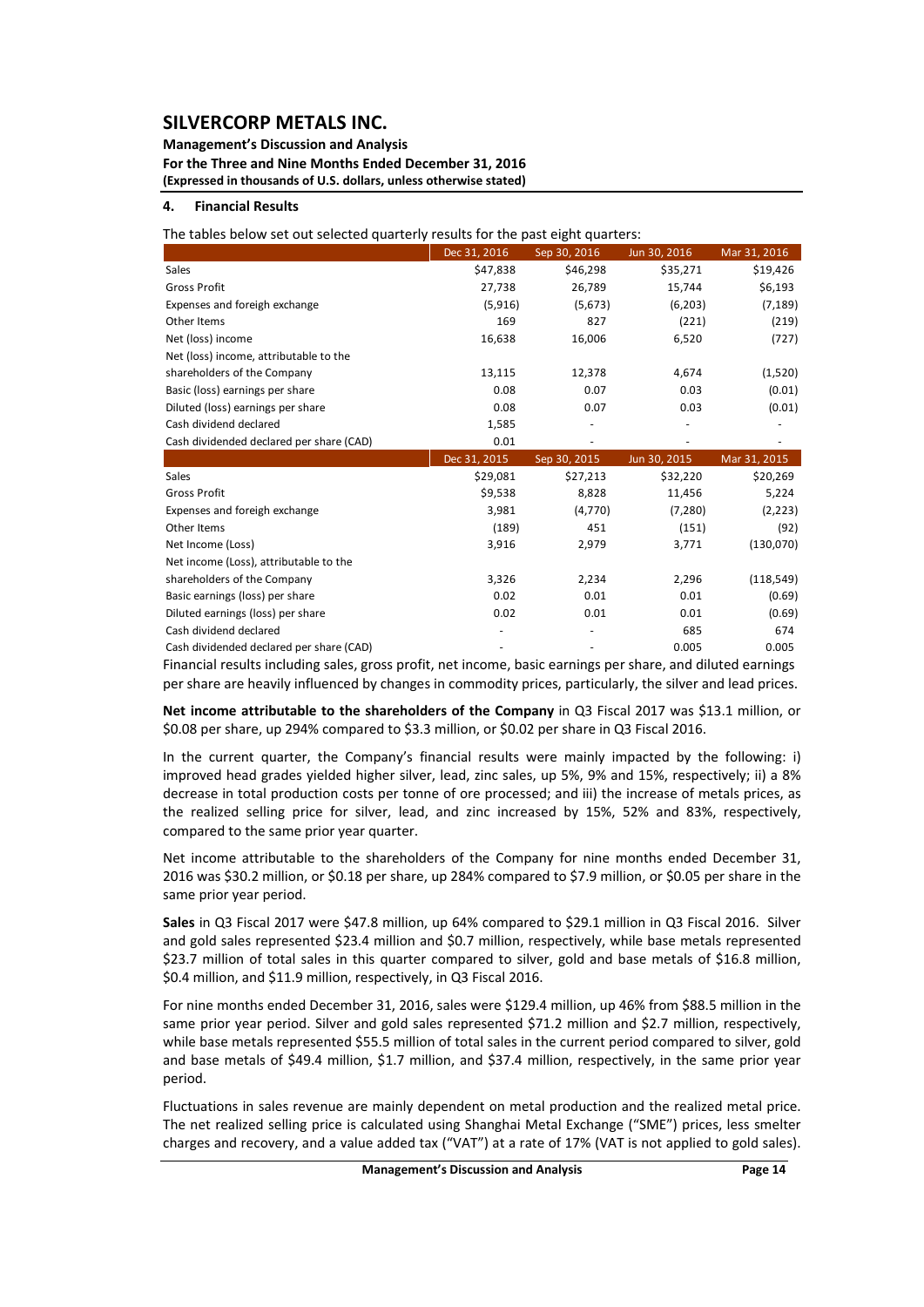### **Management's Discussion and Analysis**

**For the Three and Nine Months Ended December 31, 2016 (Expressed in thousands of U.S. dollars, unless otherwise stated)**

The following table is a reconciliation of the Company's net realized selling prices in Q3 Fiscal 2017, including a comparison with London Metal Exchange ("LME") prices:

|                                        | Silver (in US\$/ounce) |         |  | Gold (in US\$/ounce) |  |         | Lead (in US\$/pound) |         |   |         | Zinc (in US\$/pound) |         |  |         |  |         |
|----------------------------------------|------------------------|---------|--|----------------------|--|---------|----------------------|---------|---|---------|----------------------|---------|--|---------|--|---------|
|                                        |                        | O3 2017 |  | 03 2016              |  | Q3 2017 |                      | Q3 2016 |   | Q3 2017 |                      | 03 2016 |  | Q3 2017 |  | Q3 2016 |
| Net realized selling prices            |                        | 13.50   |  | 11.76                |  | 1.033   |                      | 756     | s | 0.96    |                      | 0.63    |  | 0.84    |  | 0.46    |
| Add back: Value added taxes            |                        | 2.30    |  | 2.00                 |  |         |                      |         |   | 0.16    |                      | 0.11    |  | 0.14    |  | 0.08    |
| Add back: Smelter charges and recovery |                        | 2.83    |  | 2.07                 |  | 229     |                      | 350     |   | 0.09    |                      | 0.19    |  | 0.43    |  | 0.41    |
| <b>SME</b>                             |                        | 18.63   |  | 15.83                |  | 1.262   |                      | 1.106   |   | 1.22    |                      | 0.93    |  | 1.41    |  | 0.95    |
| <b>LME</b>                             |                        | 17.35   |  | 14.99                |  | 1.229   |                      | 1.105   |   | 0.98    |                      | 0.76    |  | 1.14    |  | 0.73    |

**Cost of sales** in Q3 Fiscal 2017 was \$20.1 million compared to \$19.5 million in Q3 Fiscal 2016. The cost of sales included \$14.9 million (Q3 Fiscal 2016 ‐ \$13.5 million) cash costs and \$5.2 million (Q3 Fiscal 2016 ‐ \$6.0 million) depreciation, amortization and depletion charges. The increase of cash cost of sales was mainly due to the increase of metals sold offset by an 8% decrease in cash production costs per tonne of ore processed. The total per tonne ore production cost was \$82.19 in Q3 Fiscal 2017, a decrease of 5%, from \$86.47 in Q3 Fiscal 2016.

For the nine months ended December 31, 2016, cost of sales was \$59.1 million (cash cost ‐ \$43.3 million) compared to \$58.7 million (cash cost - \$44.2 million) in the same prior year period. The decrease of cash cost of sales was mainly due to a 14% decrease in per tonne cash production costs while the increase of cost of sales is mainly due to more metals sold. The total per tonne ore production costs was \$82.37 for the nine months ended December 31, 2016, an 8% decrease compared to \$89.25 in prior year period.

**Gross profit margin** in Q3 Fiscal 2017 was 58% compared to 33% in Q3 Fiscal 2016. The improvement of gross profit margin was mainly due to: i) a 5%, 9%, and 15% increase in the head grades of silver, lead, and zinc; ii) a 5% decrease in per tonne ore production costs; and iii) the increase of metal prices. Ying Mining District's gross profit margin was 61% compared to a 40% gross profit margin in the same prior year quarter, while GC Mine's profit margin was 42% compared to a 3% gross profit margin in Q3 Fiscal 2016.

For the nine months ended December 31, 2016, gross profit margin was 54% compared to 34% in the same prior year period.

**General and administrative ("G&A") expenses** in Q3 Fiscal 2017 were \$4.0 million compared to \$3.1 million in Q3 Fiscal 2016. For the nine months ended December 31, 2016, G&A expenses were \$12.5 million compared to \$13.4 million in the same prior year period. Items included in general and administrative expenses in Q3 Fiscal 2017 and for the nine months ended December 31, 2016 are as follows:

- (i) **Amortization and depreciation** of \$0.3 million and \$1.0 million (Q3 Fiscal 2016 ‐ \$0.4 million, nine months ended December 31, 2015 ‐ \$1.2 million);
- (ii) **Office and administrative expenses** of \$1.4 million and \$4.1 million (Q3 Fiscal 2016 ‐ \$0.7 million, nine months ended December 31, 2015 ‐ \$4.6 million);
- (iii) **Salaries and benefits** of \$1.8 million and \$5.3 million (Q3 Fiscal 2016 ‐ \$2.1 million, nine months ended December 31, 2015 ‐ \$5.7 million);
- (iv) **Stock based compensation expense** of \$0.2 million and \$0.7 million (Q3 Fiscal 2016 ‐ \$0.2 million, nine months ended December 31, 2015 ‐ \$0.7 million); and
- (v) **Professional fees** of \$0.2 million and \$1.5 million (Q3 Fiscal 2016 ‐ a recovery of \$0.3 million, nine months ended December 31, 2015 ‐ \$1.1 million).

**Government fees and other taxes** in Q3 Fiscal 2017 and nine months ended December 31, 2016 were \$2.4 million and \$5.9 million (Q3 Fiscal 2016 - \$1.6 million, nine months ended December 31, 2015 -\$4.8 million). Government fees include mineral resource compensation fees and environmental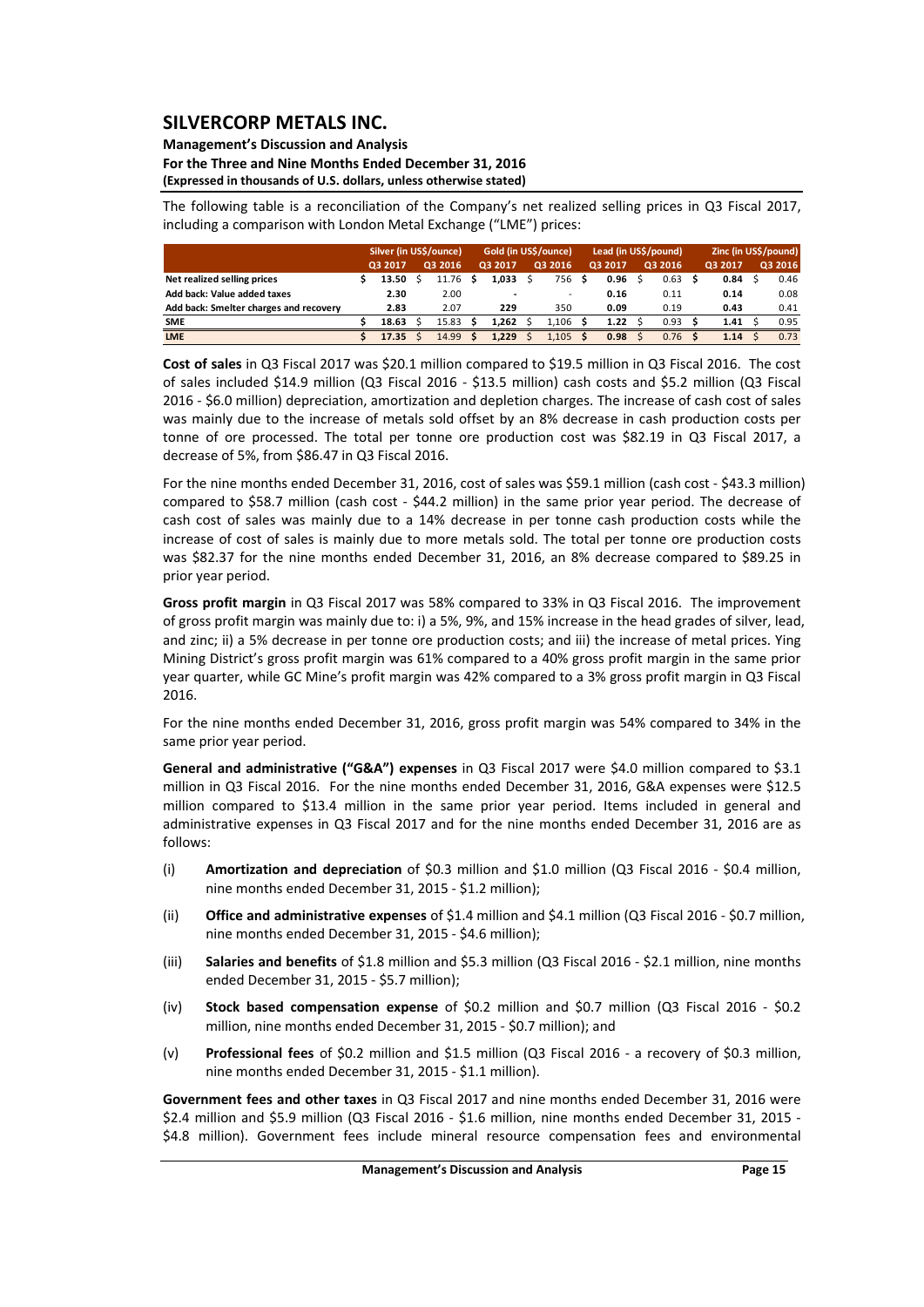#### **Management's Discussion and Analysis For the Three and Nine Months Ended December 31, 2016 (Expressed in thousands of U.S. dollars, unless otherwise stated)**

protection fees paid to the state and local Chinese government agencies. Other taxes were composed of mineral resources tax, surtax on value‐added tax, business tax, land usage levy, stamp duty, and other miscellaneous levies, duties and taxes imposed by the state and local Chinese governments. Although government fees and other taxes vary period over period, they normally range from 4% to 5% of total sales.

**Foreign exchange gain** in Q3 Fiscal 2017 was \$0.4 million (nine months ended December 31, 2016 ‐ \$0.5 million) compared to \$0.7 million in Q3 Fiscal 2016 (nine months ended December 31, 2015 - \$2.1 million). The foreign exchange gain or loss is mainly driven by the fluctuations of the RMB and US dollar against the functional currency of the entities.

**Loss on disposal of plant and equipment** in Q3 Fiscal 2017 was \$0.4 million (nine months ended December 31, 2016 - \$0.5 million) compared to \$0.1 million in Q3 Fiscal 2016 (nine months ended December 31, 2015 - \$0.1 million). The loss is related to the disposal of obsolete equipment.

**Loss on disposal of a subsidiary** in Q3 Fiscal 2017 and nine months ended December 31, 2016 were \$nil compared to \$460 in the same respective comparative periods. In November 2015, Songxian Gold Mining Co., Ltd., a 77.5% indirect owned subsidiary of the Company, disposed its 51% equity interest in Rongtai Mining Co., Ltd ("Rongtai") for \$11 (RMB ¥70) and resulting a loss of \$460. Rongtai did not have any core assets other than its working capitals and equipment.

**Share of gain or loss in an associate** in Q3 Fiscal 2017 was a loss of \$0.1 million (Q3 Fiscal 2016 ‐ a gain of \$0.1 million), representing the Company's equity pickup in New Pacific Holdings Corp. ("NUX"). The Company recorded on the statement of income its proportionate share of NUX's net gain or loss, as the Company is able to exercise significant influence over the financial and operating policies of NUX.

For the nine months ended December 31, 2016, share of gain in an associate was \$0.2 million compared to the gain of \$0.2 million in the same prior year period.

**Impairment loss** in Q3 Fiscal 2017 was \$nil (Q3 Fiscal 2016 ‐ \$nil) while the impairment loss for the nine months ended December 31, 2016 was \$0.2 million (same prior year period - \$nil). In Q1 Fiscal 2017, the Company wrote off its 13.4% ownership interest in the RZY project and recorded an impairment charge of \$181 against its carrying value. The RZY project is an exploration stage silver‐lead‐zinc project located in Qinghai Province, China, but has been put on care and maintenance for a prolonged period since October 2013 and there was no formal plan on restoring the project.

**Finance income** in Q3 Fiscal 2017 was \$0.6 million compared to \$0.5 million in Q3 Fiscal 2016. For the nine months ended December 31, 2016, finance income was \$1.6 million compared to \$1.1 million in the same prior year period. The Company invests in high yield short-term investments as well as longterm corporate bonds.

**Finance costs** in Q3 Fiscal 2017 were \$0.2 million compared to \$0.3 million in Q3 Fiscal 2016. For the nine months ended December 31, 2016, finance costs were \$0.7 million compared to \$0.8 million in the same prior year period. The finance costs mainly relate to the unwinding of discount of environmental rehabilitations provision and the interest on the mine right fee payable and the bank loan.

**Income tax expense** in Q3 Fiscal 2017 was \$5.4 million compared to \$1.5 in Q3 Fiscal 2016. The income tax expense recorded in Q3 Fiscal 2017 included current income tax expense of \$4.7 million (Q3 Fiscal 2016 – \$0.5) and deferred income tax expense of \$0.6 million (Q3 Fiscal 2016 – \$1.0).

For the nine months ended December 31, 2017, income tax expense was \$14.1 million (same prior year period - \$3.2 million), which included current income tax expense of \$10.3 million (same prior year period ‐ \$0.8) and deferred income tax expenses of \$3.7 million (same prior year period ‐ \$2.4 million).

#### **5. Liquidity and Capital Resources**

**Cash and cash equivalents and short‐term investments** as at December 31, 2016 were \$97.4 million,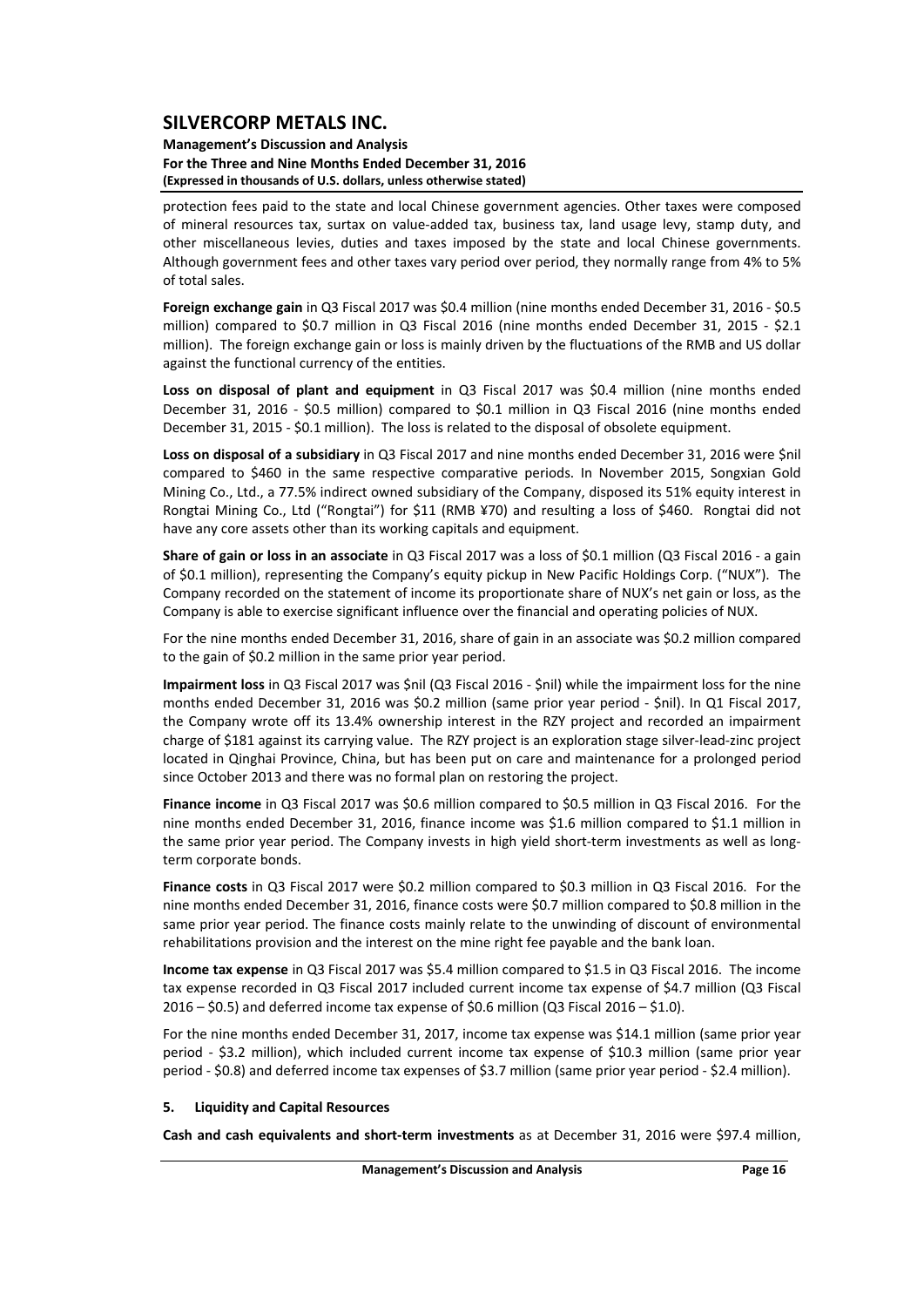**Management's Discussion and Analysis For the Three and Nine Months Ended December 31, 2016 (Expressed in thousands of U.S. dollars, unless otherwise stated)**

an increase of \$35.4 million or 60% compared to \$62.0 million cash and cash equivalents and shortterm investments as at March 31, 2016.

**Working capital** as at December 31, 2016 was \$64.4 million.

**Cash flows provided by operating activities** in Q3 Fiscal 2017 were \$28.3 million or \$0.17 per share compared to \$9.6 million or \$0.06 per share in Q3 Fiscal 2016. Before changes in non-cash operating working capital, cash flows provided by operating activities were \$26.4 million, an increase of \$13.9 million or 111%, compared to \$12.5 million in Q3 Fiscal 2016 as a result of the improvement of operating earnings.

For the nine months ended December 31, 2016, cash flows provided by operating activities were \$75.6 million or \$0.44 per share compared to \$27.5 million or \$0.16 per share in the same prior year period. Before changes in non-cash operating working capital, cash flows provided by operating activities for the nine months ended December 31, 2016 were \$66.9 million, an increase of \$35.9 million or 116%, compared to \$31.0 million in the same prior year period.

**Cash flows used in investing activities** were \$24.4 million in Q3 Fiscal 2017, comprising mainly of payments of \$8.7 million to retire the mineral right fee payable the Company incurred in prior years for the mining permit of SGX mine, \$6.2 million for capital mineral exploration and development expenditures, \$1.4 million for plant and equipment, \$0.8 million for other investments, \$1.8 million for reclamation deposit, and \$5.5 million for short term investments. In Q3 Fiscal 2016, cash used investing activities were \$7.6 million, comprising of payments of \$1.3 million capital mineral exploration and development expenditures, \$2.6 million plant and equipment, \$0.2 million short-term investment, and an instalment of \$4.1 million to the mineral right fee payable for the mining permit of SGX mine, offset by \$0.2 million proceeds on disposals of plant and equipment and \$0.4 million proceeds on disposal of other investments.

For the nine months ended December 31, 2016, cash flows used in investing activities were \$44.5 million, comprising mainly of payments of \$8.7 million to retire the mineral right fee payable the Company incurred in prior years for the mining permit of SGX mine, \$1.3 million to renew the mining permit for TLP and LM mine, \$15.4 million for capital mineral exploration and development expenditures, \$4.6 million for plant and equipment, \$0.8 million for other investments, \$2.2 million reclamation deposit, and \$11.5 million for short term investments. For the nine months ended December 31, 2016, cash used in investing activities were \$13.6 million, mainly comprising of payments of \$10.1 million of capital mineral exploration and development expenditures, \$5.6 million for plant and equipment, an instalment of \$4.1 million to the mineral right fee payable for the mining permit of SGX mine, offset by \$0.2 million proceeds on disposals of plant and equipment, \$0.4 million proceeds on disposal of other investments, and \$5.5 million net proceeds from short-term investments.

**Cash flows used in financing activities** in Q3 Fiscal 2017 were \$1.4 million, comprising mainly of \$1.6 million cash dividends to equity shareholders of the Company offset by \$0.2 million cash from the issuance of common shares of the Company arising from exercised stock options. In Q3 Fiscal 2016, \$3.7 million cash was used in financing activities, including a \$1.6 million temporally advance to a noncontrolling shareholder, \$1.7 million distributions to non‐controlling shareholders, and \$0.4 million used for the share buyback.

For the nine months ended December 31, 2016, cash flow used in financing activities were \$2.6 million, comprising mainly of \$1.5 million cash distributed to non-controlling shareholders and \$1.6 million cash dividends to equity shareholders of the Company, offset by \$0.5 million cash from the issuance of the common shares of the Company arising from exercised stock options. In the same prior year period, cash used in financing activities were \$6.3 million, including a \$1.6 million temporally advance to a non‐ controlling shareholder, \$1.7 million distributions to non-controlling shareholders, \$1.3 million cash dividends to the equity shareholders of the Company, and \$1.7 million used for the share buyback.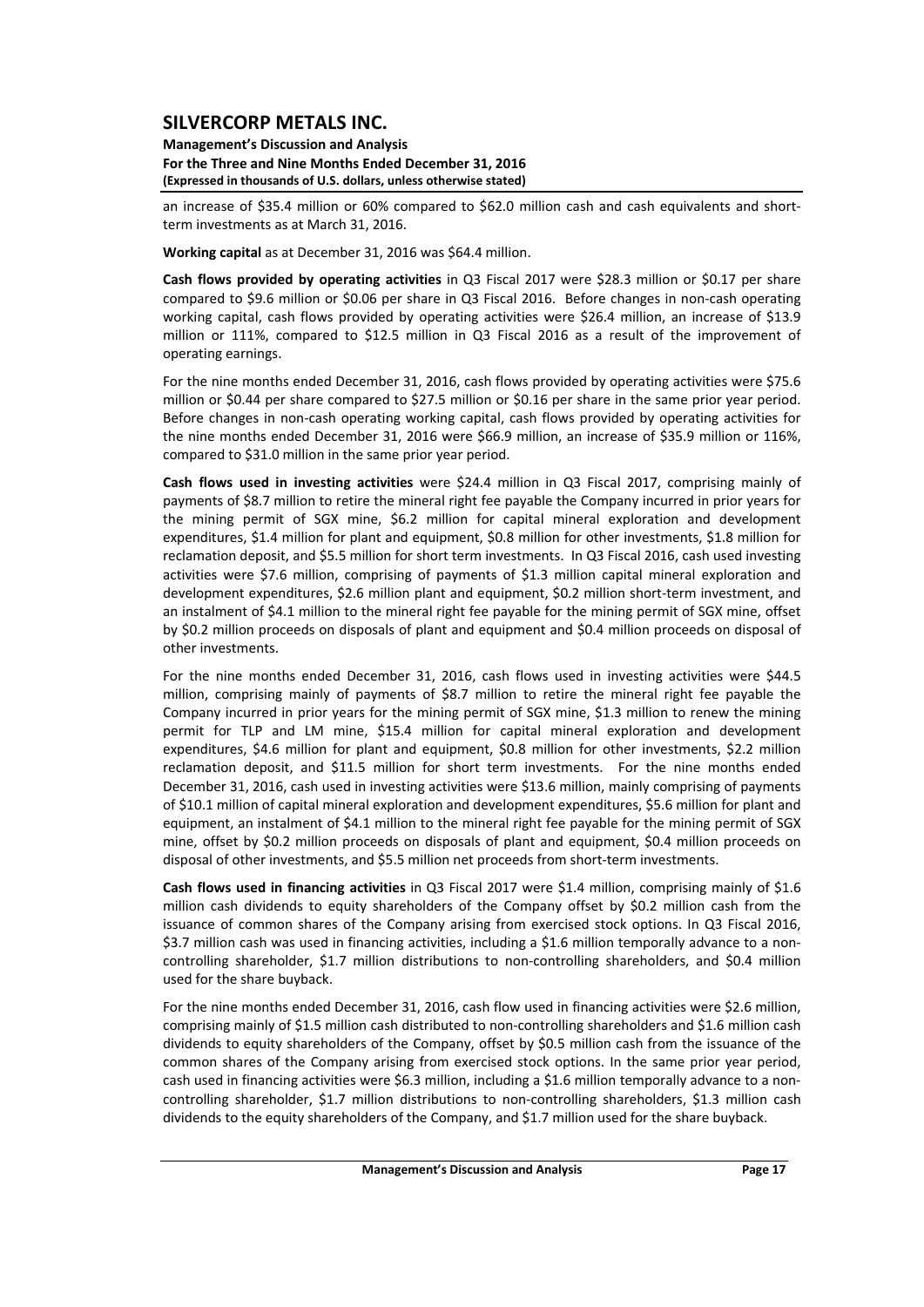#### **Management's Discussion and Analysis For the Three and Nine Months Ended December 31, 2016 (Expressed in thousands of U.S. dollars, unless otherwise stated)**

**Contractual commitments and contingencies** not disclosed elsewhere in this Management's Discussion and Analysis are as follows:

|                  | <b>Total</b> | Less than 1 year         | 1-5 years                | After 5 years |
|------------------|--------------|--------------------------|--------------------------|---------------|
| Operating leases | 3.972        | 379                      | 3.079                    | 514           |
| Commitments      | 6.418        | $\overline{\phantom{a}}$ | $\overline{\phantom{0}}$ | 6.418         |

As of December 31, 2016, the Company has two office rental agreements totaling \$3,972 for the next seven years and commitments of \$6,418 related to the GC property. During the three and nine months ended December 31, 2016, the Company incurred rental expenses of \$93 and \$393, respectively (three and nine months ended December 31, 2015 - \$144 and \$479, respectively), which were included in office and administrative expenses on the consolidated statement of income.

Although the Company has taken steps to verify title to properties in which it has an interest, these procedures do not guarantee the Company's title. Property title may be subject to, among other things, unregistered prior agreements or transfers and may be affected by undetected defects.

Due to the size, complexity and nature of the Company's operations, the Company is subject to various claims, legal and tax matters arise in the ordinary course of business. Each of these matters is subject to various uncertainties and it is possible that some of these matters may be resolved unfavorably to the Company. The Company accrues for such items when a liability is both probable and the amount can be reasonably estimated.

In assessing loss contingencies related to legal proceedings that are pending against the Company or unasserted claims that may result in such proceedings, the Company and its legal counsel evaluate the perceived merits of any legal proceedings or unasserted claims as well as the perceived merits of the amount of relief sought or expected to be sought. Major legal proceedings against the Company are summarized as follows:

- An action commenced pursuant to the Class Proceedings Act (Ontario) against the Company and certain of its senior officers and expert advisors was initiated in the Ontario Superior Court of Justice on May 21, 2013 relating to claims for misrepresentation, at common law and pursuant to secondary market civil liability provisions under the Securities Act (Ontario) (the "Mask Action"). The lead plaintiff is John Mask and the amount claimed as special damages or general damages, not including claims for costs and interest, is \$80 million or such other sum the court finds appropriate in the event this action is certified and judgment pronounced at trial. Two other class action lawsuits have been filed against the Company and certain of its senior officers and expert advisors in the Ontario Superior Court of Justice pursuant to the Class Proceedings Act (Ontario) on September 11, 2013 and in the British Columbia Supreme Court pursuant to the Class Proceedings Act (British Columbia) on September 9, 2013. The Company understands that, as between the three actions, only the Mask Action is proceeding at this time. On October 22, 2015 the Ontario Superior Court of Justice denied Mr. Mask leave to proceed with a class action and awarded costs in favour of Silvercorp. An appeal with the Court of Appeal for Ontario was denied on August 24, 2016 with further costs awarded in favour of Silvercorp. On October 23, 2016 Mr. Mask filed an application for leave to appeal to the Supreme Court of Canada. Subsequent to year end Mask discontinued the leave to appeal motion.
- On August 19, 2014, an action was commenced against the Company in the Supreme Court of British Columbia seeking an unspecified amount of damages for a claim of false imprisonment and defamation (the "Huang Action"). The case is currently scheduled for a 60 day jury trial, commencing February 2018. The Company believes that there is no merit to the allegations and intends to pursue a vigorous defence.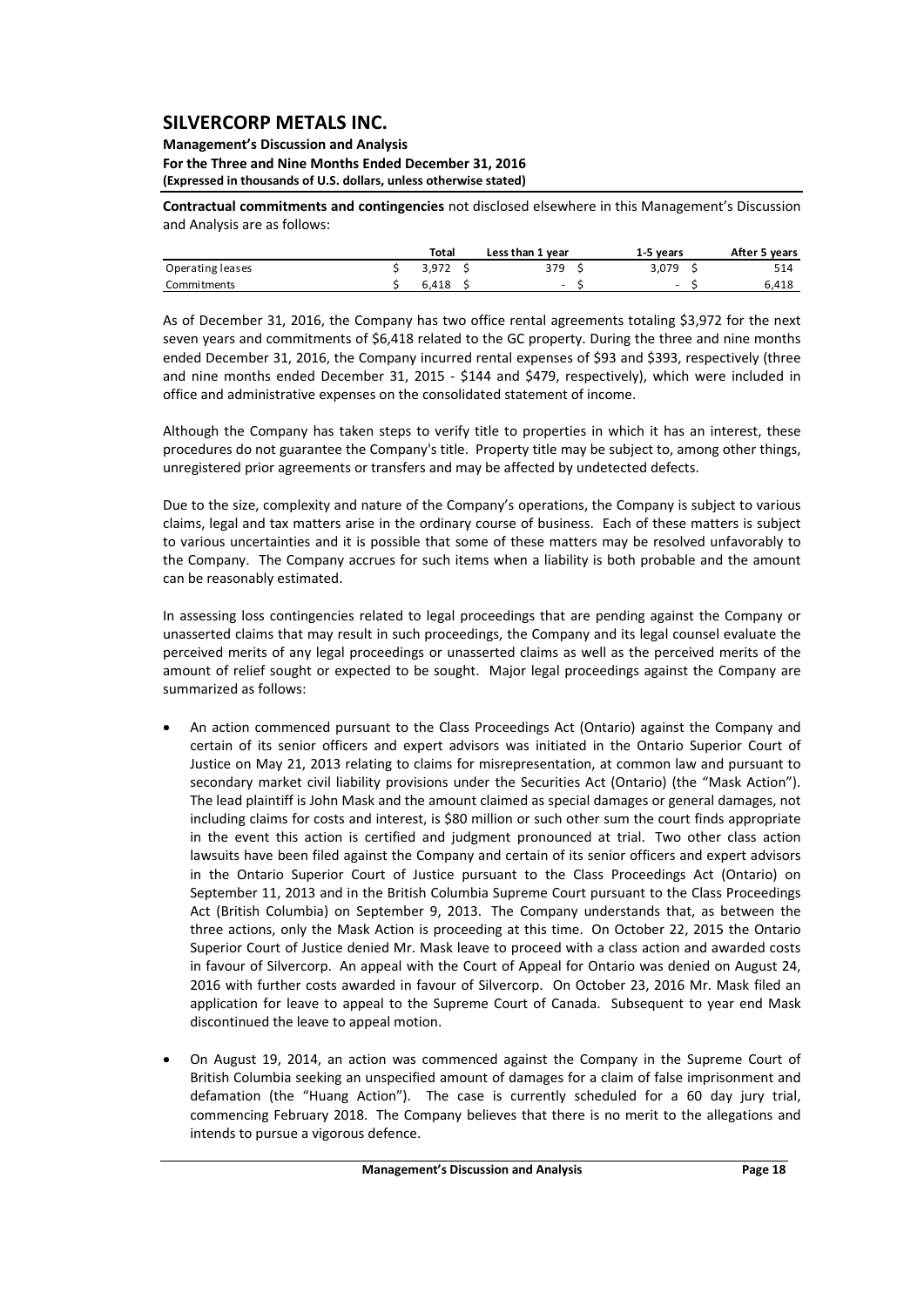**Management's Discussion and Analysis For the Three and Nine Months Ended December 31, 2016 (Expressed in thousands of U.S. dollars, unless otherwise stated)**

- During the year ended March 31, 2016, an action was initiated by Luoyang Mining Group Co., Ltd. ("Luoyang Mining") against Henan Found seeking payment of \$1.6 million (RMB10.0 million) plus interest related to the acquisition agreements Henan Found entered into in August 2012 to acquire the XHP Mine. The \$1.6 million has been included into the accounts payable and accrued liabilities on the consolidated statements of financial position of the Company. Henan Found did not make the final payment as certain commercial conditions were not fulfilled by Luoyang Mining. In April 2016, Henan Found filed a counter claim in Luoyang People's Court against Luoyang Mining to have the original acquisition agreements nullified and is seeking repayment of the amount paid to date of \$9.7 million (RMB62.8 million) plus compensation of direct loss of \$2.5 million (RMB16.5 million) arising from XHP mine. The carrying value of XHP mine was impaired to \$nil in fiscal year 2015.
- During the year ended March 31, 2016, SX Gold, a 100% owned subsidiary of Henan Found, commenced a legal action against Luoyang HA Mining Co. Ltd. ("HA Mining") to seek payment of \$4.0 million (RMB26.0 million) plus interest related to a share transfer agreement that SX Gold entered into with HA Mining in September 2013. Pursuant to the agreement, SX Gold was to transfer all shares it held in Songxian Zhongxin Mining Co. Ltd. to HA Mining for \$11.8 million (RMB76.0 million). SX Gold fulfilled its responsibilities and the title of the shares was transferred to HA Mining, who paid \$7.8 million (RMB50.0 million). The remaining \$4.0 million (RMB26.0 million) was unpaid. In April 2016, HA Mining filed a counter claim for \$2.2 million (RMB14.0 million). On June 17, 2016, the court issued an order in favor of SX Gold. The court order demands HA Mining to pay \$3.4 million (RMB22.75 million) to SX Gold. On July 1, 2016, HA Mining filed an appeal to the court order. This case is currently under appeal. The outstanding receivable amount of \$4.0 million (RMB26.0 million) was written off in prior years.

### **Available sources of funding**

The Company does not have unlimited resources and its future capital requirements will depend on many factors, including, among others, cash flow from operations. To the extent that its existing resources and the funds generated by future income are insufficient to fund the Company's operations, the Company may need to raise additional funds through public or private debt or equity financing. If additional funds are raised through the issuance of equity securities, the percentage ownership of current shareholders will be reduced and such equity securities may have rights, preferences or privileges senior to those of the holders of the Company's common stock. No assurance can be given that additional financing will be available or that, if available, can be obtained on terms favourable to the Company and its shareholders. If adequate funds are not available, the Company may be required to delay, limit or eliminate some or all of its proposed operations. The Company believes it has sufficient capital to meet its cash needs for the next 12 months, including the costs of compliance with continuing reporting requirements.

### **6. Financial Instruments and Related Risks**

The Company manages its exposure to financial risks, including liquidity risk, foreign exchange risk, interest rate risk, credit risk and equity price risk in accordance with its risk management framework. The Company's Board of Directors has overall responsibility for the establishment and oversight of the Company's risk management framework and reviews the Company's policies on an ongoing basis.

### (a) Fair value

The Company classifies its fair value measurements within a fair value hierarchy, which reflects the significance of the inputs used in making the measurements as defined in IFRS 7, Financial Instruments: Disclosures ("IFRS 7").

Level 1 – Unadjusted quoted prices at the measurement date for identical assets or liabilities in active markets.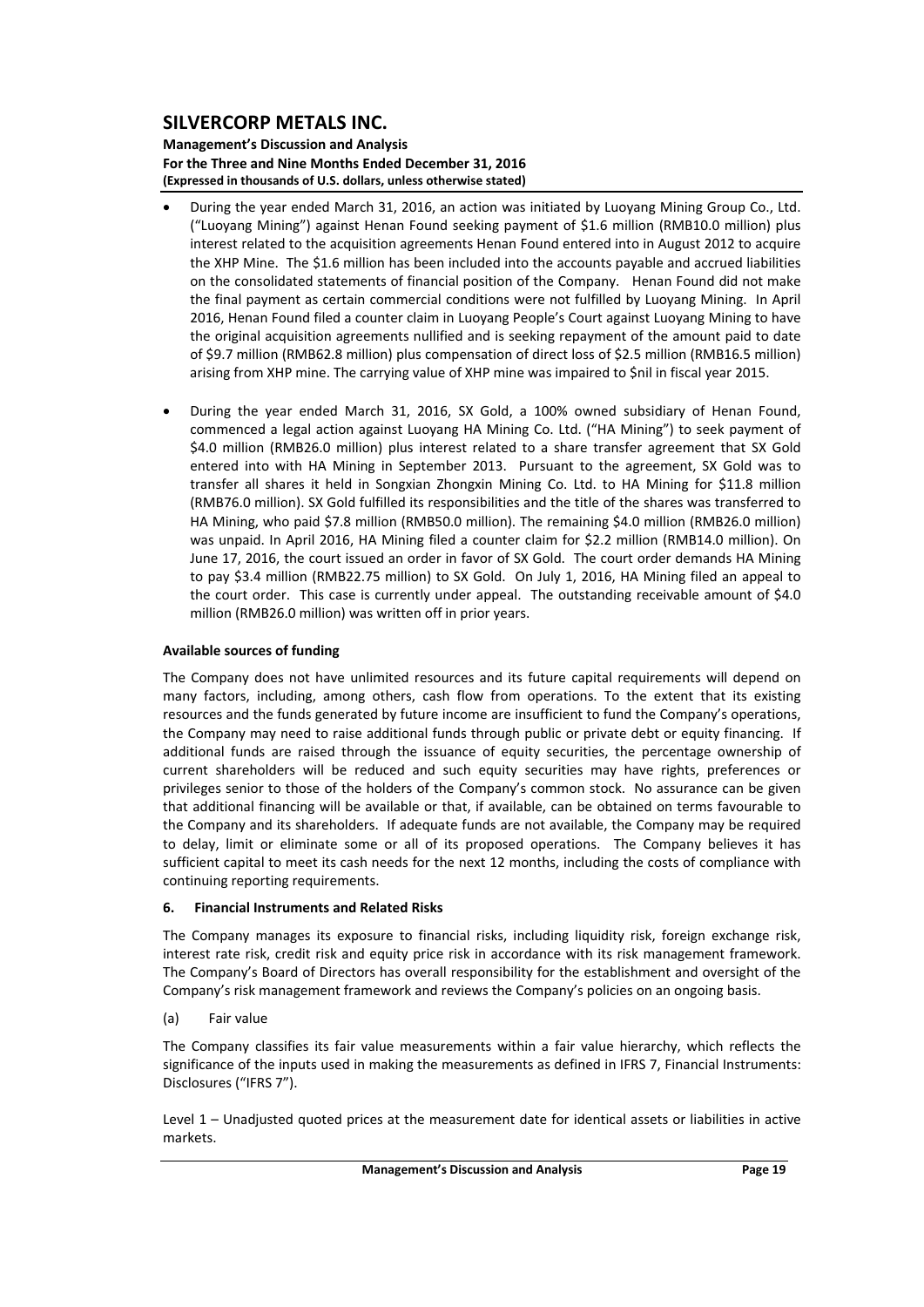#### **Management's Discussion and Analysis For the Three and Nine Months Ended December 31, 2016 (Expressed in thousands of U.S. dollars, unless otherwise stated)**

Level 2 – Observable inputs other than quoted prices included in Level 1, such as quoted prices for similar assets and liabilities in active markets; quoted prices for identical or similar assets and liabilities in markets that are not active; or other inputs that are observable or can be corroborated by observable market data.

Level 3 – Unobservable inputs which are supported by little or no market activity.

The following tables set forth the Company's financial assets and liabilities that are measured at fair value level on a recurring basis within the fair value hierarchy at December 31, 2016 and March 31, 2016 that are not otherwise disclosed. As required by IFRS 7, assets and liabilities are classified in their entirety based on the lowest level of input that is significant to the fair value measurement.

|                                                   | Fair value as at December 31,2016 |                          |         |         |        |  |  |  |  |  |  |
|---------------------------------------------------|-----------------------------------|--------------------------|---------|---------|--------|--|--|--|--|--|--|
| <b>Recurring measurements</b>                     |                                   | Level 1                  | Level 2 | Level 3 | Total  |  |  |  |  |  |  |
| <b>Financial assets</b>                           |                                   |                          |         |         |        |  |  |  |  |  |  |
| Cash and cash equivalents                         |                                   | 66.974 \$                | - S     | - S     | 66.974 |  |  |  |  |  |  |
| Investments in publicly traded companies          |                                   | 1,026                    | -       | -       | 1,026  |  |  |  |  |  |  |
| Luoyang Yongning Smelting Co. Ltd. <sup>(1)</sup> |                                   | $\overline{\phantom{0}}$ |         |         |        |  |  |  |  |  |  |
| Jinduicheng Xise (Canada) Co. Ltd. <sup>(1)</sup> |                                   | ۰                        |         | -       |        |  |  |  |  |  |  |

 $(1)$  Level 3 financial instruments

|                                                   | Fair value as at March 31, 2016 |          |         |                 |        |  |  |  |  |  |
|---------------------------------------------------|---------------------------------|----------|---------|-----------------|--------|--|--|--|--|--|
| <b>Recurring measurements</b>                     |                                 | Level 1  | Level 2 | Level 3         | Total  |  |  |  |  |  |
| <b>Financial assets</b>                           |                                 |          |         |                 |        |  |  |  |  |  |
| Cash and cash equivalents                         |                                 | 41.963 S | $-5$    | $\sim$ 10 $\pm$ | 41.963 |  |  |  |  |  |
| Investments in publicly traded companies          |                                 | 287      |         |                 | 287    |  |  |  |  |  |
| Luoyang Yongning Smelting Co. Ltd. <sup>(1)</sup> |                                 |          |         |                 |        |  |  |  |  |  |
| Jinduicheng Xise (Canada) Co. Ltd. <sup>(1)</sup> |                                 | -        |         |                 |        |  |  |  |  |  |

 $^{(1)}$  Level 3 financial instruments

The fair value of other financial instruments excluded from the table above approximates their carrying amounts as of December 31, 2016 and March 31, 2016, respectively.

#### (b) Liquidity risk

Liquidity risk is the risk that the Company will not be able to meet its short term business requirements. The Company has in place a planning and budgeting process to help determine the funds required to support the Company's normal operating requirements on an ongoing basis and its expansion plans.

In the normal course of business, the Company enters into contracts that give rise to commitments for future minimum payments. The following summarizes the remaining contractual maturities of the Company's financial liabilities.

|                                          |                          | December 31.2016         |                          |                | March 31, 2016 |
|------------------------------------------|--------------------------|--------------------------|--------------------------|----------------|----------------|
|                                          | Within a vear            | 2-3 vears                | 4-5 vears                | Total          | Total          |
| Mine right fee payable                   | $\overline{\phantom{a}}$ | $\overline{\phantom{a}}$ | $\overline{\phantom{0}}$ | $\blacksquare$ | 9,766          |
| Bank loan                                | 4.317                    | $\overline{\phantom{a}}$ | -                        | 4.317          | 4,657          |
| Accounts payable and accrued liabilities | 32.741                   |                          | $\overline{\phantom{a}}$ | 32.741         | 27,457         |
|                                          | 37.058                   | $\,$                     | $\overline{\phantom{a}}$ | 37.058         | 41,880         |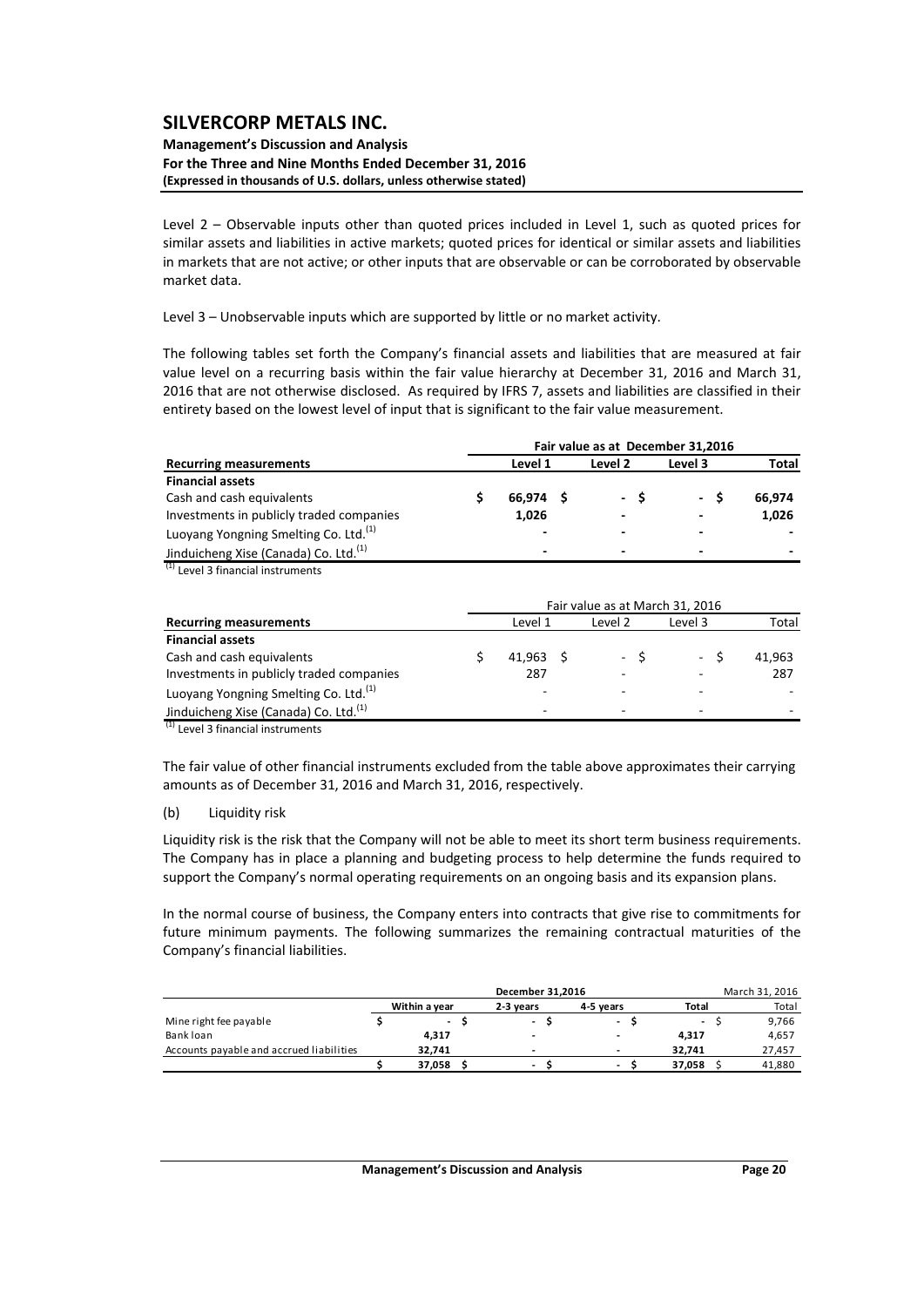#### **Management's Discussion and Analysis For the Three and Nine Months Ended December 31, 2016 (Expressed in thousands of U.S. dollars, unless otherwise stated)**

### (c) Foreign exchange risk

The Company reports its financial statements in US dollars. The functional currency of the head office, Canadian subsidiaries and all intermediate holding companies is CAD and the functional currency of all Chinese subsidiaries is RMB. The Company is exposed to foreign exchange risk when the Company undertakes transactions and holds assets and liabilities in currencies other than its functional currencies.

The Company currently does not engage in foreign exchange currency hedging. The Company's exposure to currency risk affect net income is summarized as follow:

|                                              | December 31, 2016 | March 31, 2016 |        |  |  |
|----------------------------------------------|-------------------|----------------|--------|--|--|
| Financial assets denominated in U.S. Dollars | 23.554            |                | 24,968 |  |  |
| Financial assets denominated in Chinese RMB  | 6.979             |                | 35,521 |  |  |

As at December 31, 2016, with other variables unchanged, a 10% strengthening (weakening) of the RMB against the CAD would have increased (decreased) net income by approximately \$0.7 million.

As at December 31, 2016, with other variables unchanged, a 10% strengthening (weakening) of the CAD against the USD would have decreased (increased) net income by approximately \$2.4 million.

### (d) Interest rate risk

The Company is exposed to interest rate risk on its cash equivalents, short term investments, bank loan and outstanding mine right fee payable. As at December 31, 2016, all of its interest-bearing cash equivalents and short term investments earn interest at market rates that are fixed to maturity or at variable interest rate with terms of less than one year. The Company monitors its exposure to changes in interest rates on cash equivalents and short term investments. Due to the short term nature of the financial instruments, fluctuations in interest rates would not have a significant impact on the Company's after‐tax net income.

### (e) Credit risk

Credit risk is the risk that one party to a financial instrument will fail to discharge an obligation and cause the other party to incur a financial loss. The Company is exposed to credit risk primarily associated to accounts receivable, due from related parties, cash and cash equivalents and short term investments. The carrying amount of assets included on the balance sheet represents the maximum credit exposure.

The Company undertakes credit evaluations on counterparties as necessary and has monitoring processes intended to mitigate credit risks. The Company has trade receivables from time to time from its major customers primarily in China engaged in the mining and milling of base and polymetallic metals. The historical level of customer default is zero and aging of trade receivables are no more than 180 days, and, as a result, the credit risk associated with trade receivables from customers as at December 31 , 2016 is considered to be immaterial. There were no amounts in receivables which were past due at December 31, 2016 (at March 31, 2016 ‐ \$nil) for which no provision is recognized.

### (f) Equity price risk

The Company holds certain marketable securities that will fluctuate in value as a result of trading on Canadian financial markets. As the Company's marketable securities holding are mainly in mining companies, the value will also fluctuate based on commodity prices. Based upon the Company's portfolio at December 31, 2016, a 10% increase (decrease) in the market price of the securities held, ignoring any foreign currency effects would have resulted in an increase (decrease) to comprehensive income of approximately \$1million.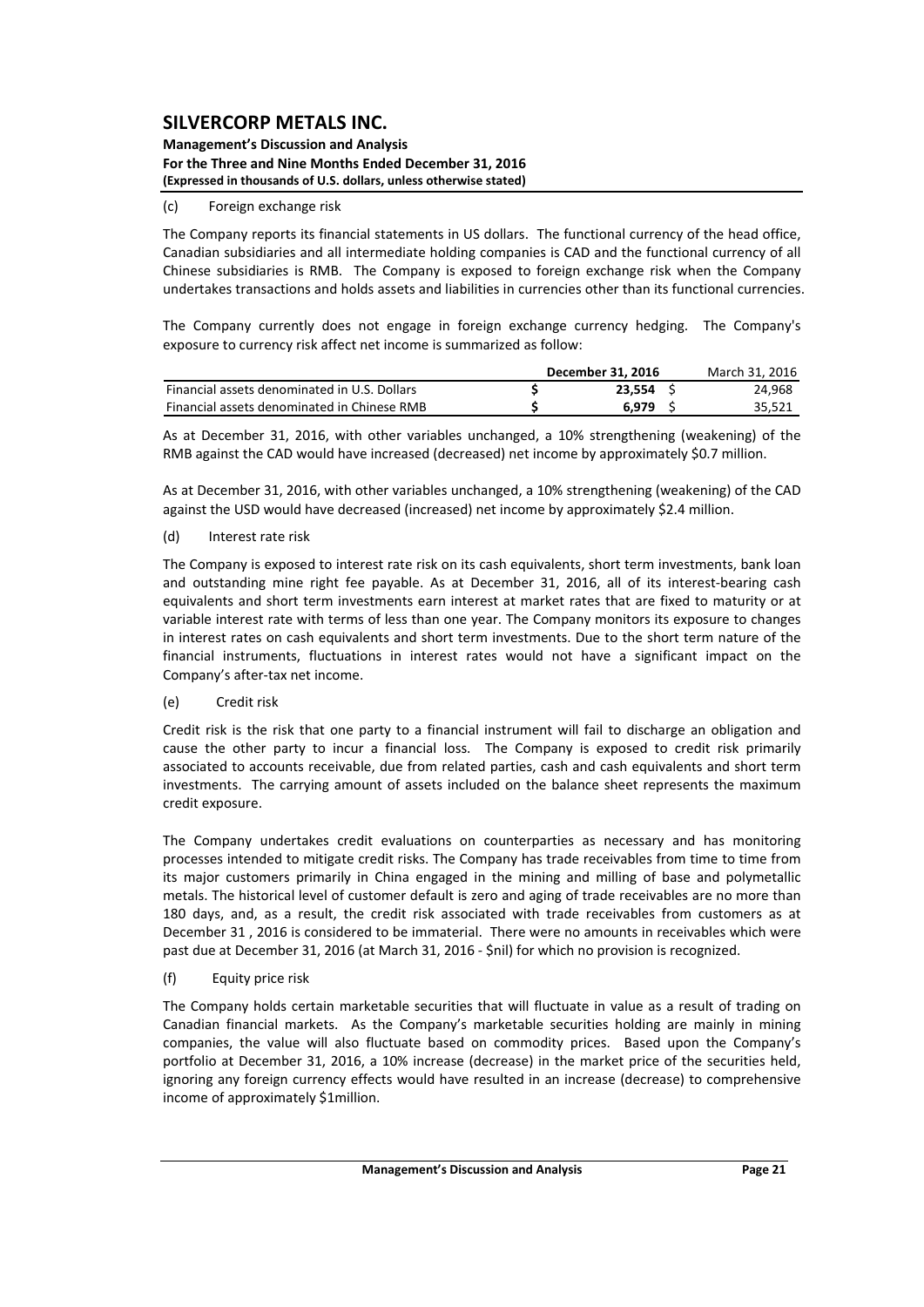**Management's Discussion and Analysis For the Three and Nine Months Ended December 31, 2016 (Expressed in thousands of U.S. dollars, unless otherwise stated)**

### **7. Off‐Balance Sheet Arrangements**

The Company does not have any off‐balance sheet arrangements.

### **8. Transactions with Related Parties**

Related party transactions not disclosed elsewhere in the consolidated financial statements are as follows:

| Due from related parties             | December 31, 2016 March 31, 2016 |    |
|--------------------------------------|----------------------------------|----|
| NUX(a)                               | 38                               |    |
| Henan Non-ferrous Geology Bureau (b) | 50                               | 90 |
|                                      | 88                               |    |
|                                      |                                  |    |

| Due to related parties       | <b>December 31, 2016</b> March 31, 2016 |  |
|------------------------------|-----------------------------------------|--|
| Parkside Management Ltd. (c) |                                         |  |

- (a) According to a services and administrative costs reallocation agreement between the Company and NUX, the Company recovers costs for services rendered to NUX and expenses incurred on behalf of NUX. During the three and nine months ended December 31, 2016, the Company recovered \$46 and \$139, respectively (three and nine months ended December 31, 2016 - \$40 and \$177, respectively) from NUX for services rendered and expenses incurred on behalf of NUX. The costs recovered from NUX were recorded as a direct reduction of general and administrative expenses on the consolidated statements of income.
- (b) Henan Non‐ferrous Geology Bureau ("Henan Geology Bureau") is the 22.5% equity interest holder of Henan Found. During the nine months ended December 31, 2016, Henan Found declared and paid dividends of \$1,460 (nine months ended December 31, 2015 - \$1,282) to Henan Geology Bureau.
- (c) Parkside Management Limited is a private consulting services company controlled by a director of the Company. For the three and nine months ended December 31, 2016 and 2015, the Company paid consulting fees of \$250 and \$250, respectively to Parkside Management Ltd (for three and nine months ended December 31, 2015 ‐ \$nil).
- (d) The Company rents a Beijing office from a relative of a director and officer of the Company for \$21 (RMB ¥130,746) per month. For the three and nine months ended December 31, 2016, total rents were \$63 and \$189, respectively (three and nine months ended December 31, 2016 - \$63 and \$189, respectively).
- (e) Henan Xinhui Mining Co., Ltd. ("Henan Xinhui") is a 20% equity interest holder of Henan Huawei. During the three and nine months ended December 31, 2016, Henan Huawei did not declare and pay any dividends to Henan Xinhui (for three and nine months ended December 31, 2015 - \$651 and \$651, respectively).

Transactions with related parties are made on terms agreed upon by the two parties. The balances with related parties are unsecured, non-interest bearing, and due on demand.

### **9. Alternative Performance (Non‐IFRS) Measures**

The following alternative performance measures are used by the Company to manage and evaluate operating performance of the Company's mines and are widely reported in the silver mining industry as benchmarks for performance, but do not have standardized meaning. Accordingly, it is intended to provide additional information and should not be considered in isolation or as a substitute for measures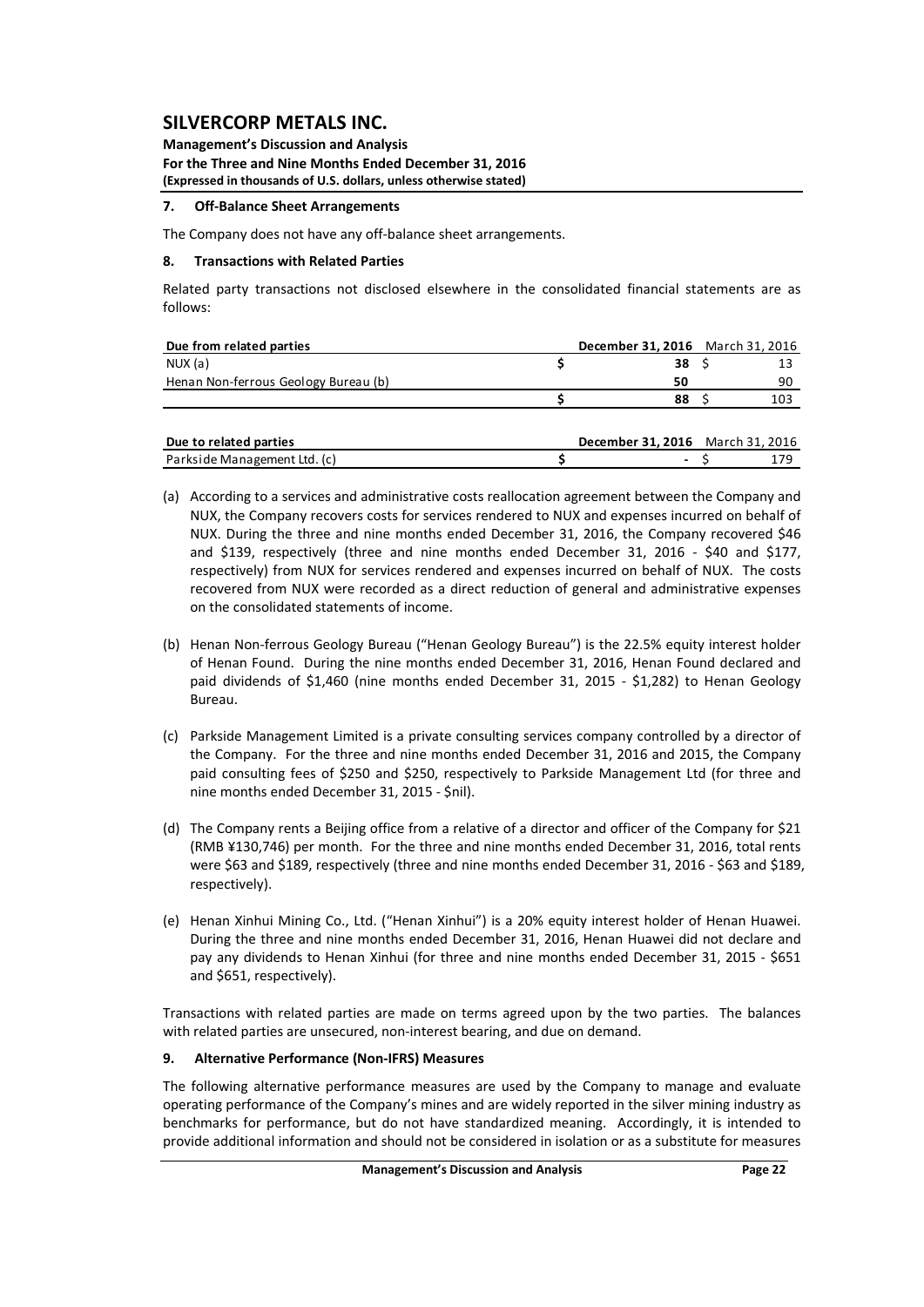#### **Management's Discussion and Analysis For the Three and Nine Months Ended December 31, 2016 (Expressed in thousands of U.S. dollars, unless otherwise stated)**

of performance prepared in accordance with IFRS. To facilitate a better understanding of these measures, the following tables provides the reconciliation of these measures to the financial statements for the three and nine months ended December 31, 2016 and 2015:

(a) Cash and Total Cost per Ounce of Silver

The Company assesses this measure in a manner that isolates the impacts of silver production volumes, the by‐product credits, and operating costs fluctuations. The Company believes these measures provide investors and analysts with useful information about the Company's underlying cash costs of operations and the impact of by‐product credits on the Company's cost structure, operating profitability and ability to generate cash flows. The Company includes by-product credits from lead, zinc and gold, as the Company considers these metals are incidental to the silver production process and as a result, the cost to produce the silver is reduced. Cash and total costs on a by‐product basis are calculated by deducting by‐product lead, zinc and gold sales revenues from the Company's cash and total cost of sales, respectively. The following table provides a reconciliation of cash and total cost per ounce of silver, net of by-product credits for the three and nine months ended December 31, 2016 and 2015:

| Three months ended December 31, 2016                                 |                    |    |                 |                |              |  |  |  |  |  |  |  |  |
|----------------------------------------------------------------------|--------------------|----|-----------------|----------------|--------------|--|--|--|--|--|--|--|--|
|                                                                      | <b>Ying Mining</b> |    |                 |                |              |  |  |  |  |  |  |  |  |
|                                                                      |                    |    | <b>District</b> | <b>GC</b>      | <b>Total</b> |  |  |  |  |  |  |  |  |
| Cost of sales                                                        | A                  | \$ | 15,560          | \$<br>4,540 \$ | 20,100       |  |  |  |  |  |  |  |  |
| Amortization and depletion                                           |                    |    | (4, 344)        | (834)          | (5, 178)     |  |  |  |  |  |  |  |  |
| Total cash cost                                                      | в                  |    | 11,216          | 3,706          | 14,922       |  |  |  |  |  |  |  |  |
| By-product sales                                                     |                    |    |                 |                |              |  |  |  |  |  |  |  |  |
| Gold                                                                 |                    |    | (723)           |                | (723)        |  |  |  |  |  |  |  |  |
| Lead                                                                 |                    |    | (16, 658)       | (2,085)        | (18, 743)    |  |  |  |  |  |  |  |  |
| Zinc                                                                 |                    |    | (995)           | (3,775)        | (4,770)      |  |  |  |  |  |  |  |  |
| Other                                                                |                    |    |                 | (192)          | (192)        |  |  |  |  |  |  |  |  |
| <b>Total by-product sales</b>                                        | c                  |    | (18,376)        | (6,052)        | (24,428)     |  |  |  |  |  |  |  |  |
| Silver ounces sold ('000s)                                           | D                  |    | 1,555           | 179            | 1,734        |  |  |  |  |  |  |  |  |
| Total production cost per ounce of silver, net of by-product credits | $(A+C)/D$          | \$ | $(1.81)$ \$     | $(8.45)$ \$    | (2.50)       |  |  |  |  |  |  |  |  |
| Total cash cost per ounce of silver, net of by-product credits       | $(B+C)/D$          | \$ | $(4.60)$ \$     | $(13.11)$ \$   | (5.48)       |  |  |  |  |  |  |  |  |
| By-product credits per ounce of silver                               |                    |    |                 |                |              |  |  |  |  |  |  |  |  |
| Gold                                                                 |                    | \$ | $(0.46)$ \$     |                | Ŝ.<br>(0.42) |  |  |  |  |  |  |  |  |
| Lead                                                                 |                    |    | (10.71)         | (11.65)        | (10.81)      |  |  |  |  |  |  |  |  |
| Zinc                                                                 |                    |    | (0.64)          | (21.09)        | (2.75)       |  |  |  |  |  |  |  |  |
| Other                                                                |                    |    |                 | (1.07)         | (0.11)       |  |  |  |  |  |  |  |  |
| Total by-product credits per ounce of silver                         |                    | Ś  | $(11.81)$ \$    | (33.81) \$     | (14.09)      |  |  |  |  |  |  |  |  |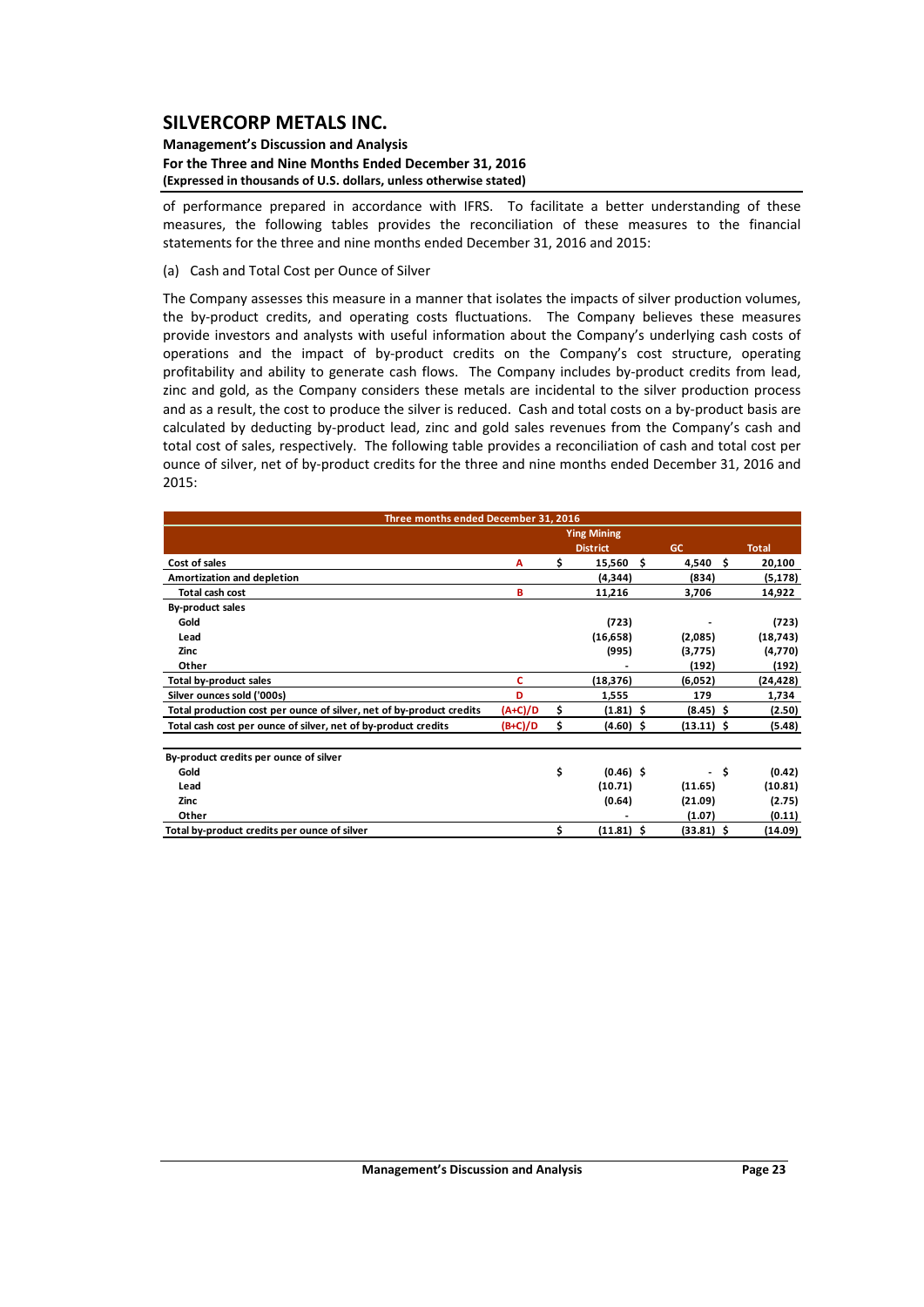### **Management's Discussion and Analysis**

**For the Three and Nine Months Ended December 31, 2016 (Expressed in thousands of U.S. dollars, unless otherwise stated)**

|                                                                      | Three months ended December 31, 2015 |    |                    |               |              |  |  |  |  |  |  |  |  |  |
|----------------------------------------------------------------------|--------------------------------------|----|--------------------|---------------|--------------|--|--|--|--|--|--|--|--|--|
|                                                                      |                                      |    | <b>Ying Mining</b> |               |              |  |  |  |  |  |  |  |  |  |
|                                                                      |                                      |    | <b>District</b>    | GC            | <b>Total</b> |  |  |  |  |  |  |  |  |  |
| Cost of sales                                                        | A                                    | \$ | - \$<br>14,072     | Ŝ.<br>5,471   | 19,543       |  |  |  |  |  |  |  |  |  |
| Amortization and depletion                                           |                                      |    | (5,074)            | (891)         | (5,965)      |  |  |  |  |  |  |  |  |  |
| Total cash cost                                                      | B                                    |    | 8,998              | 4,580         | 13,578       |  |  |  |  |  |  |  |  |  |
| By-product sales                                                     |                                      |    |                    |               |              |  |  |  |  |  |  |  |  |  |
| Gold                                                                 |                                      |    | (379)              | (20)          | (399)        |  |  |  |  |  |  |  |  |  |
| Lead                                                                 |                                      |    | (7, 738)           | (1,818)       | (9,556)      |  |  |  |  |  |  |  |  |  |
| Zinc                                                                 |                                      |    | (572)              | (1,602)       | (2, 174)     |  |  |  |  |  |  |  |  |  |
| Other                                                                |                                      |    |                    | (168)         | (168)        |  |  |  |  |  |  |  |  |  |
| Total by-product sales                                               | C                                    |    | (8,689)            | (3,608)       | (12, 297)    |  |  |  |  |  |  |  |  |  |
| Silver ounces sold ('000s)                                           | D                                    |    | 1,216              | 210           | 1,426        |  |  |  |  |  |  |  |  |  |
| Total production cost per ounce of silver, net of by-product credits | $(A+C)/D$                            | \$ | Ś.<br>4.43         | Ŝ.<br>8.86    | 5.08         |  |  |  |  |  |  |  |  |  |
| Total cash cost per ounce of silver, net of by-product credits       | $(B+C)/D$                            | \$ | $0.25$ \$          | 4.62<br>\$    | 0.90         |  |  |  |  |  |  |  |  |  |
|                                                                      |                                      |    |                    |               |              |  |  |  |  |  |  |  |  |  |
| By-product credits per ounce of silver                               |                                      |    |                    |               |              |  |  |  |  |  |  |  |  |  |
| Gold                                                                 |                                      | \$ | $(0.31)$ \$        | $(0.10)$ \$   | (0.28)       |  |  |  |  |  |  |  |  |  |
| Lead                                                                 |                                      |    | (6.36)             | (8.65)        | (6.70)       |  |  |  |  |  |  |  |  |  |
| Zinc.                                                                |                                      |    | (0.47)             | (7.62)        | (1.52)       |  |  |  |  |  |  |  |  |  |
| Other                                                                |                                      |    |                    | (0.80)        | (0.12)       |  |  |  |  |  |  |  |  |  |
| Total by-product credits per ounce of silver                         |                                      | Ś. | $(7.15)$ \$        | $(17.16)$ \$  | (8.62)       |  |  |  |  |  |  |  |  |  |
|                                                                      |                                      |    |                    |               |              |  |  |  |  |  |  |  |  |  |
| Nine months ended December 31, 2016                                  |                                      |    |                    |               |              |  |  |  |  |  |  |  |  |  |
|                                                                      |                                      |    | <b>Ying Mining</b> |               |              |  |  |  |  |  |  |  |  |  |
|                                                                      |                                      |    | <b>District</b>    | <b>GC</b>     | <b>Total</b> |  |  |  |  |  |  |  |  |  |
| Cost of sales                                                        | А                                    | \$ | 46,851<br>Ŝ.       | 12,285<br>- Ś | 59,136       |  |  |  |  |  |  |  |  |  |
| Amortization and depletion                                           |                                      |    | (13, 491)          | (2,370)       | (15, 861)    |  |  |  |  |  |  |  |  |  |

| Total cash cost                                                      | в         | 33,360      | 9,915       | 43,275    |
|----------------------------------------------------------------------|-----------|-------------|-------------|-----------|
| <b>By-product sales</b>                                              |           |             |             |           |
| Gold                                                                 |           | (2,682)     |             | (2,682)   |
| Lead                                                                 |           | (38, 723)   | (4,656)     | (43, 379) |
| Zinc                                                                 |           | (3,308)     | (8,514)     | (11, 822) |
| Other                                                                |           |             | (303)       | (303)     |
| Total by-product sales                                               |           | (44, 713)   | (13, 473)   | (58, 186) |
| Silver ounces sold ('000s)                                           | D         | 4,675       | 511         | 5,186     |
| Total production cost per ounce of silver, net of by-product credits | $(A+C)/D$ | 0.46<br>s   | $(2.32)$ \$ | 0.18      |
| Total cash cost per ounce of silver, net of by-product credits       | $(B+C)/D$ | $(2.43)$ \$ | $(6.96)$ \$ | (2.88)    |
| By-product credits per ounce of silver                               |           |             |             |           |

| Gold                                         | $(0.57)$ \$ | $\overline{\phantom{a}}$ | (0.52)  |
|----------------------------------------------|-------------|--------------------------|---------|
| Lead                                         | (8.28)      | (9.11)                   | (8.36)  |
| Zinc                                         | (0.71)      | (16.66)                  | (2.28)  |
| Other                                        | -           | (0.59)                   | (0.06)  |
| Total by-product credits per ounce of silver | (9.56)      | (26.36)                  | (11.22) |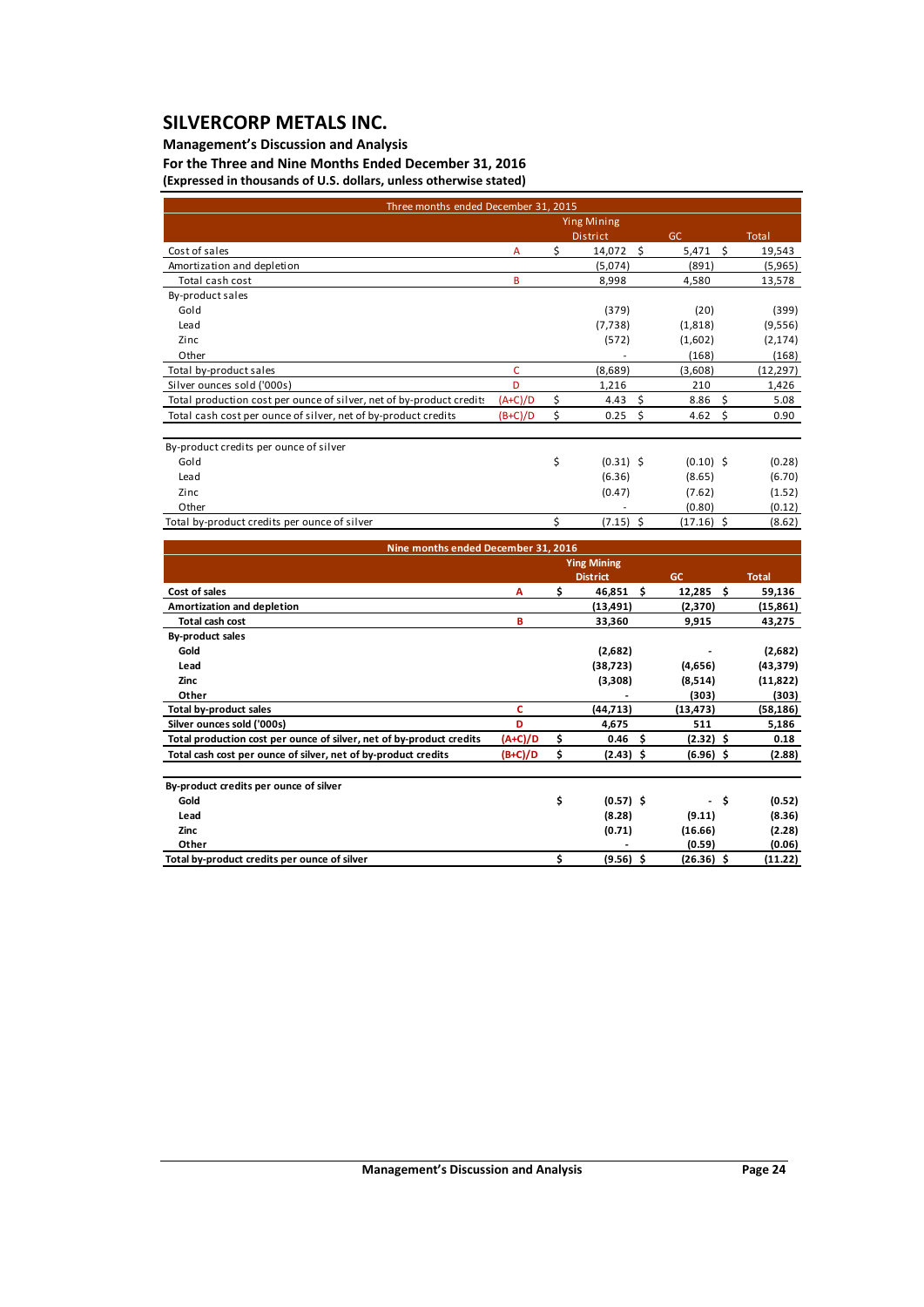#### **Management's Discussion and Analysis**

**For the Three and Nine Months Ended December 31, 2016 (Expressed in thousands of U.S. dollars, unless otherwise stated)**

| Nine months ended December 31, 2015                                  |                    |    |                 |                             |                   |           |  |  |  |  |  |  |  |
|----------------------------------------------------------------------|--------------------|----|-----------------|-----------------------------|-------------------|-----------|--|--|--|--|--|--|--|
|                                                                      | <b>Ying Mining</b> |    |                 |                             |                   |           |  |  |  |  |  |  |  |
|                                                                      |                    |    | <b>District</b> | GC.                         |                   | Total     |  |  |  |  |  |  |  |
| Cost of sales                                                        | $\overline{A}$     | \$ | 44,289          | - \$<br>14,403              | - Ś               | 58,692    |  |  |  |  |  |  |  |
| Amortization and depletion                                           |                    |    | (12, 243)       | (2, 245)                    |                   | (14, 488) |  |  |  |  |  |  |  |
| Total cash cost                                                      | B                  |    | 32,046          | 12,158                      |                   | 44,204    |  |  |  |  |  |  |  |
| By-product sales                                                     |                    |    |                 |                             |                   |           |  |  |  |  |  |  |  |
| Gold                                                                 |                    |    | (1,609)         | (43)                        |                   | (1,652)   |  |  |  |  |  |  |  |
| Lead                                                                 |                    |    | (24, 429)       | (4,630)                     |                   | (29,059)  |  |  |  |  |  |  |  |
| Zinc                                                                 |                    |    | (2, 347)        | (5, 498)                    |                   | (7, 845)  |  |  |  |  |  |  |  |
| Other                                                                |                    |    |                 | (544)                       |                   | (544)     |  |  |  |  |  |  |  |
| Total by-product sales                                               | c                  |    | (28, 385)       | (10, 715)                   |                   | (39, 100) |  |  |  |  |  |  |  |
| Silver ounces sold ('000s)                                           | D                  |    | 3,538           | 519                         |                   | 4,057     |  |  |  |  |  |  |  |
| Total production cost per ounce of silver, net of by-product credit: | $(A+C)/D$          | \$ | 4.50            | $\ddot{\mathsf{s}}$<br>7.11 | -\$               | 4.83      |  |  |  |  |  |  |  |
| Total cash cost per ounce of silver, net of by-product credits       | $(B+C)/D$          | \$ | $1.03 \quad$ \$ |                             | 2.78 <sub>5</sub> | 1.26      |  |  |  |  |  |  |  |
| By-product credits per ounce of silver                               |                    |    |                 |                             |                   |           |  |  |  |  |  |  |  |
| Gold                                                                 |                    | \$ | $(0.45)$ \$     |                             | $(0.08)$ \$       | (0.41)    |  |  |  |  |  |  |  |
| Lead                                                                 |                    |    | (6.90)          | (8.92)                      |                   | (7.16)    |  |  |  |  |  |  |  |
| Zinc                                                                 |                    |    | (0.66)          | (10.59)                     |                   | (1.93)    |  |  |  |  |  |  |  |
| Other                                                                |                    |    |                 | (1.05)                      |                   | (0.13)    |  |  |  |  |  |  |  |
| Total by-product credits per ounce of silver                         |                    | \$ | $(8.02)$ \$     | $(20.65)$ \$                |                   | (9.64)    |  |  |  |  |  |  |  |

(b) All‐in & All‐in Sustaining Cost per Ounce of Silver

All-in sustaining cost ("AISC") per ounce and all-in cost ("AIC") per ounce of silver are non-IFRS measures calculated based on guidance developed by the World Gold Council in an effort to provide a comparable standard within the precious metal industry. The measures do not have standardized meaning and should not be considered in isolation or as a substitute for measures of performance prepared in accordance to IFRS. These measures are used by the Company to manage and evaluate operating performance at each of the Company's mining units and consolidated group, and are widely reported in the silver mining industry as a benchmark for performance.

AISC is an extension of the "cash cost" metric and provides a comprehensive measure of the Company's operating performance and ability to generate cash flows. AISC is based on the Company's cash production costs, net of by‐product sales, and further include corporate general and administrative expense, government fee and other taxes, reclamation cost accretion, and sustaining capital expenditures. The Company believes that this measure represents the total sustainable costs of producing silver from current operations.

AIC further extends the AISC metric by including non‐sustaining expenditures, mainly investment capital expenditures, which are deemed expansionary in nature that result in an increase in asset life, expanded mineral resources and reserves, or higher capacity and productivity.

The following tables provide a detailed reconciliation of these measures for the three and nine months ended December 31, 2016 and 2015:

|                                                               |          |      | <b>Ying Mining</b> |    |                |     |              |    | <b>Developing</b> |     |                |    |              |
|---------------------------------------------------------------|----------|------|--------------------|----|----------------|-----|--------------|----|-------------------|-----|----------------|----|--------------|
| Three month ended December 31, 2016                           |          |      | <b>District</b>    |    | <b>BYP</b>     |     | GC.          |    | <b>Projects</b>   |     | Corporate      |    | <b>Total</b> |
| Cost of sales (as reported)                                   |          | Ś.   | 15,560 \$          |    | ۰.             | \$. | $4,540$ \$   |    | ÷.                | Ś.  | - \$           |    | 20,100       |
| Depreciation, amortization and depletion                      |          |      | (4, 344)           |    |                |     | (834)        |    |                   |     | $\blacksquare$ |    | (5, 178)     |
| <b>By-products credits</b>                                    |          |      | (18, 376)          |    | ۰              |     | (6,052)      |    |                   |     | $\blacksquare$ |    | (24,428)     |
| Total cash cost, net of by-product credits                    |          |      | (7, 160)           |    |                |     | (2,346)      |    |                   |     |                |    | (9,506)      |
| <b>General &amp; administrative</b>                           |          |      | 1,202              |    | 455            |     | 455          |    | 81                |     | 1,757          |    | 3,950        |
| Amorization included in general & adminnistrative             |          |      | (101)              |    | (92)           |     | (49)         |    |                   |     | (43)           |    | (285)        |
| Government fees and other taxes                               |          |      | 1,905              |    |                |     | 505          |    |                   |     | (1)            |    | 2,410        |
| <b>Reclamation accretion</b>                                  |          |      | 85                 |    | 9              |     | 6            |    | $\mathbf{z}$      |     |                |    | 102          |
| <b>Sustaining capital</b>                                     |          |      | 6,155              |    | 71             |     | 334          |    |                   |     | 5              |    | 6,565        |
| All-in sustaining cost, net of by-product credits             | А        | Ś.   | 2,086              | s  | 443            | Ŝ   | $(1,095)$ \$ |    | 84                | S   | 1,718          | S  | 3,236        |
| Non-sustaining expenditures                                   |          |      | 190                |    |                |     | 242          |    |                   |     |                |    | 432          |
| All-in cost, net of by-product credits                        | в        | \$   | 2,276              | \$ | 443            | s.  | (853)        | s. | 84                | S   | 1,718          | S  | 3,668        |
| <b>Ounces of silver sold</b>                                  | c        |      | 1,555              |    |                |     | 179          |    |                   |     |                |    | 1,734        |
| All-in sustaining cost per ounce of silver, net of by-product |          |      |                    |    |                |     |              |    |                   |     |                |    |              |
| credits                                                       | A/C      | - \$ | $1.34 \quad$ \$    |    | $\blacksquare$ | - Ś | $(6.12)$ \$  |    | . .               | .\$ | $\sim$         | \$ | 1.87         |
| All-in cost per ounce of silver, net of by-product credits    | $B/C$ \$ |      | 1.46 <sub>5</sub>  |    |                |     | $(4.77)$ \$  |    |                   |     |                |    | 2.12         |
| <b>Management's Discussion and Analysis</b>                   |          |      |                    |    |                |     |              |    |                   |     |                |    | Page 25      |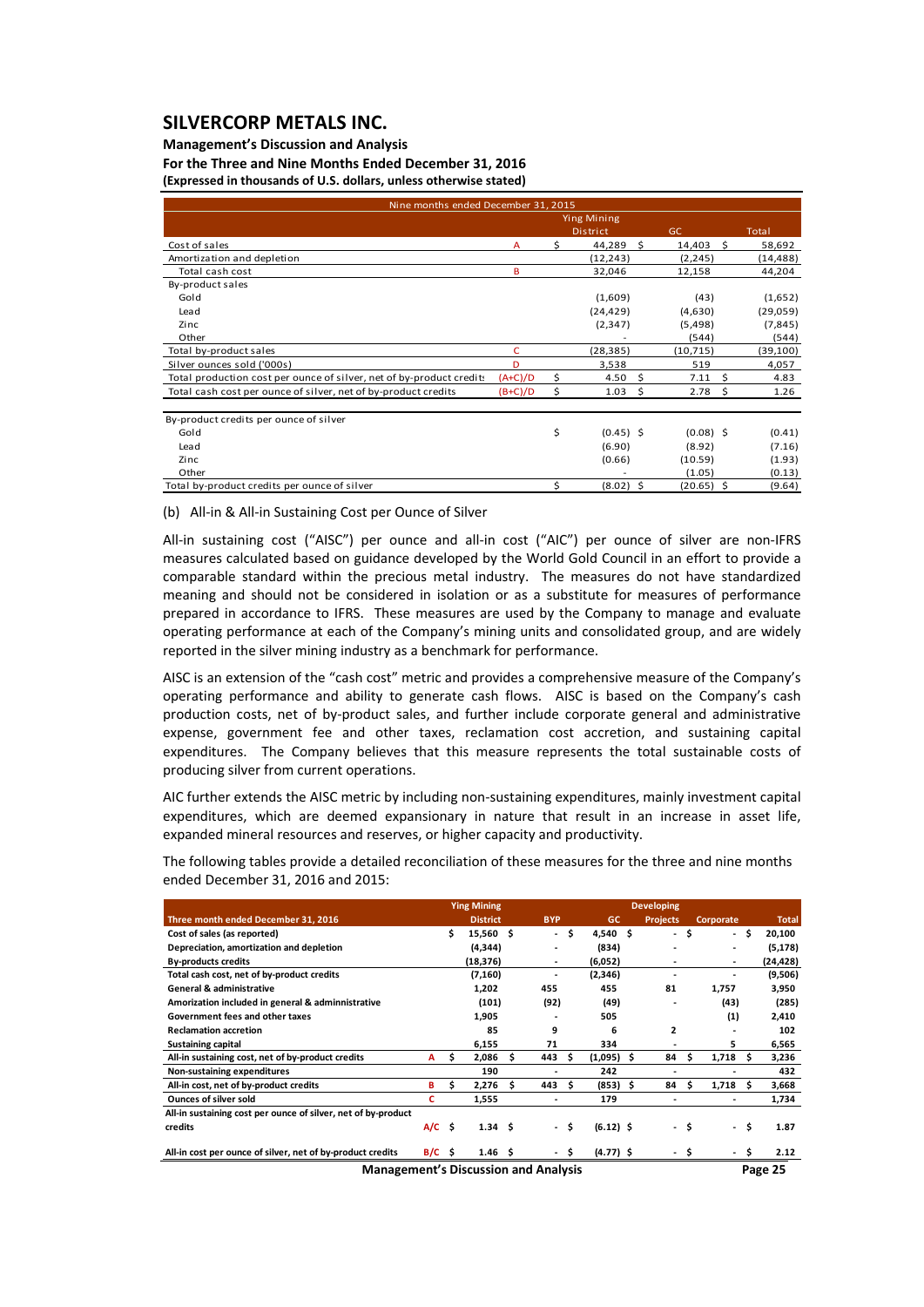### **Management's Discussion and Analysis**

**For the Three and Nine Months Ended December 31, 2016 (Expressed in thousands of U.S. dollars, unless otherwise stated)**

|                                                               |          |    | <b>Ying Mining</b> |    |                          |    |                |    | <b>Developing</b>        |      |                             |             |              |
|---------------------------------------------------------------|----------|----|--------------------|----|--------------------------|----|----------------|----|--------------------------|------|-----------------------------|-------------|--------------|
| Three months ended December 31, 2015                          |          |    | <b>District</b>    |    | <b>BYP</b>               |    | GC             |    | <b>Projects</b>          |      | Corporate                   |             | <b>Total</b> |
| Cost of sales (as reported)                                   |          | Ś. | 14,072 \$          |    | $\overline{\phantom{0}}$ | \$ | $5,471$ \$     |    | $\sim$                   | \$   | - \$                        | 19,543      |              |
| Depreciation, amortization and depletion                      |          |    | (5,074)            |    |                          |    | (891)          |    |                          |      | ٠                           | (5,965)     |              |
| By-products credits                                           |          |    | (8,689)            |    | $\frac{1}{2}$            |    | (3,608)        |    |                          |      | $\overline{\phantom{a}}$    | (12, 297)   |              |
| Total cash cost, net of by-product credits                    |          |    | 309                |    | ٠                        |    | 972            |    |                          |      | ٠                           | 1,281       |              |
| General & administrative                                      |          |    | 1,464              |    | 160                      |    | 624            |    | 130                      |      | 762                         | 3,140       |              |
| Amorization included in general & adminnistrative             |          |    | (162)              |    | (112)                    |    | (66)           |    | 154                      |      | (204)                       |             | (390)        |
| Government fees and other taxes                               |          |    | 1,385              |    |                          |    | 169            |    |                          |      | 2                           | 1,557       |              |
| Reclamation accretion                                         |          |    | 104                |    | 9                        |    | 8              |    | $\overline{2}$           |      |                             |             | 123          |
| Sustaining capital                                            |          |    | 4,950              |    | ٠                        |    | 354            |    |                          |      | 2                           |             | 5,306        |
| All-in sustaining cost, net of by-product credits             | A        | Ś. | 8,050              | Ś. | 57                       | Ŝ. | 2,061          | Ś. | 287                      | Ś    | 562                         | Ŝ<br>11,017 |              |
| Non-sustaining expenditures                                   |          |    | 2,426              |    |                          |    | 107            |    |                          |      |                             | 2,533       |              |
| All-in cost, net of by-product credits                        | В        | S  | 10,476             | S  | 57                       | S  | 2,168          | S  | 287                      | S    | 562                         | 13,550<br>S |              |
| Ounces of silver sold                                         | C        |    | 1,216              |    |                          |    | 210            |    |                          |      |                             |             | 1,426        |
| All-in sustaining cost per ounce of silver, net of by-product |          |    |                    |    |                          |    |                |    |                          |      |                             |             |              |
| credits                                                       | $A/C$ \$ |    | 6.62 <sup>5</sup>  |    | $\overline{a}$           | Ŝ  | $9.80 \quad S$ |    |                          | - \$ | $\mathcal{L}^{\mathcal{L}}$ | \$          | 7.72         |
| All-in cost per ounce of silver, net of by-product credits    | B/C      | Ś  | 8.62               | .S | $\overline{\phantom{0}}$ | Ŝ  | 10.31          | Ś  | $\overline{\phantom{a}}$ | Ś    | $\sim$                      | Ś           | 9.50         |

|                                                               |          |      | <b>Ying Mining</b> |   |            |    |             | <b>Developing</b>        |    |                          |     |              |
|---------------------------------------------------------------|----------|------|--------------------|---|------------|----|-------------|--------------------------|----|--------------------------|-----|--------------|
| Nine months ended December 31, 2016                           |          |      | <b>District</b>    |   | <b>BYP</b> |    | <b>GC</b>   | <b>Projects</b>          |    | Corporate                |     | <b>Total</b> |
| Cost of sales (as reported)                                   |          | \$.  | 46,851 \$          |   | ۰.         | S  | $12,285$ \$ | $\overline{\phantom{a}}$ | \$ | - \$                     |     | 59,136       |
| Depreciation, amortization and depletion                      |          |      | (13, 491)          |   |            |    | (2,370)     |                          |    | $\blacksquare$           |     | (15, 861)    |
| <b>By-products credits</b>                                    |          |      | (44, 713)          |   | ٠          |    | (13, 473)   |                          |    | ۰                        |     | (58, 186)    |
| Total cash cost, net of by-product credits                    |          |      | (11, 353)          |   | ٠          |    | (3,558)     |                          |    | $\overline{\phantom{0}}$ |     | (14, 911)    |
| <b>General &amp; administrative</b>                           |          |      | 4,106              |   | 905        |    | 1,417       | 180                      |    | 5,854                    |     | 12,462       |
| Amorization included in general & adminnistrative             |          |      | (366)              |   | (291)      |    | (161)       | ۰                        |    | (133)                    |     | (951)        |
| Government fees and other taxes                               |          |      | 4,957              |   |            |    | 878         | $\overline{2}$           |    | 29                       |     | 5,866        |
| <b>Reclamation accretion</b>                                  |          |      | 260                |   | 24         |    | 19          | 7                        |    |                          |     | 310          |
| <b>Sustaining capital</b>                                     |          |      | 16,932             |   | 76         |    | 747         |                          |    | 7                        |     | 17,762       |
| All-in sustaining cost, net of by-product credits             | A        | s    | 14,536             | s | 714 S      |    | $(658)$ \$  | 189                      | s  | 5,757                    | \$. | 20,538       |
| Non-sustaining expenditures                                   |          |      | 3,260              |   |            |    | 336         |                          |    |                          |     | 3,596        |
| All-in cost, net of by-product credits                        | в        | s    | 17,796             | s | 714        | s. | $(322)$ \$  | 189                      | s  | 5,757                    | s   | 24,134       |
| <b>Ounces of silver sold</b>                                  | c        |      | 4,675              |   | -          |    | 511         |                          |    | $\overline{\phantom{0}}$ |     | 5,186        |
| All-in sustaining cost per ounce of silver, net of by-product |          |      |                    |   |            |    |             |                          |    |                          |     |              |
| credits                                                       | $A/C$ \$ |      | 3.11 <sub>5</sub>  |   | ۰.         | s. | $(1.29)$ \$ | ۰.                       | S  | $\sim$                   | Ś   | 3.96         |
| All-in cost per ounce of silver, net of by-product credits    | B/C      | - \$ | 3.81S              |   | ۰.         | S  | $(0.63)$ \$ |                          | S  | $\sim$                   | \$  | 4.65         |

|                                                                 |     |              | <b>Ying Mining</b> |     |                          |    |           |    |                 |   |           |   |              |
|-----------------------------------------------------------------|-----|--------------|--------------------|-----|--------------------------|----|-----------|----|-----------------|---|-----------|---|--------------|
| Nine months ended December 31, 2015                             |     |              | <b>District</b>    |     | <b>BYP</b>               |    | GC        |    | <b>Projects</b> |   | Corporate |   | <b>Total</b> |
| Cost of sales (as reported)                                     |     | Ś.           | 44,289 \$          |     | $\sim$                   | Ŝ. | 14,403 \$ |    | $\sim$          | Ś | $\sim$    | S | 58,692       |
| Depreciation, amortization and depletion                        |     |              | (12, 243)          |     |                          |    | (2, 245)  |    |                 |   | $\sim$    |   | (14, 488)    |
| By-products credits                                             |     |              | (28, 385)          |     | ٠                        |    | (10, 715) |    |                 |   | ٠         | S | (39, 100)    |
| Total cash cost, net of by-product credits                      |     |              | 3,661              |     |                          |    | 1,443     |    |                 |   |           |   | 5,104        |
| General & administrative                                        |     |              | 5,057              |     | 673                      |    | 1,667     |    | 375             |   | 5,619     |   | 13,391       |
| Amorization included in general & adminnistrative               |     |              | (499)              |     | (346)                    |    | (195)     |    |                 |   | (204)     |   | (1, 244)     |
| One-time severance charges included in general & administrative |     |              |                    |     |                          |    |           |    |                 |   | (322)     |   | (322)        |
| Government fees and other taxes                                 |     |              | 4,121              |     |                          |    | 601       |    | 6               |   | 24        |   | 4,753        |
| Reclamation accretion                                           |     |              | 312                |     | 28                       |    | 24        |    | 7               |   |           |   | 371          |
| Sustaining capital                                              |     |              | 17,504             |     | 154                      |    | 1,931     |    |                 |   |           |   | 19,596       |
| All-in sustaining cost, net of by-product credits               | A   | Ś.           | 30,156             |     | 510                      | -S | 5,471     |    | 388             |   | 5,124     |   | 41,649       |
| Non-sustaining expenditures                                     |     |              | 5,523              |     |                          |    | 265       |    |                 |   |           |   | 5,788        |
| All-in cost, net of by-product credits                          | B   |              | 35,679             |     | 510                      |    | 5,736     |    | 388             |   | 5,124     |   | 47,437       |
| Ounces of silver sold                                           |     |              | 3,538              |     |                          |    | 519       |    |                 |   |           |   | 4,057        |
| All-in sustaining cost per ounce of silver, net of by-product   |     |              |                    |     |                          |    |           |    |                 |   |           |   |              |
| credits                                                         | A/C | - \$         | $8.52 \quad S$     |     | $\overline{\phantom{a}}$ |    | 10.54     | -S |                 |   | $\sim$    |   | 10.27        |
| All-in cost per ounce of silver, net of by-product credits      | B/C | <sub>S</sub> | 10.08              | - S |                          |    | 11.05     | S  |                 |   |           |   | 11.69        |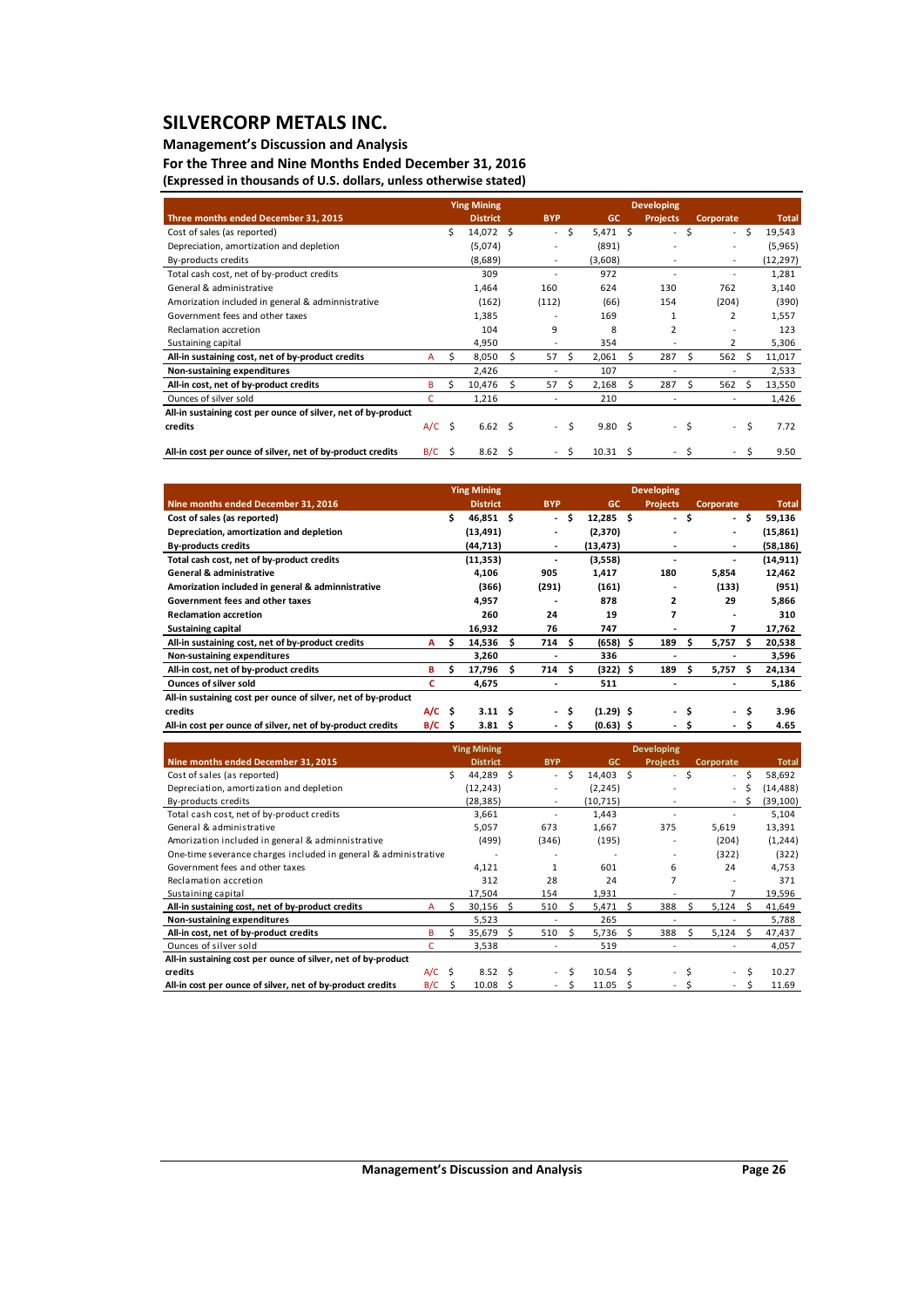#### **Management's Discussion and Analysis For the Three and Nine Months Ended December 31, 2016 (Expressed in thousands of U.S. dollars, unless otherwise stated)**

#### (c) Average Production Cost

The Company assesses average production cost as the total production cost on a co-product basis. This is calculated by allocating the Company's total cost of sales to each co-product based on the ratio of actual sales volumes multiplied by realized sales prices. The following table provides a reconciliation of average production cost for the three and nine months ended December 31, 2016 and 2015:

|                                       | Three months ended December 31, 2016 |                    |     |           |     |              |
|---------------------------------------|--------------------------------------|--------------------|-----|-----------|-----|--------------|
|                                       |                                      | <b>Ying Mining</b> |     |           |     |              |
|                                       |                                      | <b>District</b>    |     | <b>GC</b> |     | <b>Total</b> |
| Cost of sales                         | A                                    | \$<br>15,560       | \$. | 4,540     | \$. | 20,100       |
| Metals revenue (in thousands of US\$) |                                      |                    |     |           |     |              |
| Silver                                | в                                    | 21,664             |     | 1,746     |     | 23,410       |
| Gold                                  | c                                    | 723                |     |           |     | 723          |
| Lead                                  | D                                    | 16,658             |     | 2,085     |     | 18,743       |
| <b>Zinc</b>                           | Ε                                    | 995                |     | 3,775     |     | 4,770        |
| Other                                 | F                                    |                    |     | 192       |     | 192          |
|                                       | G                                    | 40,040             |     | 7,798     |     | 47,838       |
| <b>Metals sold</b>                    |                                      |                    |     |           |     |              |
| Silver (in thousands of ounces)       | н                                    | 1,555              |     | 179       |     | 1,734        |
| Gold (in thousands of ounces)         |                                      | 0.7                |     |           |     | 0.7          |
| Lead (in thousands of pounds)         |                                      | 17,269             |     | 2,214     |     | 19,483       |
| Zinc (in thousands of pounds)         | К                                    | 1,210              |     | 4,478     |     | 5,688        |
| Other (in thousands of pounds)        |                                      |                    |     | 28        |     | 28           |
| Average production cost (\$/unit)     |                                      |                    |     |           |     |              |
| <b>Silver</b>                         | $B/G^*A/H$                           | \$<br>5.41         | Ŝ.  | 5.68%     |     | 5.67         |
| Gold                                  | $C/G^*A/I$                           | \$<br>401          | Ŝ.  |           | \$  | 434          |
| Lead                                  | $D/G^*A/J$                           | \$<br>0.37         | Ŝ.  | 0.55      | Ś.  | 0.40         |
| <b>Zinc</b>                           | $E/G^*A/K$                           | \$<br>0.32         | Ŝ.  | 0.49      | \$. | 0.35         |
| Other                                 | $F/G^*A/L$                           | \$                 | \$  | 3.99      | \$  | 2.88         |

| Three months ended December 31, 2015  |            |    |                    |    |           |      |              |
|---------------------------------------|------------|----|--------------------|----|-----------|------|--------------|
|                                       |            |    | <b>Ying Mining</b> |    |           |      |              |
|                                       |            |    | <b>District</b>    |    | <b>GC</b> |      | <b>Total</b> |
| Cost of sales                         | A          | \$ | 14,072             | \$ | 5,471     | Ś.   | 19,543       |
| Metals revenue (in thousands of US\$) |            |    |                    |    |           |      |              |
| Silver                                | B          |    | 14,770             |    | 2,014     |      | 16,784       |
| Gold                                  | C          |    | 379                |    | 20        |      | 399          |
| Lead                                  | D          |    | 7,738              |    | 1,818     |      | 9,556        |
| Zinc                                  | Ε          |    | 572                |    | 1,602     |      | 2,174        |
| Other                                 | F          |    |                    |    | 168       |      | 168          |
|                                       | G          |    | 23,459             |    | 5,622     |      | 29,081       |
| Metals sold                           |            |    |                    |    |           |      |              |
| Silver (in thousands of ounces)       | H          |    | 1,216              |    | 210       |      | 1,426        |
| Gold (in thousands of ounces)         |            |    | 0.5                |    |           |      | 0.5          |
| Lead (in thousands of pounds)         |            |    | 12,107             |    | 3,021     |      | 15,128       |
| Zinc (in thousands of pounds)         | K          |    | 1,168              |    | 3,525     |      | 4,693        |
| Other (in thousands of pounds)        |            |    |                    |    | 12,373    |      | 12,373       |
| Average production cost (\$/unit)     |            |    |                    |    |           |      |              |
| Silver                                | $B/G^*A/H$ | \$ | 7.28               | \$ | 9.32      | - \$ | 7.91         |
| Gold                                  | $C/G^*A/I$ | \$ | 453                | \$ | 747       | \$   | 508          |
| Lead                                  | $D/G^*A/J$ | \$ | 0.38               | \$ | 0.59      | \$   | 0.42         |
| Zinc                                  | $E/G^*A/K$ | \$ | 0.33               | \$ | 0.44      | \$   | 0.31         |
| Other                                 | $F/G^*A/L$ | \$ |                    | \$ | 0.01      | \$   | 0.01         |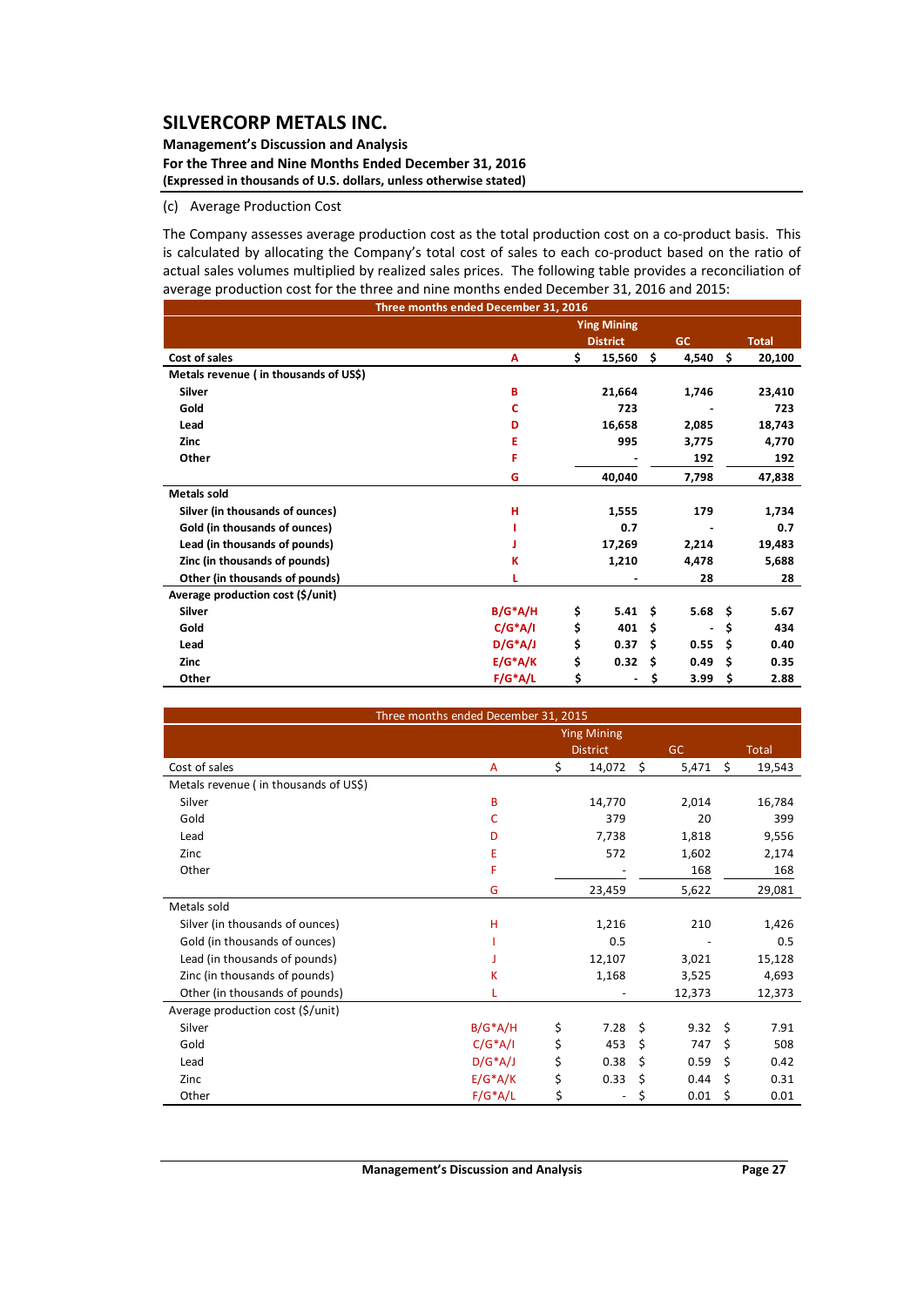### **Management's Discussion and Analysis**

**For the Three and Nine Months Ended December 31, 2016 (Expressed in thousands of U.S. dollars, unless otherwise stated)**

|                                       | Nine months ended December 31, 2016 |                                    |    |                   |    |              |
|---------------------------------------|-------------------------------------|------------------------------------|----|-------------------|----|--------------|
|                                       |                                     | <b>Ying Mining</b>                 |    |                   |    |              |
|                                       |                                     | <b>District</b>                    |    | GC                |    | <b>Total</b> |
| Cost of sales                         | A                                   | \$<br>46,851                       | \$ | 12,285            | -S | 59,136       |
| Metals revenue (in thousands of US\$) |                                     |                                    |    |                   |    |              |
| Silver                                | B                                   | 65,953                             |    | 5,268             |    | 71,221       |
| Gold                                  | c                                   | 2,682                              |    |                   |    | 2,682        |
| Lead                                  | D                                   | 38,723                             |    | 4,656             |    | 43,379       |
| Zinc                                  | Е                                   | 3,308                              |    | 8,514             |    | 11,822       |
| Other                                 | F                                   |                                    |    | 303               |    | 303          |
|                                       | G                                   | 110,666                            |    | 18,741            |    | 129,407      |
| <b>Metals sold</b>                    |                                     |                                    |    |                   |    |              |
| Silver (in thousands of ounces)       | н                                   | 4,675                              |    | 511               |    | 5,186        |
| Gold (in thousands of ounces)         |                                     | 2.6                                |    |                   |    | 2.6          |
| Lead (in thousands of pounds)         |                                     | 49,898                             |    | 6,237             |    | 56,135       |
| Zinc (in thousands of pounds)         | κ                                   | 4,815                              |    | 11,991            |    | 16,806       |
| Other (in thousands of pounds)        |                                     |                                    |    | 8,579             |    | 8,579        |
| Average production cost (\$/unit)     |                                     |                                    |    |                   |    |              |
| <b>Silver</b>                         | $B/G^*A/H$                          | \$<br>5.97                         | Ŝ. | 6.76 <sup>5</sup> |    | 6.28         |
| Gold                                  | $C/G^*A/I$                          | \$<br>437                          | \$ |                   | \$ | 471          |
| Lead                                  | $D/G^*A/J$                          | \$<br>0.33                         | Ś  | 0.49              | Ŝ  | 0.35         |
| Zinc                                  | $E/G^*A/K$                          | \$<br>0.29                         | Ś  | 0.47              | Ŝ  | 0.32         |
| Other                                 | $F/G^*A/L$                          | \$<br>$\qquad \qquad \blacksquare$ | \$ | 0.02              | S  | 0.02         |

|                                       | Nine months ended December 31, 2015 |                    |              |              |
|---------------------------------------|-------------------------------------|--------------------|--------------|--------------|
|                                       |                                     | <b>Ying Mining</b> |              |              |
|                                       |                                     | <b>District</b>    | GC           | <b>Total</b> |
| Cost of sales                         | A                                   | \$<br>44,289       | \$<br>14,403 | \$<br>58,692 |
| Metals revenue (in thousands of US\$) |                                     |                    |              |              |
| Silver                                | B                                   | 44,293             | 5,121        | 49,414       |
| Gold                                  | с                                   | 1,609              | 43           | 1,652        |
| Lead                                  | D                                   | 24,429             | 4,630        | 29,059       |
| Zinc                                  | Ε                                   | 2,347              | 5,498        | 7,845        |
| Other                                 | F                                   |                    | 544          | 544          |
|                                       | G                                   | 72,678             | 15,836       | 88,514       |
| Metals sold                           |                                     |                    |              |              |
| Silver (in thousands of ounces)       | н                                   | 3,538              | 519          | 4,057        |
| Gold (in thousands of ounces)         |                                     | 2.0                | 0.1          | 2.1          |
| Lead (in thousands of pounds)         |                                     | 35,563             | 7,072        | 42,635       |
| Zinc (in thousands of pounds)         | κ                                   | 3,999              | 9,726        | 13,725       |
| Other (in thousands of pounds)        |                                     |                    | 38,905       | 38,905       |
| Average production cost (\$/unit)     |                                     |                    |              |              |
| Silver                                | $B/G^*A/H$                          | \$<br>7.63         | \$<br>8.98   | \$<br>8.08   |
| Gold                                  | $C/G^*A/I$                          | \$<br>487          | \$<br>717    | \$<br>529    |
| Lead                                  | $D/G^*A/J$                          | \$<br>0.42         | \$<br>0.60   | \$<br>0.45   |
| Zinc                                  | $E/G^*A/K$                          | \$<br>0.36         | \$<br>0.51   | \$<br>0.38   |
| Other                                 | $F/G^*A/L$                          | \$                 | \$<br>0.01   | \$<br>0.01   |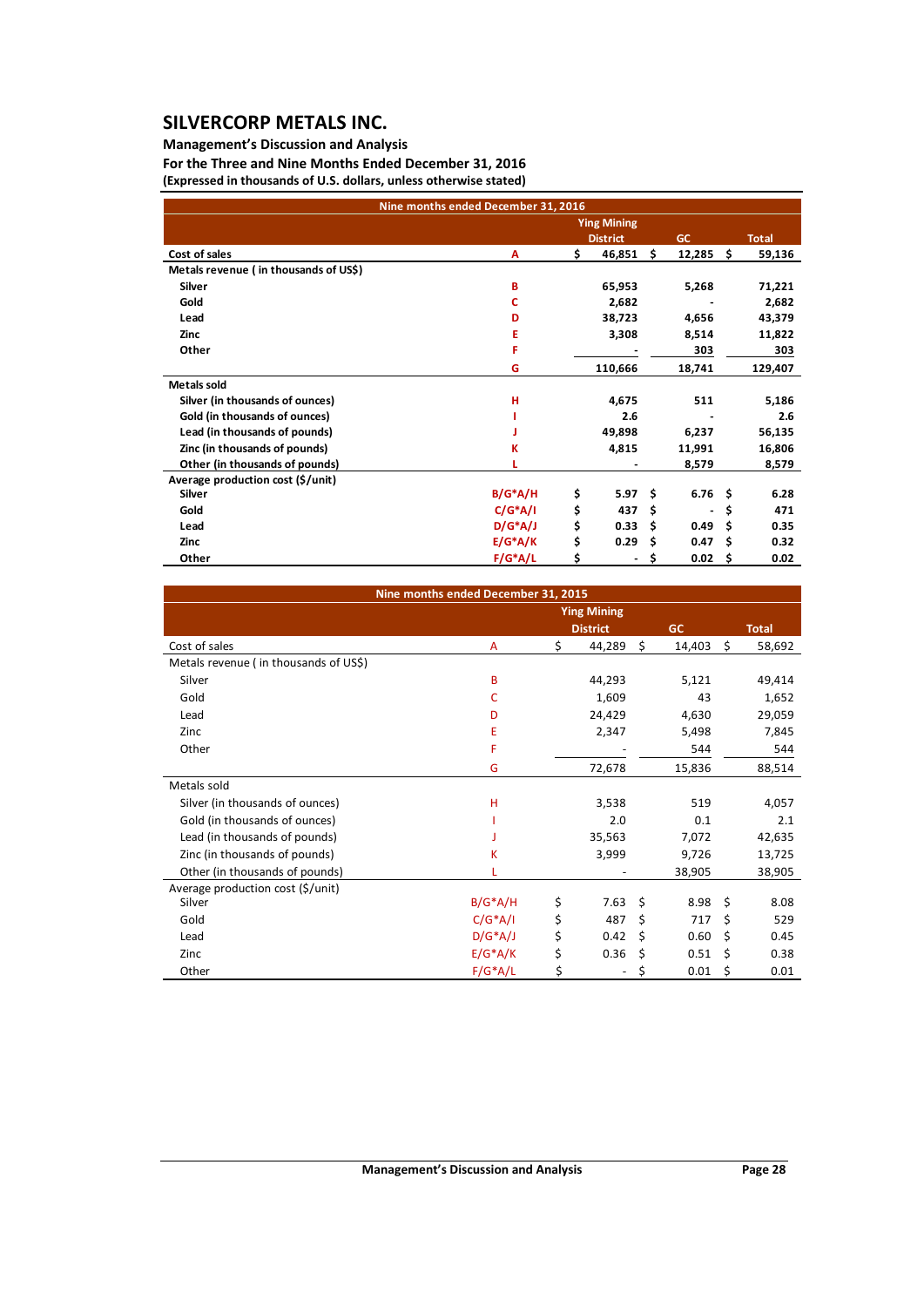### **Management's Discussion and Analysis**

**For the Three and Nine Months Ended December 31, 2016 (Expressed in thousands of U.S. dollars, unless otherwise stated)**

### (d) Per Tonne Production Costs

| Three months ended December 31, 2016                  |           |    | <b>Ying Mining</b> |   |        |    |                          |      |                     |
|-------------------------------------------------------|-----------|----|--------------------|---|--------|----|--------------------------|------|---------------------|
|                                                       |           |    | <b>District</b>    |   | GC     |    | <b>Other</b>             |      | <b>Consolidated</b> |
| Cost of sales                                         |           | \$ | 15,560             |   | 4,540  | Ŝ. | ۰.                       | \$   | 20,100              |
| Less: stockpile and concentrate inventory - Beginning |           |    | (5,982)            |   | (208)  |    | (840)                    |      | (7,030)             |
| Add: stockpile and concentrate inventory - Ending     |           |    | 6,648              |   | 89     |    | 805                      |      | 7,542               |
| Adjustment for foreign exchange movement              |           |    | 260                |   | 5      |    | 35                       |      | 300                 |
| <b>Total production costs</b>                         |           | Ś  | 16,486 \$          |   | 4,426  | Ś. |                          | - \$ | 20,912              |
| Non-cash mining costs                                 | А         |    | 4,338              |   | 616    |    | ٠                        |      | 4,954               |
| Non-cash milling costs                                | в         |    | 353                |   | 195    |    |                          |      | 548                 |
| <b>Total non-cash production costs</b>                |           | Ś  | $4,691$ \$         |   | 811    | Ŝ. |                          | - \$ | 5,502               |
| <b>Cash mining costs</b>                              | c         |    | 9,458              |   | 2,554  |    |                          |      | 12,012              |
| Shipping costs                                        | D         |    | 680                |   |        |    |                          |      | 680                 |
| <b>Cash milling costs</b>                             | Ε         |    | 1,657              |   | 1,061  |    |                          |      | 2,718               |
| <b>Total cash production costs</b>                    |           | Ś  | $11,795$ \$        |   | 3,615  | Ŝ. | $\overline{\phantom{0}}$ | \$   | 15,410              |
| Ore mined ('000s)                                     | F         |    | 171.303            |   | 81.481 |    |                          |      | 252.784             |
| Ore shipped ('000s)                                   | G         |    | 173.521            |   | 81.481 |    |                          |      | 255.002             |
| Ore milled ('000s)                                    | н         |    | 182.259            |   | 81.080 |    |                          |      | 263.339             |
| <b>Per tonne Production costs</b>                     |           |    |                    |   |        |    |                          |      |                     |
| Non-cash mining costs (\$/tonne)                      | $I = A/F$ |    | 25.32              |   | 7.56   |    |                          |      | 19.60               |
| Non-cash milling costs (\$/tonne)                     | J=B/H     |    | 1.94               |   | 2.41   |    |                          |      | 2.08                |
| Non-cash production costs (\$/tonne)                  | $K=H+J$   | \$ | $27.26$ \$         |   | 9.97   | Ś. | $\overline{\phantom{a}}$ | \$   | 21.68               |
| Cash mining costs (\$/tonne)                          | $L = C/F$ |    | 55.21              |   | 31.34  |    |                          |      | 47.52               |
| Shipping costs (\$/tonne)                             | $M=D/G$   |    | 3.92               |   |        |    |                          |      | 2.67                |
| Cash milling costs (\$/tonne)                         | $N=E/H$   |    | 9.09               |   | 13.09  |    |                          |      | 10.32               |
| Cash production costs (\$/tonne)                      | $0=L+M+N$ | Ś  | $68.22$ \$         |   | 44.43  | Ś  | ٠                        | \$   | 60.51               |
| Total production costs (\$/tonne)                     | $P=K+O$   | Ś  | 95.48              | Ŝ | 54.40  | Ś  | ٠                        | \$   | 82.19               |

| Three months ended December 31, 2015                  |             |    | <b>Ying Mining</b> |    |            |    |                          |    |              |
|-------------------------------------------------------|-------------|----|--------------------|----|------------|----|--------------------------|----|--------------|
|                                                       |             |    | <b>District</b>    |    | GC         |    | Other                    |    | Consolidated |
| Cost of sales                                         |             | Ś  | 14,072             |    | $5,471$ \$ |    | $\overline{\phantom{a}}$ | Ŝ  | 19,543       |
| Less: stockpile and concentrate inventory - Beginning |             |    | (4, 452)           |    | (1, 310)   |    | (881)                    |    | (6,643)      |
| Add: stockpile and concentrate inventory - Ending     |             |    | 4,596              |    | 366        |    | 863                      |    | 5,825        |
| Adjustment for foreign exchange movement              |             |    | 542                |    | 28         |    | 18                       |    | 588          |
| Total production costs                                |             | \$ | 14,758             | Ś. | 4,555      | \$ | $\overline{\phantom{a}}$ | \$ | 19,313       |
| Non-cash mining costs                                 | A           |    | 3,544              |    | 592        |    |                          |    | 4,136        |
| Non-cash milling costs                                | B           |    | 375                |    | 153        |    |                          |    | 528          |
| Total non-cash production costs                       |             | Ś  | 3,919              | Ś. | 745        | Ŝ. | $\overline{\phantom{a}}$ | \$ | 4,664        |
| Cash mining costs                                     | c           |    | 8,469              |    | 2,725      |    |                          |    | 11,194       |
| Shipping costs                                        | D           |    | 607                |    |            |    |                          |    | 607          |
| Cash milling costs                                    | E           |    | 1,763              |    | 1,085      |    |                          |    | 2,848        |
| Total cash production costs                           |             | \$ | 10,839             | Ś. | 3,810      | \$ | $\overline{\phantom{a}}$ | \$ | 14,649       |
| Ore mined ('000s)                                     | F           |    | 152.230            |    | 71.288     |    |                          |    | 223.518      |
| Ore shipped ('000s)                                   | G           |    | 152.230            |    | 71.288     |    |                          |    | 223.518      |
| Ore milled ('000s)                                    | н           |    | 151.035            |    | 71.593     |    |                          |    | 222.628      |
| Per tonne Production costs                            |             |    |                    |    |            |    |                          |    |              |
| Non-cash mining costs (\$/tonne)                      | $I = A/F$   |    | 23.28              |    | 8.30       |    |                          |    | 18.50        |
| Non-cash milling costs (\$/tonne)                     | $J=B/H$     |    | 2.48               |    | 2.14       |    |                          |    | 2.37         |
| Non-cash production costs (\$/tonne)                  | $K=I+J$     | \$ | 25.76              | \$ | 10.44      | \$ | $\overline{\phantom{a}}$ | \$ | 20.88        |
| Cash mining costs (\$/tonne)                          | $L = C/F$   |    | 55.63              |    | 38.22      |    |                          |    | 50.08        |
| Shipping costs (\$/tonne)                             | $M = D/G$   |    | 3.99               |    |            |    |                          |    | 2.72         |
| Cash milling costs (\$/tonne)                         | $N = E/H$   |    | 11.67              |    | 15.16      |    | $\overline{\phantom{a}}$ |    | 12.79        |
| Cash production costs (\$/tonne)                      | $0=L+M+N$   | Ś  | 71.29              | Ś. | 53.38      | Ś  | $\overline{\phantom{a}}$ | \$ | 65.59        |
| Total production costs (\$/tonne)                     | $P = K + O$ | \$ | 97.05              | \$ | 63.82      | \$ | $\overline{\phantom{a}}$ | \$ | 86.47        |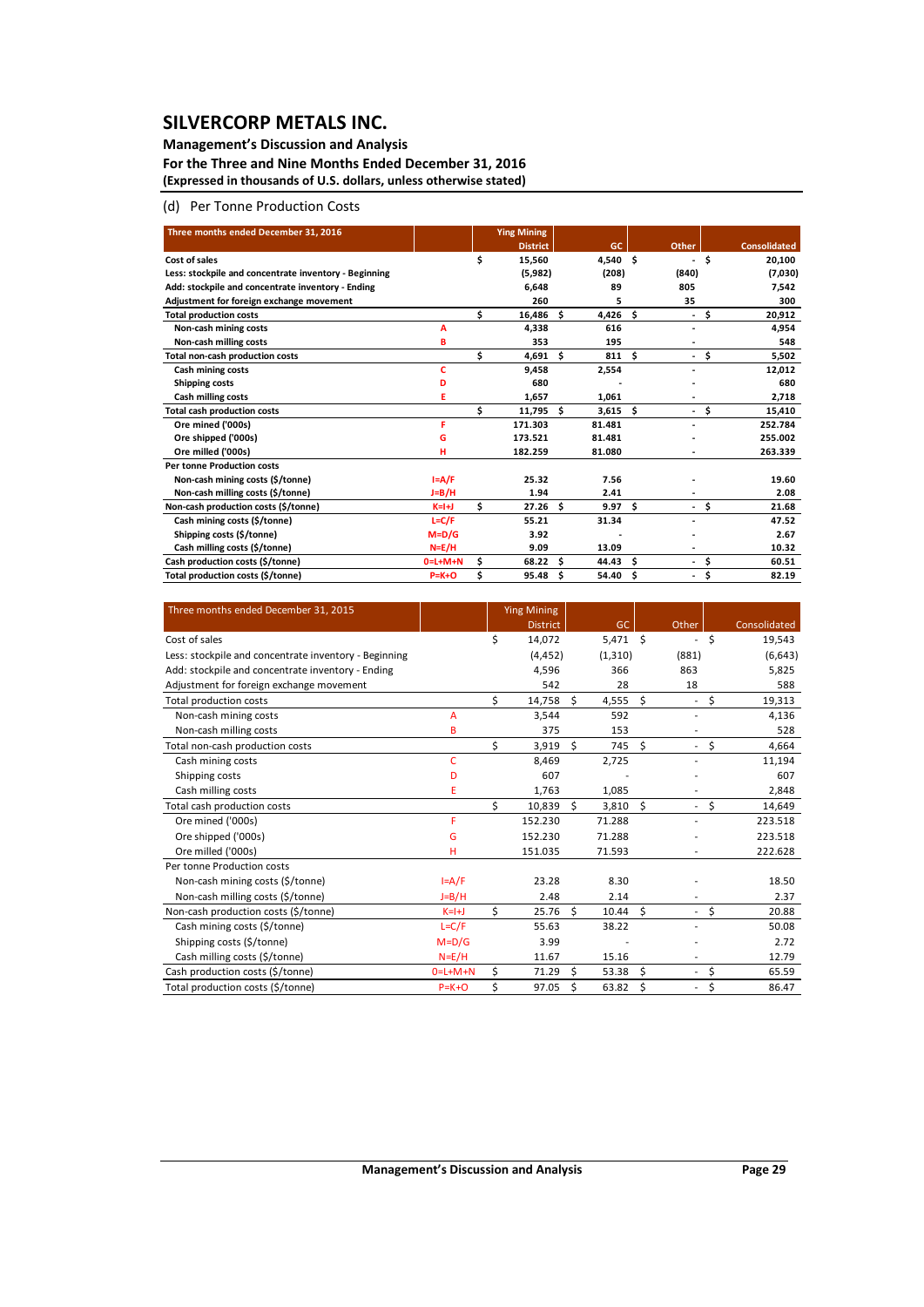### **Management's Discussion and Analysis**

**For the Three and Nine Months Ended December 31, 2016 (Expressed in thousands of U.S. dollars, unless otherwise stated)**

| Nine months ended December 31, 2016                   |           |    | <b>Ying Mining</b> |     |             |    |                          |      |                     |
|-------------------------------------------------------|-----------|----|--------------------|-----|-------------|----|--------------------------|------|---------------------|
|                                                       |           |    | <b>District</b>    |     | GC          |    | Other                    |      | <b>Consolidated</b> |
| Cost of sales                                         |           | \$ | 46,851 \$          |     | $12,285$ \$ |    | $\blacksquare$           | \$.  | 59,136              |
| Less: stockpile and concentrate inventory - Beginning |           |    | (4, 729)           |     | (135)       |    | (869)                    |      | (5,733)             |
| Add: stockpile and concentrate inventory - Ending     |           |    | 6,648              |     | 89          |    | 805                      |      | 7,542               |
| Adjustment for foreign exchange movement              |           |    | 393                |     | 10          |    | 64                       |      | 467                 |
| <b>Total production costs</b>                         |           | Ś  | 49,163             | Ŝ.  | 12,249      | Ŝ. |                          | - \$ | 61,412              |
| Non-cash mining costs                                 | А         |    | 13,770             |     | 1,767       |    | ٠                        |      | 15,537              |
| Non-cash milling costs                                | в         |    | 1,081              |     | 599         |    | $\overline{\phantom{a}}$ |      | 1,680               |
| <b>Total non-cash production costs</b>                |           | \$ | $14,851$ \$        |     | 2,366       | Ŝ. | $\mathbf{r}$             | Ŝ.   | 17,217              |
| <b>Cash mining costs</b>                              | Ċ         |    | 27,341             |     | 6,846       |    |                          |      | 34,187              |
| Shipping costs                                        | D         |    | 2,033              |     |             |    |                          |      | 2,033               |
| Cash milling costs                                    | Ε         |    | 4,938              |     | 3,037       |    |                          |      | 7,975               |
| <b>Total cash production costs</b>                    |           | \$ | 34,312 \$          |     | 9.883       | Ŝ. | $\blacksquare$           | \$   | 44,195              |
| Ore mined ('000s)                                     | F         |    | 524.005            |     | 220.522     |    |                          |      | 744.527             |
| Ore shipped ('000s)                                   | G         |    | 526.049            |     | 220.522     |    |                          |      | 746.571             |
| Ore milled ('000s)                                    | н         |    | 530.160            |     | 220.767     |    |                          |      | 750.927             |
| <b>Per tonne Production costs</b>                     |           |    |                    |     |             |    |                          |      |                     |
| Non-cash mining costs (\$/tonne)                      | $I = A/F$ |    | 26.28              |     | 8.01        |    |                          |      | 20.87               |
| Non-cash milling costs (\$/tonne)                     | $J=B/H$   |    | 2.04               |     | 2.71        |    |                          |      | 2.24                |
| Non-cash production costs (\$/tonne)                  | $K=H+J$   | \$ | 28.32 <sub>5</sub> |     | 10.72       | Ŝ. |                          | - \$ | 23.11               |
| Cash mining costs (\$/tonne)                          | $L = C/F$ |    | 52.18              |     | 31.04       |    |                          |      | 45.92               |
| Shipping costs (\$/tonne)                             | $M=D/G$   |    | 3.86               |     |             |    |                          |      | 2.72                |
| Cash milling costs (\$/tonne)                         | $N=E/H$   |    | 9.31               |     | 13.76       |    |                          |      | 10.62               |
| Cash production costs (\$/tonne)                      | $0=L+M+N$ | \$ | 65.35              | \$. | 44.80       | Ŝ. | $\sim$                   | \$.  | 59.26               |
| Total production costs (\$/tonne)                     | $P=K+O$   | Ś  | 93.67              | \$. | 55.52       | Ŝ  | $\blacksquare$           | \$   | 82.37               |

| Nine months ended December 31, 2015                   |             |    | <b>Ying Mining</b> |          |             |    |                          |                     |              |
|-------------------------------------------------------|-------------|----|--------------------|----------|-------------|----|--------------------------|---------------------|--------------|
|                                                       |             |    | <b>District</b>    |          | <b>GC</b>   |    | Other                    |                     | Consolidated |
| Cost of sales                                         |             | \$ | 44,289             | <b>S</b> | $14,403$ \$ |    | $\overline{\phantom{a}}$ | S.                  | 58,692       |
| Less: stockpile and concentrate inventory - Beginning |             |    | (1, 195)           |          | (926)       |    | (904)                    |                     | (3,025)      |
| Add: stockpile and concentrate inventory - Ending     |             |    | 4,596              |          | 366         |    | 863                      |                     | 5,825        |
| Adjustment for foreign exchange movement              |             |    | 653                |          | 59          |    | 41                       |                     | 753          |
| Total production costs                                |             | \$ | 48,343             | Ś.       | 13,902      | \$ | $\overline{\phantom{a}}$ | S.                  | 62,245       |
| Non-cash mining costs                                 | A           |    | 10,739             |          | 1,702       |    |                          |                     | 12,441       |
| Non-cash milling costs                                | B           |    | 1,143              |          | 461         |    |                          |                     | 1,604        |
| Total non-cash production costs                       |             | Ś  | 11,882             | Ś.       | 2,163       | Ŝ. | $\overline{\phantom{a}}$ | $\ddot{\mathsf{S}}$ | 14,045       |
| Cash mining costs                                     | c           |    | 28,562             |          | 8,537       |    |                          |                     | 37,099       |
| Shipping costs                                        | D           |    | 2,010              |          |             |    |                          |                     | 2,010        |
| Cash milling costs                                    | E           |    | 5,889              |          | 3,202       |    | ٠                        |                     | 9,091        |
| Total cash production costs                           |             | \$ | 36,461             | Ś.       | 11,739      | Ś  | $\sim$                   | \$                  | 48,200       |
| Ore mined ('000s)                                     | F           |    | 490.351            |          | 207.561     |    |                          |                     | 697.912      |
| Ore shipped ('000s)                                   | G           |    | 490.351            |          | 207.561     |    |                          |                     | 697.912      |
| Ore milled ('000s)                                    | н           |    | 488.248            |          | 206.738     |    |                          |                     | 694.986      |
| Per tonne Production costs                            |             |    |                    |          |             |    |                          |                     |              |
| Non-cash mining costs (\$/tonne)                      | $I = A/F$   |    | 21.90              |          | 8.20        |    |                          |                     | 17.82        |
| Non-cash milling costs (\$/tonne)                     | $J=B/H$     |    | 2.34               |          | 2.23        |    |                          |                     | 2.31         |
| Non-cash production costs (\$/tonne)                  | $K=H$       | \$ | 24.24              | Ś.       | 10.43       | Ś  | $\overline{\phantom{a}}$ | \$                  | 20.13        |
| Cash mining costs (\$/tonne)                          | $L = C/F$   |    | 58.25              |          | 41.13       |    |                          |                     | 53.16        |
| Shipping costs (\$/tonne)                             | $M = D/G$   |    | 4.10               |          |             |    |                          |                     | 2.88         |
| Cash milling costs (\$/tonne)                         | $N = E/H$   |    | 12.06              |          | 15.49       |    |                          |                     | 13.08        |
| Cash production costs (\$/tonne)                      | $0=L+M+N$   | \$ | 74.41              | Ś        | 56.62       | Ś  | $\overline{\phantom{a}}$ | \$                  | 69.12        |
| Total production costs (\$/tonne)                     | $P = K + O$ | \$ | 98.65              | \$       | 67.05       | \$ | $\overline{\phantom{a}}$ | \$                  | 89.25        |

#### **10. Critical Accounting Policies and Estimates**

The preparation of financial statements in conformity with IFRS requires management to make estimates and assumptions that affect the amounts reported on the consolidated financial statements. These critical accounting estimates represent management estimates that are uncertain and any changes in these estimates could materially impact the Company's financial statements. Management continuously reviews its estimates and assumptions using the most current information available. The Company's critical accounting policies and estimates are described in Note 2 of the unaudited condensed consolidated financial statements as of and ended September 30, 2016, as well as the audited consolidated financial statements as of and ended March 31, 2016.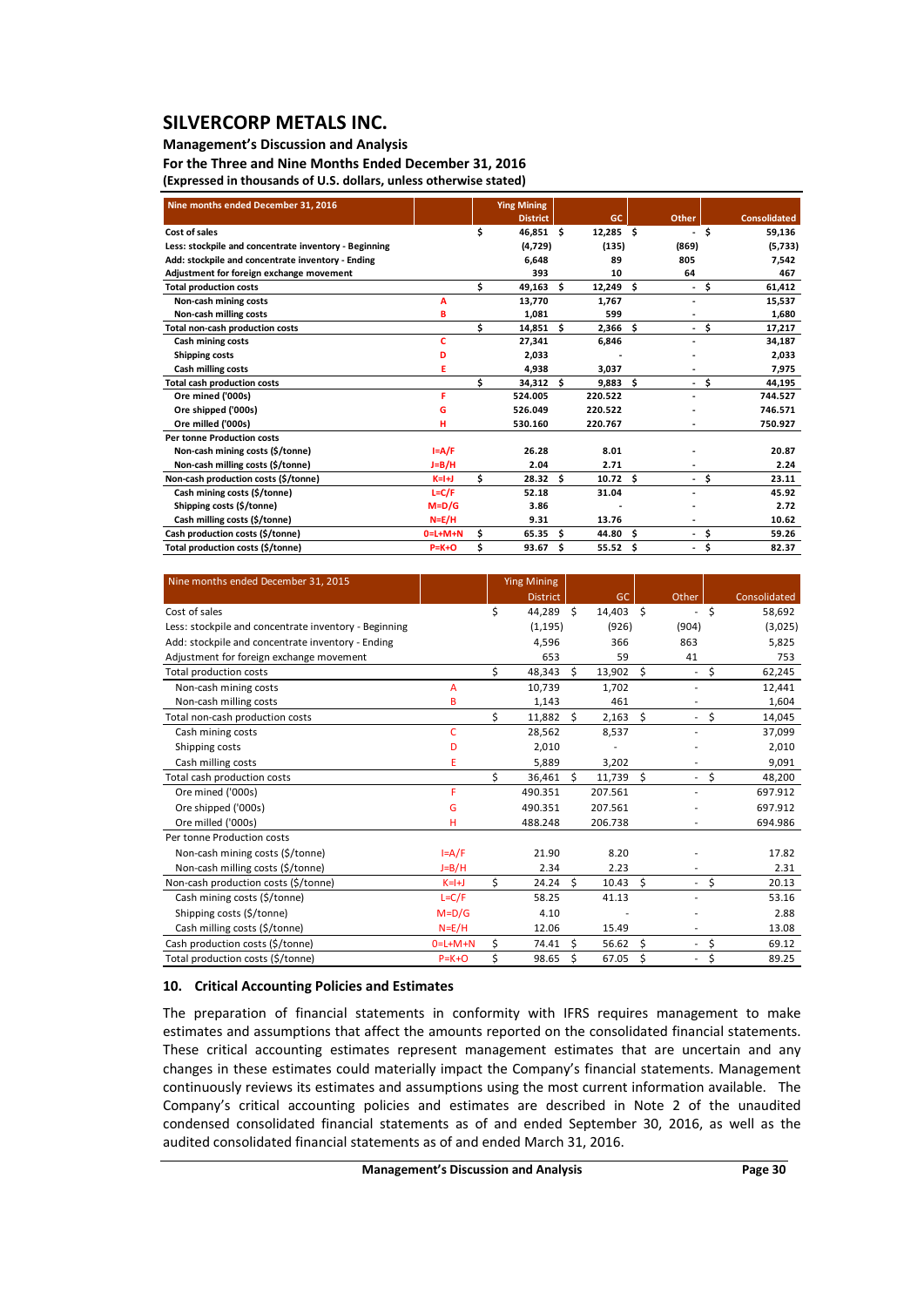#### **Management's Discussion and Analysis For the Three and Nine Months Ended December 31, 2016 (Expressed in thousands of U.S. dollars, unless otherwise stated)**

### (i) Ore reserve and mineral resource estimates

Ore reserves are estimates of the amount of ore that can be economically and legally extracted from the Company's mining properties. The Company estimates its ore reserves and mineral resources based on information compiled by appropriately qualified persons relating to the geological and technical data on the size, depth, shape and grade of the ore body and suitable production techniques and recovery rates. Such an analysis requires complex engineering and geological judgements to interpret the data. The estimation of recoverable reserves is based upon factors such as estimates of foreign exchange rates, commodity prices, future capital requirements, and production costs along with engineering and geological assumptions and judgements made in estimating the size and grade of the ore body.

The Company estimates ore reserves in accordance with National Instrument 43‐101, "Standards of Disclosure for Mineral Projects", issued by the Canadian Securities Administrators. There are numerous assumptions including:

- Future production estimates which include proved and probable reserves, resource estimates and committed expansions;
- Expected future commodity prices, based on current market price, forward prices and the Company's assessment of the long‐term average price; and
- Future cash costs of production, capital expenditure and rehabilitation obligations.

As the economic assumptions used may change and as additional geological information is produced during the operation of a mine, estimates of reserves may change. Such changes may impact the Company's reported financial position and results which include:

- The carrying value of mineral rights and properties and plant and equipment may be affected due to changes in estimated future cash flows;
- Depreciation and depletion charges in net income may change where such charges are determined using the units of production method, or where the useful life of the related assets change; and
- The recognition and carrying value of deferred income tax assets may change due to changes in the judgements regarding the existence of such assets and in estimates of the likely recovery of such assets.

### (ii) *Impairment of assets*

Where an indicator of impairment exists, a formal estimate of the recoverable amount is made, which is considered to be the higher of the fair value less costs to sell and value in use. These assessments require the use of estimates and assumptions such as long-term commodity prices (considering current and historical prices, price trends and related factors), discount rates, operating costs, future capital requirements, closure and rehabilitation costs, exploration potential, reserves and operating performance (which includes production and sales volumes). These estimates and assumptions are subject to risk and uncertainty. Therefore, there is a possibility that changes in circumstances will impact these projections, which may impact the recoverable amount of assets and/or cash generating units. Fair value is determined as the amount that would be obtained from the sale of the asset in an arm's length transaction between knowledgeable and willing parties. Fair value for mineral assets is generally determined as the present value of estimated future cash flows arising from the continued use of the asset, which includes estimates such as the cost of future expansion plans and eventual disposal, using assumptions that an independent market participant may take into account. Cash flows are discounted to their present value using a discount rate that reflects current market assessments of the time value of money and the risks specific to the asset.

#### **11. New Accounting Standards**

IFRS 15 – *Revenue from contracts with customers,* the standard on revenue from contacts with customers was issued in September 2015 and may be effective for annual reporting periods beginning on or after January 1, 2018 for public entities with early adoption permitted. Entities have the option of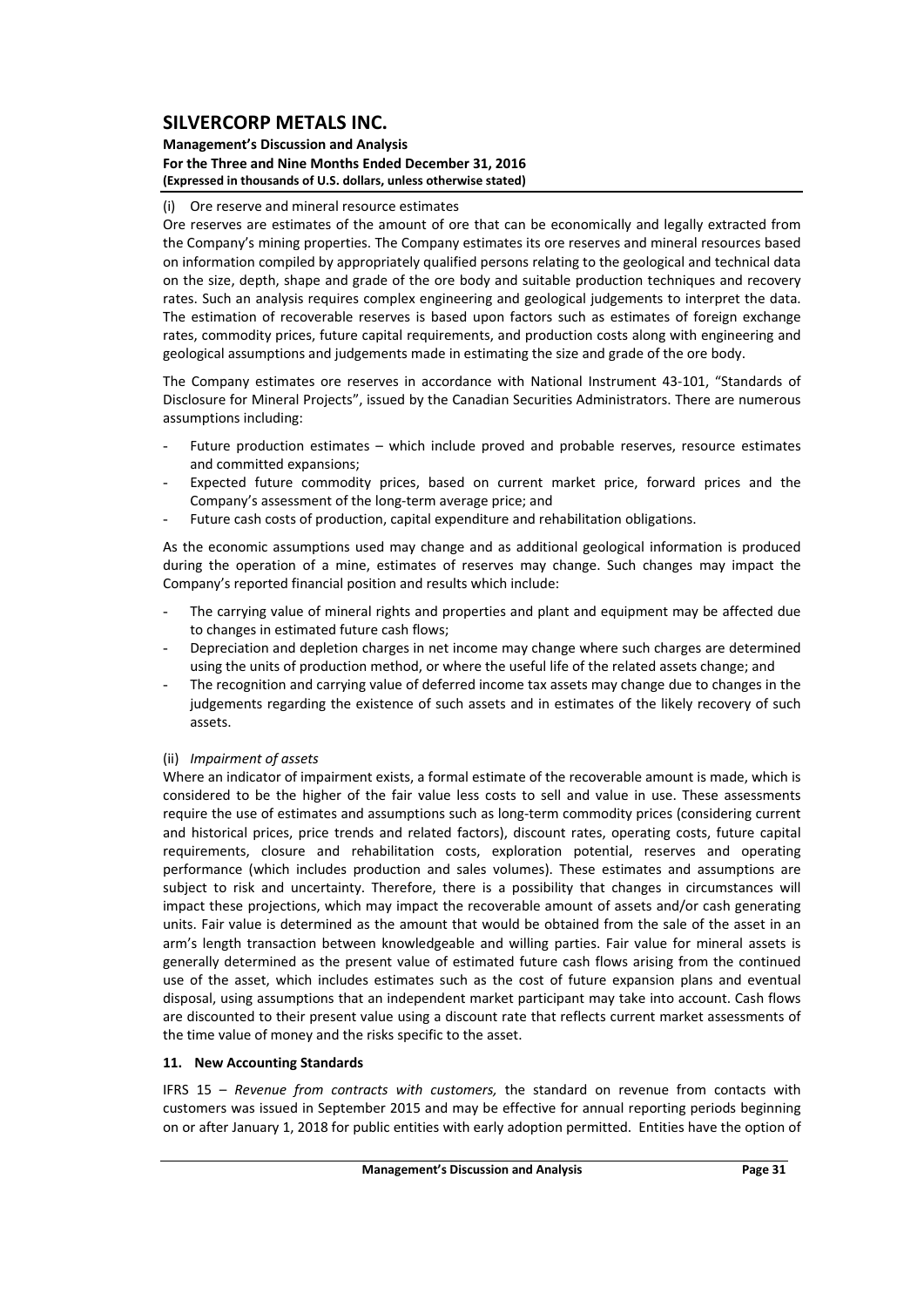#### **Management's Discussion and Analysis For the Three and Nine Months Ended December 31, 2016 (Expressed in thousands of U.S. dollars, unless otherwise stated)**

using either a full retrospective or a modified retrospective approach to adopt the guidance. The Company is assessing the impact of this standard.

IAS 7 ‐ *Statement of Cash Flows* has been revised to incorporate amendments issued by the International Accounting Standards Board ("IASB") in January 2016. The amendments require entities to provide disclosures that enable users of financial statements to evaluate changes in liabilities arising from financing activities. The amendments are effective for annual periods beginning on or after January 1, 2017 with early adoption permitted. The Company is assessing the impact of this standard.

IAS 12 ‐ *Income Taxes* has been revised to incorporate amendments issued by the IASB in January 2016. The amendments clarify how to account for deferred tax assets related to debt instruments measured at fair value. The amendments are effective for annual periods beginning on or after January 1, 2017 with early adoption permitted. The Company is assessing the impact of this standard.

IFRS 16 ‐ *Leases* was issued by the IASB and will replace Leases ("IAS 17"). IFRS 16 requires most leases to be reported on a company's balance sheet as assets and liabilities. IFRS 16 is effective for annual periods beginning on or after January 1, 2019 with early application permitted for companies that also apply IFRS 15 Revenue from Contracts with Customers. The Company is currently assessing the impact of this new standard.

#### **12. Other MD&A Requirements**

Additional information relating to the Company:

- (a) may be found on SEDAR at www.sedar.com;
- (b) may be found at the Company's web‐site www.silvercorpmetals.com;
- (c) may be found in the Company's Annual Information Form; and,
- (d) is also provided in the Company's annual audited consolidated financial statements as of March 31, 2016.

#### **13. Outstanding Share Data**

As at the date of this MD&A, the following securities were outstanding:

(a) Share Capital

Authorized ‐ unlimited number of common shares without par value

Issued and outstanding – **167,307,320** common shares with a recorded value of **\$231.6 million**

Shares subject to escrow or pooling agreements ‐ \$nil.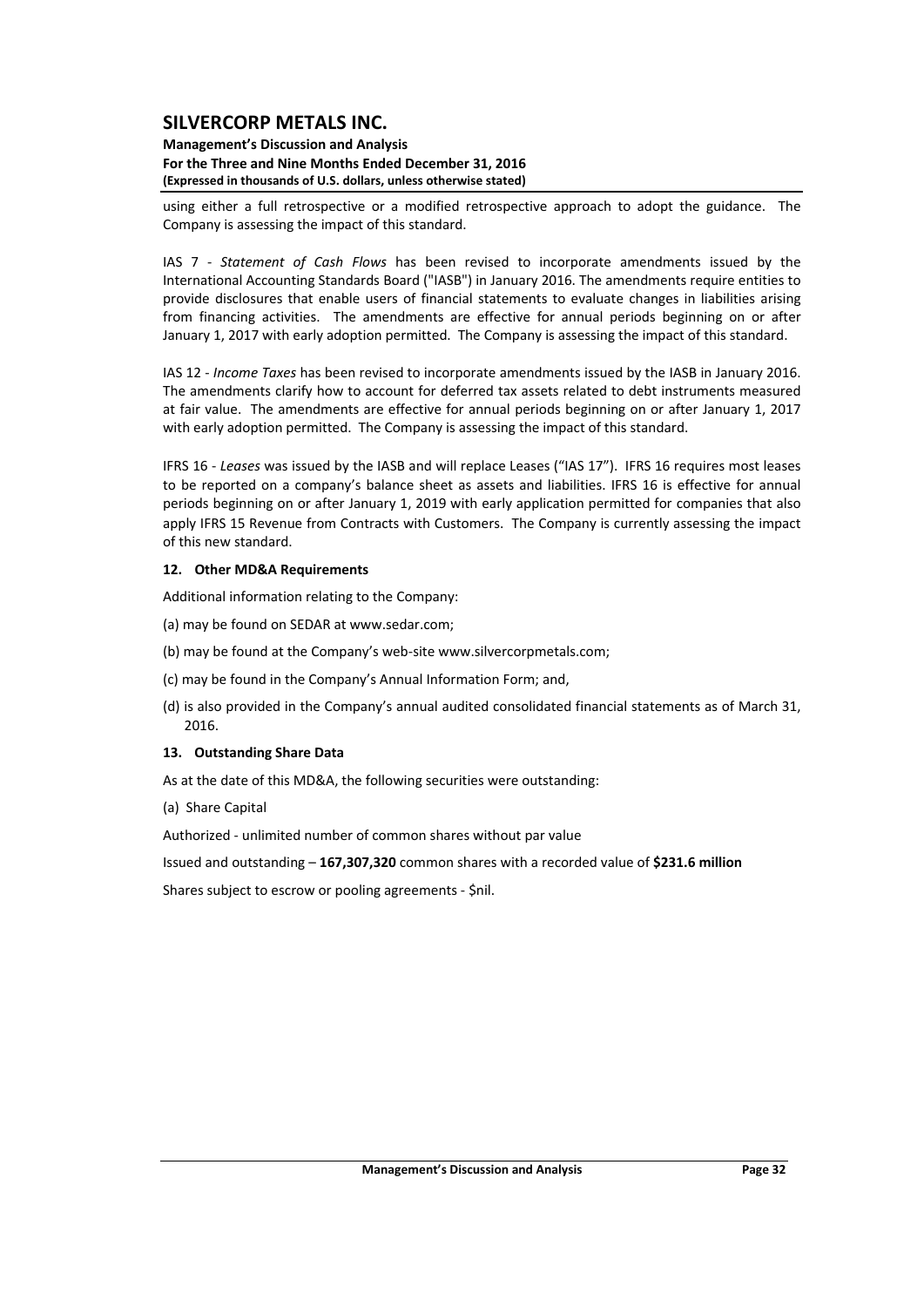**Management's Discussion and Analysis For the Three and Nine Months Ended December 31, 2016 (Expressed in thousands of U.S. dollars, unless otherwise stated)**

#### (b) Options

As at the date of this report, the outstanding options comprise the following:

| <b>Number of Options</b> | Exercise Price (CAD\$) | <b>Expiry Date</b> |
|--------------------------|------------------------|--------------------|
| 296,000                  | 6.69                   | 3/5/2017           |
| 141,000                  | 6.53                   | 6/17/2017          |
| 180,000                  | 5.35                   | 8/8/2017           |
| 184,000                  | 5.40                   | 12/3/2017          |
| 143,000                  | 4.34                   | 9/18/2019          |
| 177,250                  | 3.91                   | 3/7/2018           |
| 1,000,000                | 3.63                   | 2/18/2020          |
| 182,125                  | 3.25                   | 6/2/2018           |
| 275,187                  | 3.41                   | 9/12/2018          |
| 139,187                  | 2.98                   | 1/21/2019          |
| 398,250                  | 1.75                   | 5/29/2019          |
| 257,202                  | 1.76                   | 10/14/2019         |
| 1,550,098                | 1.43                   | 6/2/2020           |
| 3,528,088                | 0.66                   | 12/30/2018         |
| 8,451,387                |                        |                    |

#### **14. Risks and Uncertainties**

The Company is exposed to many risks in conducting its business, including but not limit to: metal price risk as the Company derives its revenue from the sale of silver, lead, zinc, and gold; credit risk in the normal course of dealing with other companies and financial institutions; foreign exchange risk as the Company reports its financial statements in USD whereas the Company operates in jurisdictions that utilize other currencies; equity price risk and interest rate risk as the Company has investments in marketable securities that are traded in the open market or earn interest at market rates that are fixed to maturity or at variable interest rates; inherent risk of uncertainties in estimating mineral reserves and mineral resources; political risks; and environmental risk.

Management and the Board of Directors continuously assess risks that the Company is exposed to, and attempt to mitigate these risks where practical through a range of risk management strategies.

These and other risks are described in the Company's Annual Information Form and NI 43‐101 technical reports, which are available on SEDAR at www.sedar.com; Form 40‐F; Audited Consolidated Financial Statements; and Management's Discussion and Analysis for the year ended March 31, 2016. Readers are encouraged to refer to these documents for a more detailed description of some of the risks and uncertainties inherent to Silvercorp's business.

Due to the recent volatility in metal prices, readers are especially encouraged to understand the significant impact of metal prices on the Company's operations.

Metal Price Risk

The Company's sales price for lead and zinc pounds is fixed against the Shanghai Metals Exchange, while gold ounces are fixed against the Shanghai Gold Exchange and silver ounces are fixed against the Shanghai White Platinum & Silver Exchange. These metal prices traditionally move in tandem with and at marginally higher prices than those quoted on the North American and European market places. The Company's revenues are expected to be in large part derived from the mining and sale of silver, lead, zinc, and gold contained in metal concentrates. The prices of those commodities has fluctuated widely, particularly in recent years, and are affected by numerous factors beyond the Company's control including international and regional economic and political conditions, expectations of inflation; currency exchange fluctuations; interest rates; global or regional supply and demand for jewellery and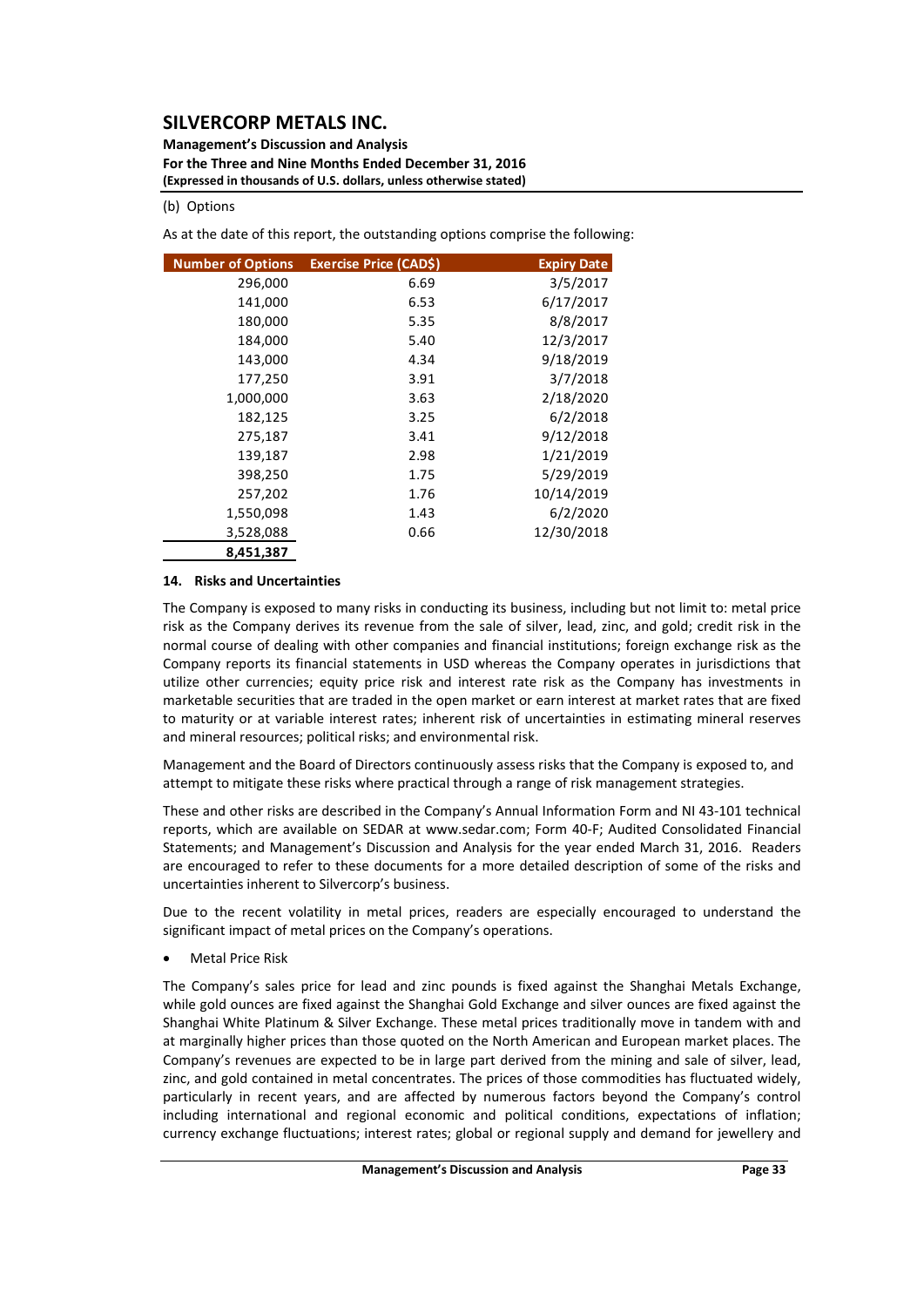#### **Management's Discussion and Analysis For the Three and Nine Months Ended December 31, 2016 (Expressed in thousands of U.S. dollars, unless otherwise stated)**

industrial products containing silver and other metals; sale of silver and other metals by central banks and other holders, speculators and producers of silver and other metals; availability and costs of metal substitutes; and increased production due to new mine developments and improved mining and production methods. The price of base and precious metals may have a significant influence on the market price of the Company's shares and the value of the properties. The effect of these factors on the price of base and precious metals, and therefore the viability of the Company's exploration projects, cannot be accurately predicted.

If silver and other metals prices were to decline significantly or for an extended period of time, the Company may be unable to continue operations, develop the properties or fulfil obligations under agreements with the Company's joint venture partners or under its permits or licenses.

#### **15. Disclosure Controls and Procedures**

Disclosure controls and procedures are designed to provide reasonable assurance that material information is gathered and reported to senior management, including the Chief Executive Officer ("CEO") and the Chief Financial Officer ("CFO"), as appropriate to allow for timely decision about public disclosure.

Management, including the CEO and CFO, has evaluated the effectiveness of the design and operation of the Company's disclosure controls and procedures as at December 31, 2016, as defined in the rules of the U.S. Securities and Exchange Commission and Canadian Securities Administration. The evaluation included documentation review, enquiries and other procedures considered by management to be appropriate in the circumstances. Based on this evaluation, management concluded that the disclosure controls and procedures (as defined in Rule 13a‐15(e) under Securities Exchange Act of 1934) are effective in providing reasonable assurance that the information required to be disclosed in annual filings, interim filings, and other reports we filed or submitted under United States and Canadian securities legislation was recorded, processed, summarized and reported within the time periods specified in those rules.

#### **16. Changes in Internal Control over Financial Reporting**

There was no change in the Company's internal control over financial reporting that occurred during the quarter that has materially affected or is reasonably likely to materially affect, its internal control over financial reporting.

#### **17. Directors and Officers**

As at the date of this report, the Company's Directors and Officers are as follows:

| <b>Directors</b>                 | <b>Officers</b>                                                                       |
|----------------------------------|---------------------------------------------------------------------------------------|
| Dr. Rui Feng, Director, Chairman | Rui Feng, Chief Executive Officer                                                     |
| Yikang Liu, Director             | Derek Liu, Chief Financial Officer                                                    |
| Paul Simpson, Director           | Lorne Waldman, Senior Vice President, Corporate Secretary &<br><b>General Counsel</b> |
| David Kong, Director             | Alex Zhang, Vice President, Exploration                                               |
| Malcolm Swallow, Director        | Luke Liu, Vice President, China Operations                                            |
|                                  | Gordon Neal, Vice President, Corporate Development                                    |

Mr. Alex Zhang, P.Geo., Vice President, Exploration of the Company, is a Qualified Person for Silvercorp under NI 43‐101 and has reviewed and given consent to the technical information contained in this MD&A.